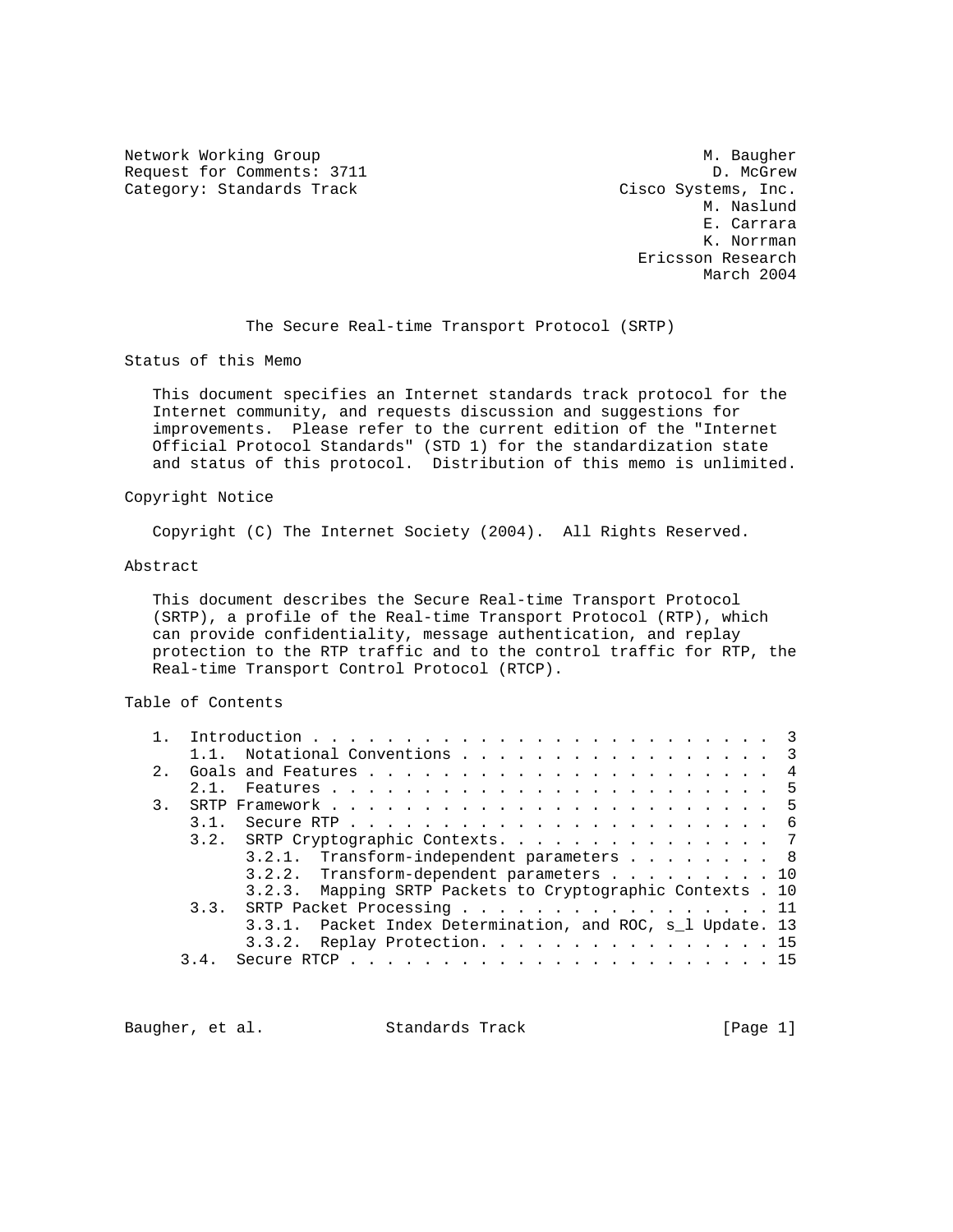| 4.  |      | Pre-Defined Cryptographic Transforms 19                   |
|-----|------|-----------------------------------------------------------|
|     |      |                                                           |
|     |      | AES in Counter Mode. 21<br>4.1.1.                         |
|     |      | AES in f8-mode 22<br>4.1.2.                               |
|     |      | NULL Cipher. 25<br>4.1.3.                                 |
|     | 4.2. | Message Authentication and Integrity 25                   |
|     |      |                                                           |
|     | 4.3. |                                                           |
|     |      | 4.3.1. Key Derivation Algorithm 26                        |
|     |      | SRTCP Key Derivation 28<br>4.3.2.                         |
|     |      | 4.3.3. AES-CM PRF 28                                      |
| 5.  |      | Default and mandatory-to-implement Transforms. 28         |
|     | 5.1. | Encryption: AES-CM and NULL. 29                           |
|     | 5.2. | Message Authentication/Integrity: HMAC-SHA1. 29           |
|     | 5.3. |                                                           |
|     |      | Key Derivation: AES-CM PRF 29                             |
| б.  |      |                                                           |
| 7.  |      |                                                           |
|     | 7.1. |                                                           |
|     | 7.2. |                                                           |
|     | 7.3. | Message Integrity from Universal Hashing 31               |
|     | 7.4. | Data Origin Authentication Considerations. 31             |
|     | 7.5. | Short and Zero-length Message Authentication 32           |
| 8.  |      | Key Management Considerations. 33                         |
|     | 8.1. |                                                           |
|     |      | 8.1.1. Use of the <from, to=""> for re-keying. 34</from,> |
|     | 8.2. | Key Management parameters. 35                             |
| 9.  |      |                                                           |
|     | 9.1. | SSRC collision and two-time pad. 37                       |
|     | 9.2. |                                                           |
|     | 9.3. | Confidentiality of the RTP Payload 39                     |
|     | 9.4. | Confidentiality of the RTP Header. 40                     |
|     | 9.5. | Integrity of the RTP payload and header. 40               |
|     |      | 9.5.1. Risks of Weak or Null Message Authentication. 42   |
|     |      | 9.5.2.<br>Implicit Header Authentication 43               |
| 10. |      | Interaction with Forward Error Correction mechanisms. 43  |
| 11. |      |                                                           |
|     |      |                                                           |
|     |      | 11.2. Multicast (one sender) 44                           |
|     |      | 11.3. Re-keying and access control 45                     |
|     |      | 11.4. Summary of basic scenarios 46                       |
|     |      |                                                           |
|     |      | 47                                                        |
|     |      |                                                           |
|     |      | 14.1. Normative References 47                             |
|     |      | 14.2. Informative References 48                           |
|     |      | Appendix A: Pseudocode for Index Determination 51         |
|     |      |                                                           |
|     |      | B.1. AES-f8 Test Vectors. 51                              |
|     |      |                                                           |

Baugher, et al. Standards Track [Page 2]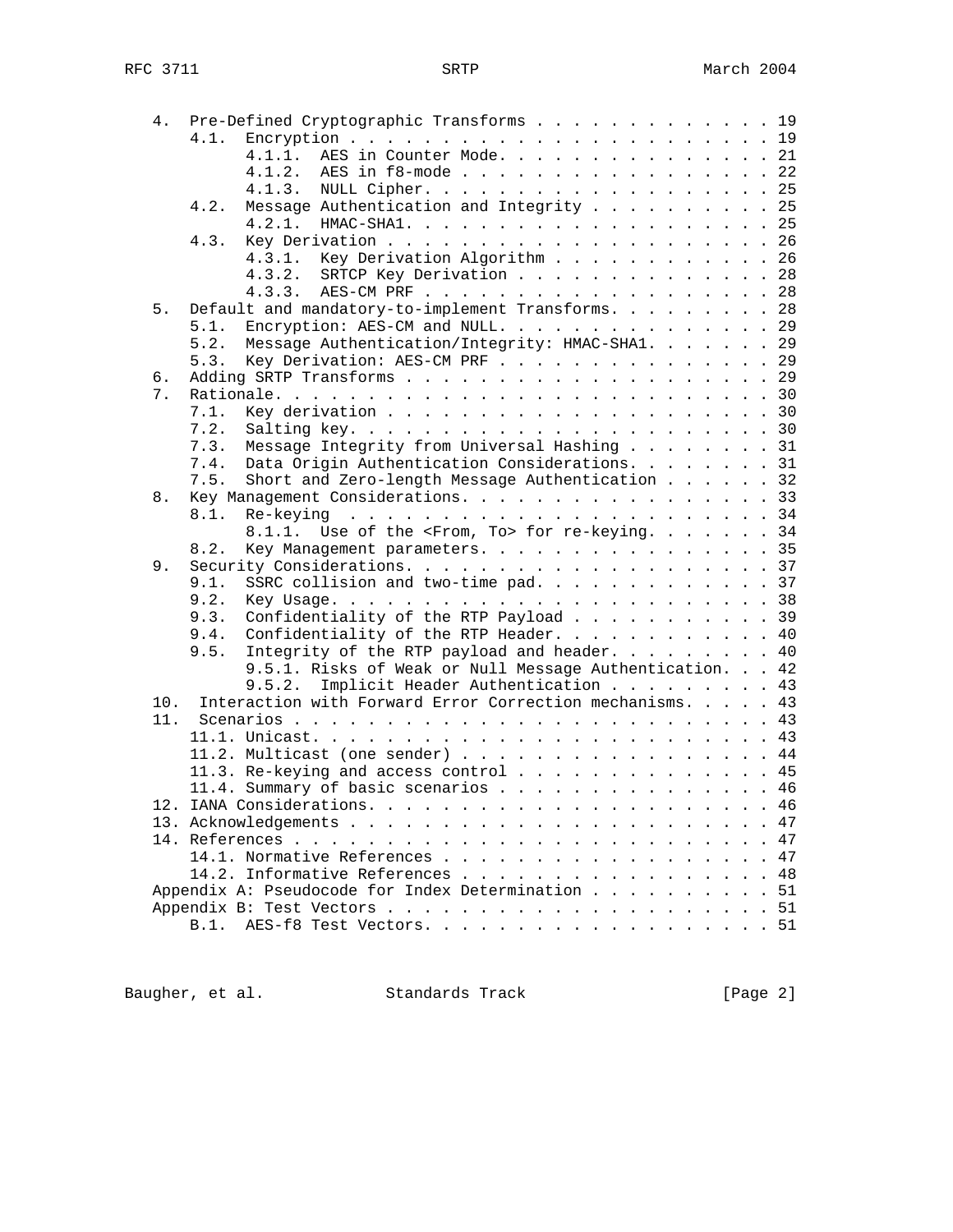| B.2. AES-CM Test Vectors52           |  |  |  |  |  |  |  |  |  |
|--------------------------------------|--|--|--|--|--|--|--|--|--|
| B.3. Key Derivation Test Vectors. 53 |  |  |  |  |  |  |  |  |  |
|                                      |  |  |  |  |  |  |  |  |  |
|                                      |  |  |  |  |  |  |  |  |  |

## 1. Introduction

 This document describes the Secure Real-time Transport Protocol (SRTP), a profile of the Real-time Transport Protocol (RTP), which can provide confidentiality, message authentication, and replay protection to the RTP traffic and to the control traffic for RTP, RTCP (the Real-time Transport Control Protocol) [RFC3350].

 SRTP provides a framework for encryption and message authentication of RTP and RTCP streams (Section 3). SRTP defines a set of default cryptographic transforms (Sections 4 and 5), and it allows new transforms to be introduced in the future (Section 6). With appropriate key management (Sections 7 and 8), SRTP is secure (Sections 9) for unicast and multicast RTP applications (Section 11).

 SRTP can achieve high throughput and low packet expansion. SRTP proves to be a suitable protection for heterogeneous environments (mix of wired and wireless networks). To get such features, default transforms are described, based on an additive stream cipher for encryption, a keyed-hash based function for message authentication, and an "implicit" index for sequencing/synchronization based on the RTP sequence number for SRTP and an index number for Secure RTCP (SRTCP).

#### 1.1. Notational Conventions

 The keywords "MUST", "MUST NOT", "REQUIRED", "SHALL", "SHALL NOT", "SHOULD", "SHOULD NOT", "RECOMMENDED", "MAY", and "OPTIONAL" in this document are to be interpreted as described in [RFC2119]. The terminology conforms to [RFC2828] with the following exception. For simplicity we use the term "random" throughout the document to denote randomly or pseudo-randomly generated values. Large amounts of random bits may be difficult to obtain, and for the security of SRTP, pseudo-randomness is sufficient [RFC1750].

 By convention, the adopted representation is the network byte order, i.e., the left most bit (octet) is the most significant one. By XOR we mean bitwise addition modulo 2 of binary strings, and || denotes concatenation. In other words, if  $C = A \mid B$ , then the most significant bits of C are the bits of A, and the least significant bits of C equal the bits of B. Hexadecimal numbers are prefixed by  $0x$ .

Baugher, et al. Standards Track [Page 3]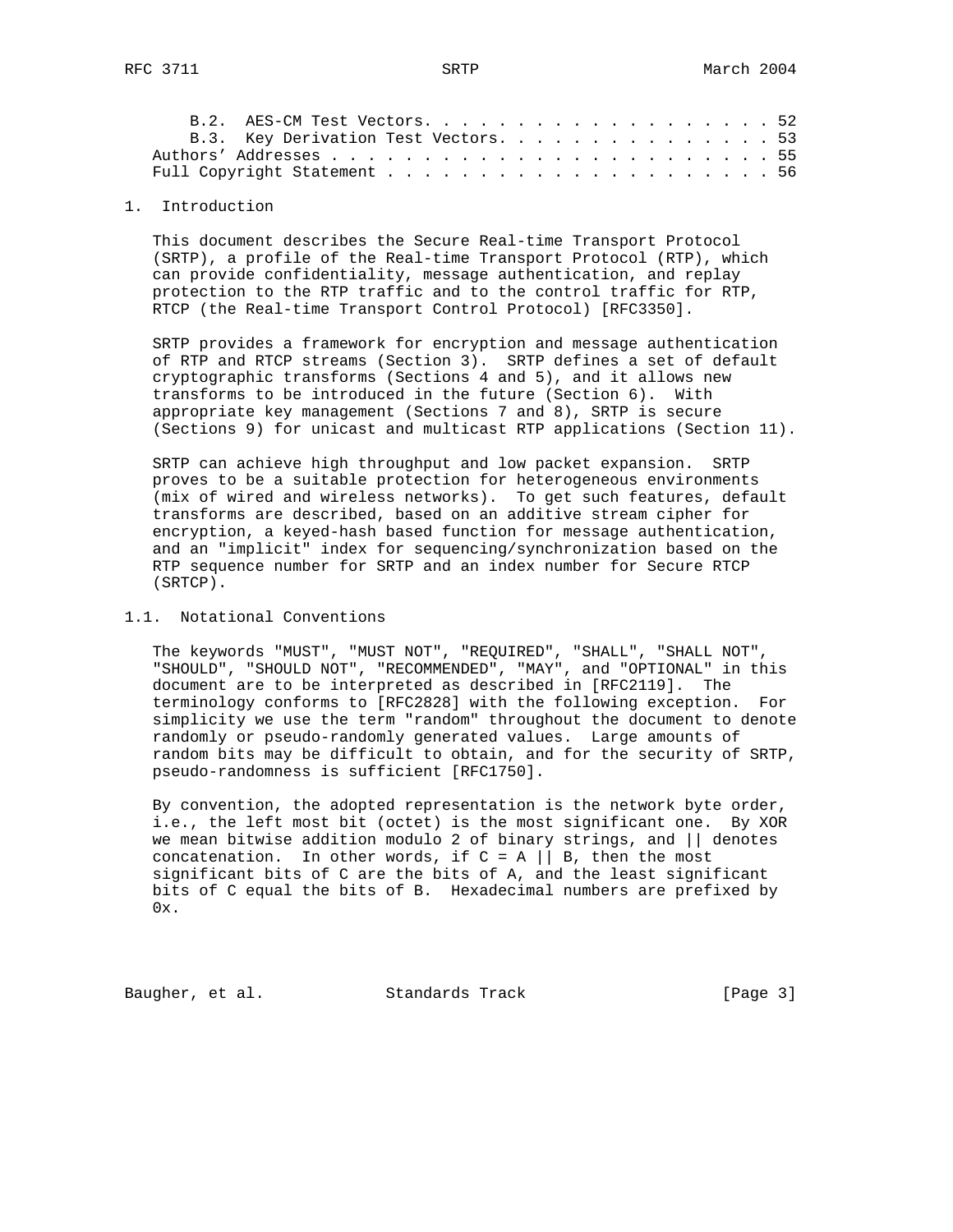The word "encryption" includes also use of the NULL algorithm (which in practice does leave the data in the clear).

 With slight abuse of notation, we use the terms "message authentication" and "authentication tag" as is common practice, even though in some circumstances, e.g., group communication, the service provided is actually only integrity protection and not data origin authentication.

2. Goals and Features

The security goals for SRTP are to ensure:

- \* the confidentiality of the RTP and RTCP payloads, and
- \* the integrity of the entire RTP and RTCP packets, together with protection against replayed packets.

 These security services are optional and independent from each other, except that SRTCP integrity protection is mandatory (malicious or erroneous alteration of RTCP messages could otherwise disrupt the processing of the RTP stream).

Other, functional, goals for the protocol are:

- \* a framework that permits upgrading with new cryptographic transforms,
- \* low bandwidth cost, i.e., a framework preserving RTP header compression efficiency,

and, asserted by the pre-defined transforms:

- \* a low computational cost,
- \* a small footprint (i.e., small code size and data memory for keying information and replay lists),
- \* limited packet expansion to support the bandwidth economy goal,
- \* independence from the underlying transport, network, and physical layers used by RTP, in particular high tolerance to packet loss and re-ordering.

 These properties ensure that SRTP is a suitable protection scheme for RTP/RTCP in both wired and wireless scenarios.

Baugher, et al. Standards Track [Page 4]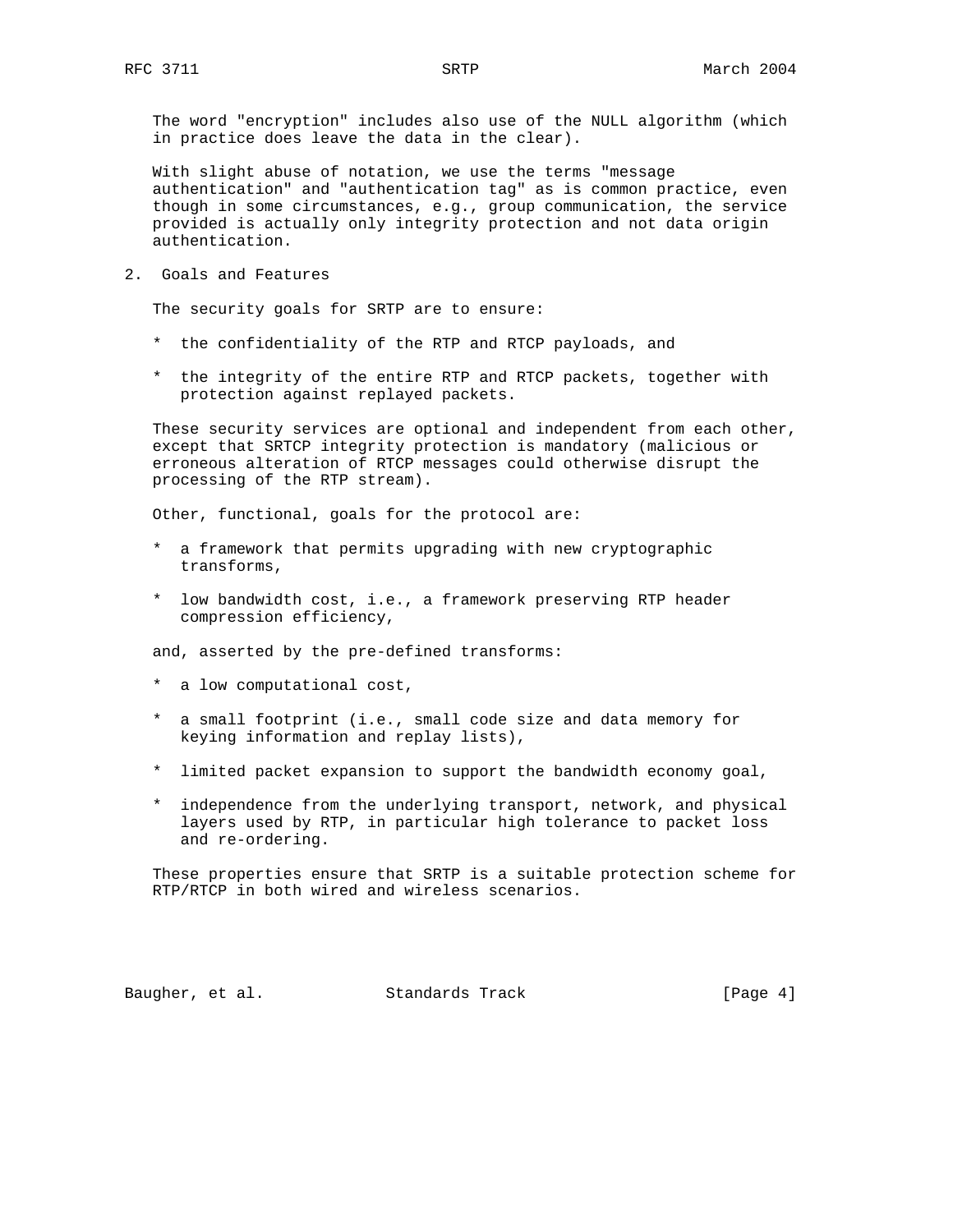# 2.1. Features

 Besides the above mentioned direct goals, SRTP provides for some additional features. They have been introduced to lighten the burden on key management and to further increase security. They include:

- \* A single "master key" can provide keying material for confidentiality and integrity protection, both for the SRTP stream and the corresponding SRTCP stream. This is achieved with a key derivation function (see Section 4.3), providing "session keys" for the respective security primitive, securely derived from the master key.
- \* In addition, the key derivation can be configured to periodically refresh the session keys, which limits the amount of ciphertext produced by a fixed key, available for an adversary to cryptanalyze.
- \* "Salting keys" are used to protect against pre-computation and time-memory tradeoff attacks [MF00] [BS00].

Detailed rationale for these features can be found in Section 7.

3. SRTP Framework

 RTP is the Real-time Transport Protocol [RFC3550]. We define SRTP as a profile of RTP. This profile is an extension to the RTP Audio/Video Profile [RFC3551]. Except where explicitly noted, all aspects of that profile apply, with the addition of the SRTP security features. Conceptually, we consider SRTP to be a "bump in the stack" implementation which resides between the RTP application and the transport layer. SRTP intercepts RTP packets and then forwards an equivalent SRTP packet on the sending side, and intercepts SRTP packets and passes an equivalent RTP packet up the stack on the receiving side.

 Secure RTCP (SRTCP) provides the same security services to RTCP as SRTP does to RTP. SRTCP message authentication is MANDATORY and thereby protects the RTCP fields to keep track of membership, provide feedback to RTP senders, or maintain packet sequence counters. SRTCP is described in Section 3.4.

Baugher, et al. Standards Track [Page 5]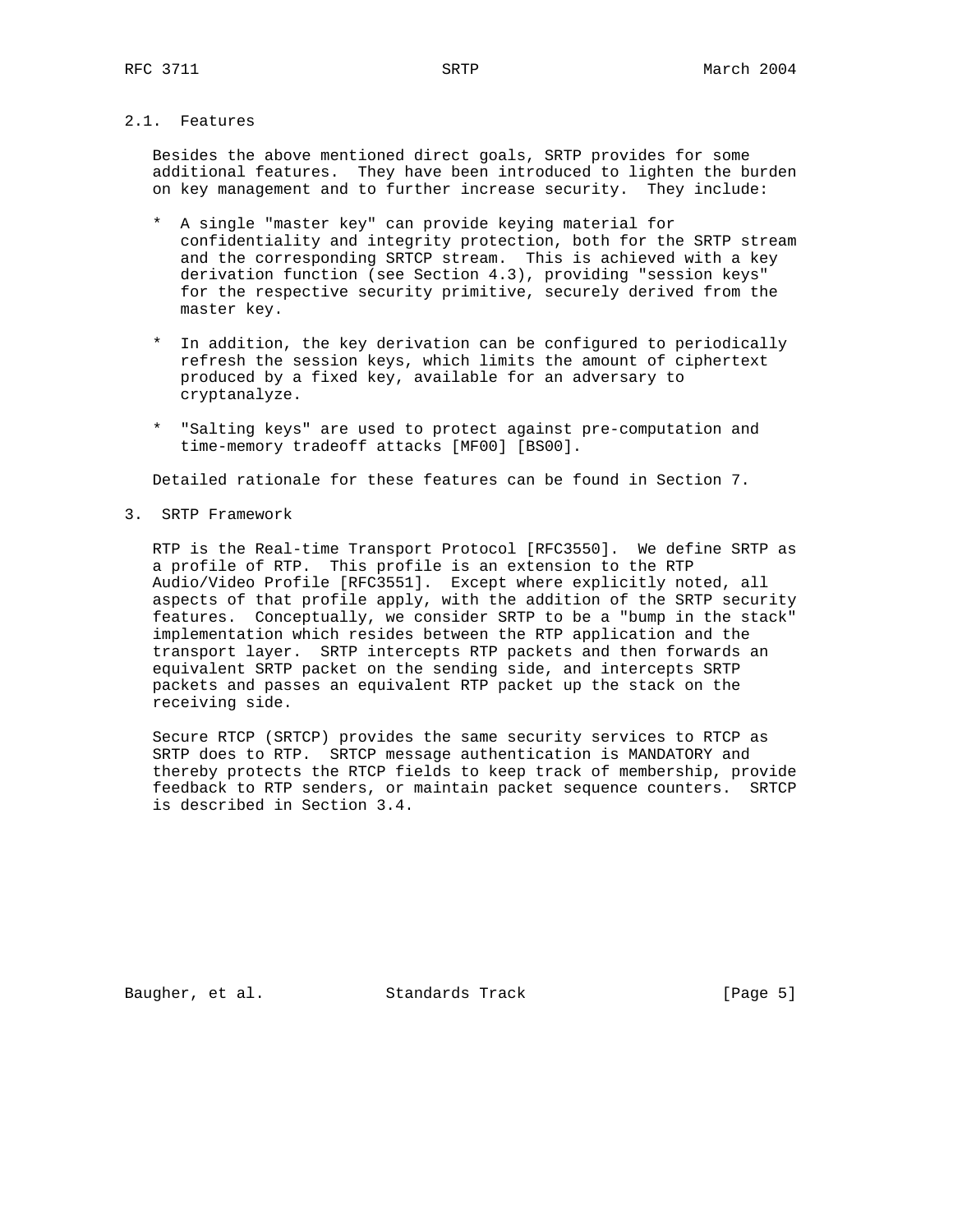# 3.1. Secure RTP

The format of an SRTP packet is illustrated in Figure 1.

 $0$  1 2 3 0 1 2 3 4 5 6 7 8 9 0 1 2 3 4 5 6 7 8 9 0 1 2 3 4 5 6 7 8 9 0 1 +-+-+-+-+-+-+-+-+-+-+-+-+-+-+-+-+-+-+-+-+-+-+-+-+-+-+-+-+-+-+-+-+<+  $|V=2|P|X|$  CC  $|M|$  PT | sequence number | | +-+-+-+-+-+-+-+-+-+-+-+-+-+-+-+-+-+-+-+-+-+-+-+-+-+-+-+-+-+-+-+-+ | timestamp +-+-+-+-+-+-+-+-+-+-+-+-+-+-+-+-+-+-+-+-+-+-+-+-+-+-+-+-+-+-+-+-+ | synchronization source (SSRC) identifier +=+=+=+=+=+=+=+=+=+=+=+=+=+=+=+=+=+=+=+=+=+=+=+=+=+=+=+=+=+=+=+=+ | contributing source (CSRC) identifiers | .... | .... | .... | .... | .... | .... | .... | .... | .... | .... | .... | .... | .... | .... | .... | ... +-+-+-+-+-+-+-+-+-+-+-+-+-+-+-+-+-+-+-+-+-+-+-+-+-+-+-+-+-+-+-+-+ | RTP extension (OPTIONAL) +>+-+-+-+-+-+-+-+-+-+-+-+-+-+-+-+-+-+-+-+-+-+-+-+-+-+-+-+-+-+-+-+-+ | payload ... | | +-------------------------------+ | | RTP padding | RTP pad count | +>+-+-+-+-+-+-+-+-+-+-+-+-+-+-+-+-+-+-+-+-+-+-+-+-+-+-+-+-+-+-+-+-+<+ SRTP MKI (OPTIONAL) | +-+-+-+-+-+-+-+-+-+-+-+-+-+-+-+-+-+-+-+-+-+-+-+-+-+-+-+-+-+-+-+-+ | : extending tag (RECOMMENDED) : in the matches of the authorities of the same state of the state of the state of the state of the state of the state of the state of the state of the state of the state of the state of the s | +-+-+-+-+-+-+-+-+-+-+-+-+-+-+-+-+-+-+-+-+-+-+-+-+-+-+-+-+-+-+-+-+ | | |

+- Encrypted Portion\* Authenticated Portion ---+

 Figure 1. The format of an SRTP packet. \*Encrypted Portion is the same size as the plaintext for the Section 4 pre-defined transforms.

 The "Encrypted Portion" of an SRTP packet consists of the encryption of the RTP payload (including RTP padding when present) of the equivalent RTP packet. The Encrypted Portion MAY be the exact size of the plaintext or MAY be larger. Figure 1 shows the RTP payload including any possible padding for RTP [RFC3550].

 None of the pre-defined encryption transforms uses any padding; for these, the RTP and SRTP payload sizes match exactly. New transforms added to SRTP (following Section 6) may require padding, and may hence produce larger payloads. RTP provides its own padding format (as seen in Fig. 1), which due to the padding indicator in the RTP header has merits in terms of compactness relative to paddings using prefix-free codes. This RTP padding SHALL be the default method for transforms requiring padding. Transforms MAY specify other padding methods, and MUST then specify the amount, format, and processing of their padding. It is important to note that encryption transforms

Baugher, et al. Standards Track [Page 6]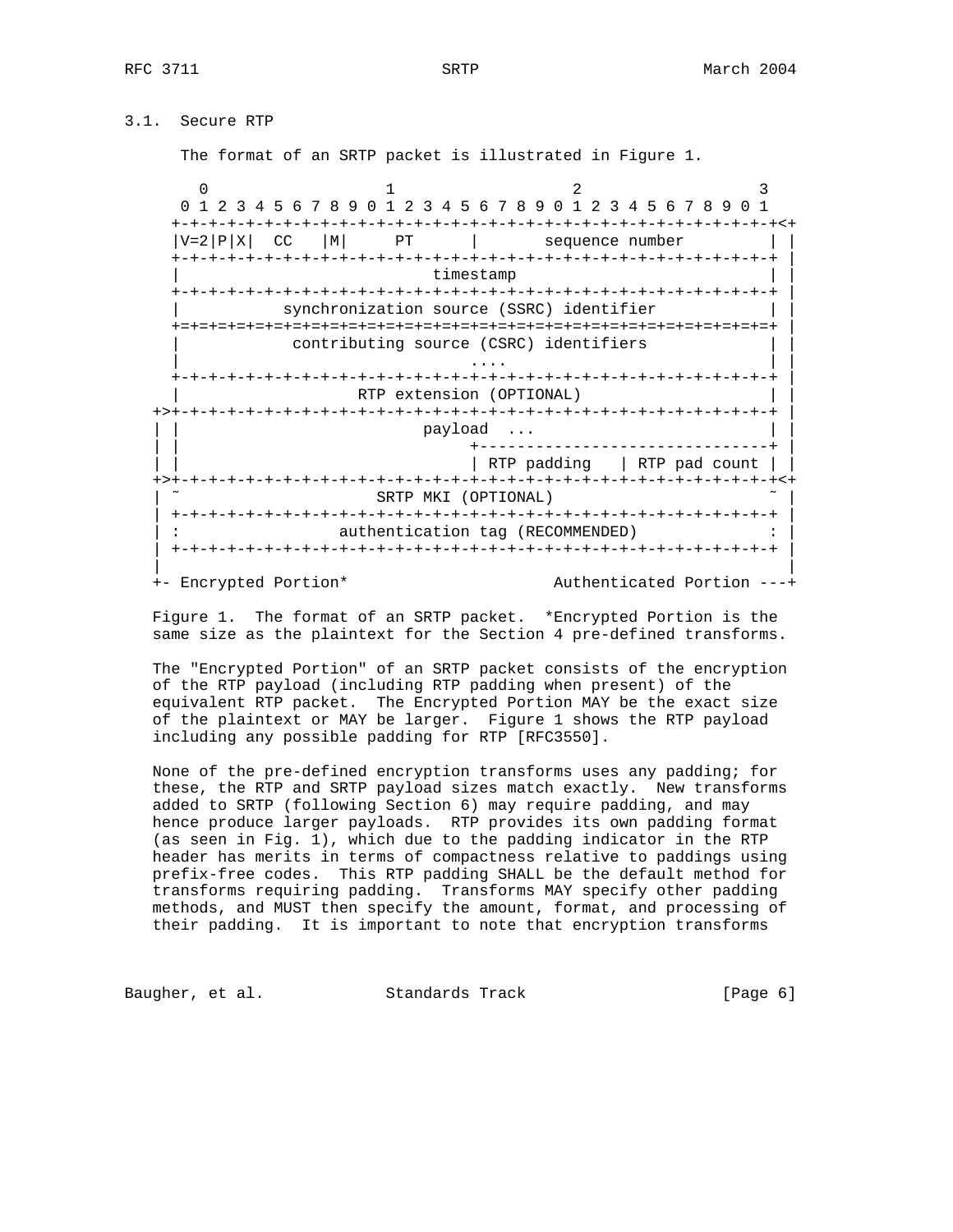that use padding are vulnerable to subtle attacks, especially when message authentication is not used [V02]. Each specification for a new encryption transform needs to carefully consider and describe the security implications of the padding that it uses. Message authentication codes define their own padding, so this default does not apply to authentication transforms.

 The OPTIONAL MKI and the RECOMMENDED authentication tag are the only fields defined by SRTP that are not in RTP. Only 8-bit alignment is assumed.

- MKI (Master Key Identifier): configurable length, OPTIONAL. The MKI is defined, signaled, and used by key management. The MKI identifies the master key from which the session key(s) were derived that authenticate and/or encrypt the particular packet. Note that the MKI SHALL NOT identify the SRTP cryptographic context, which is identified according to Section 3.2.3. The MKI MAY be used by key management for the purposes of re-keying, identifying a particular master key within the cryptographic context (Section 3.2.1).
- Authentication tag: configurable length, RECOMMENDED. The authentication tag is used to carry message authentication data. The Authenticated Portion of an SRTP packet consists of the RTP header followed by the Encrypted Portion of the SRTP packet. Thus, if both encryption and authentication are applied, encryption SHALL be applied before authentication on the sender side and conversely on the receiver side. The authentication tag provides authentication of the RTP header and payload, and it indirectly provides replay protection by authenticating the sequence number. Note that the MKI is not integrity protected as this does not provide any extra protection.

## 3.2. SRTP Cryptographic Contexts

 Each SRTP stream requires the sender and receiver to maintain cryptographic state information. This information is called the "cryptographic context".

 SRTP uses two types of keys: session keys and master keys. By a "session key", we mean a key which is used directly in a cryptographic transform (e.g., encryption or message authentication), and by a "master key", we mean a random bit string (given by the key management protocol) from which session keys are derived in a

Baugher, et al. Standards Track [Page 7]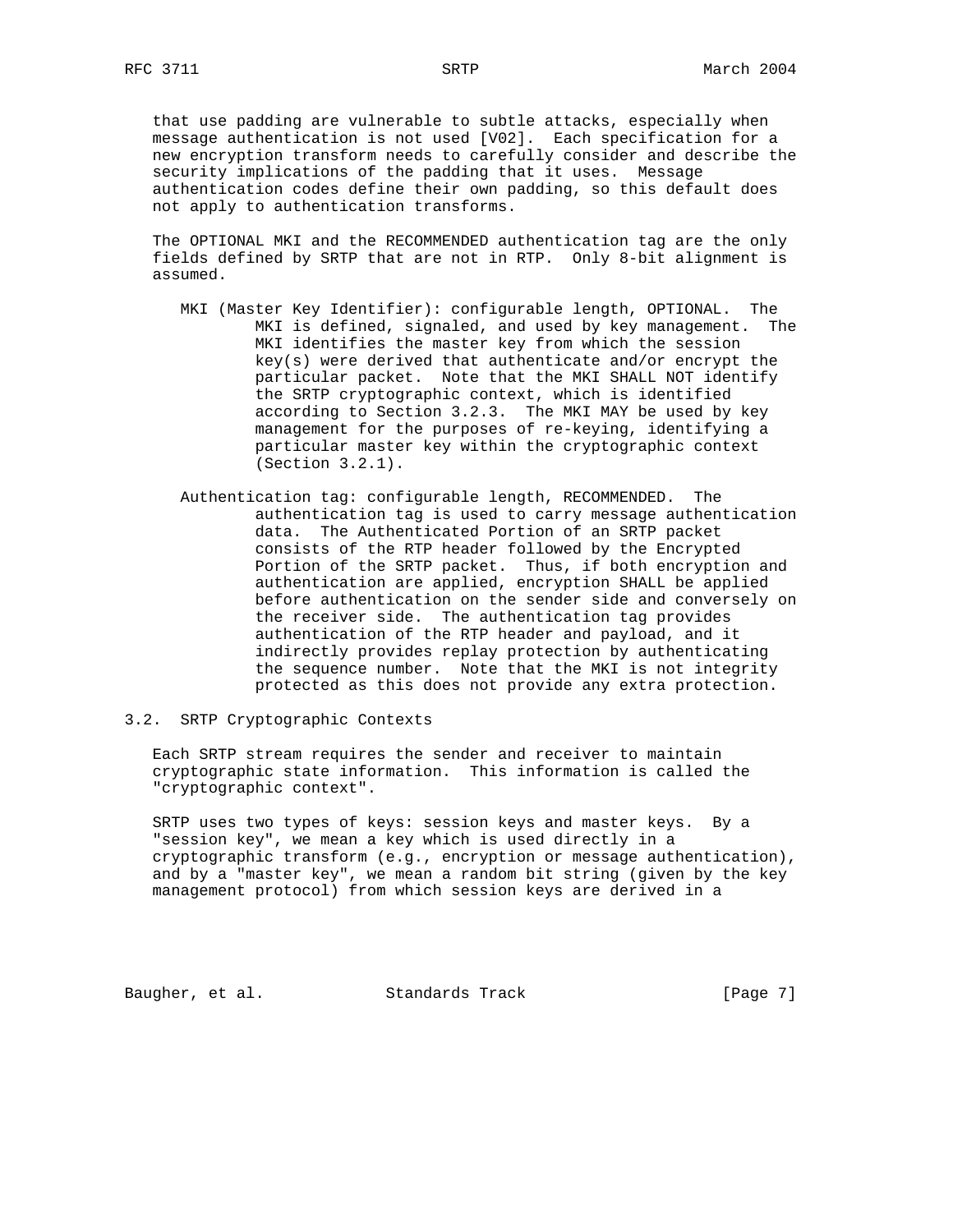3.2.1. Transform-independent parameters

 Transform-independent parameters are present in the cryptographic context independently of the particular encryption or authentication transforms that are used. The transform-independent parameters of the cryptographic context for SRTP consist of:

 \* a 32-bit unsigned rollover counter (ROC), which records how many times the 16-bit RTP sequence number has been reset to zero after passing through 65,535. Unlike the sequence number (SEQ), which SRTP extracts from the RTP packet header, the ROC is maintained by SRTP as described in Section 3.3.1.

 We define the index of the SRTP packet corresponding to a given ROC and RTP sequence number to be the 48-bit quantity

 $i = 2^16 * ROC + SEQ$ .

- \* for the receiver only, a 16-bit sequence number s\_l, which can be thought of as the highest received RTP sequence number (see Section 3.3.1 for its handling), which SHOULD be authenticated since message authentication is RECOMMENDED,
- \* an identifier for the encryption algorithm, i.e., the cipher and its mode of operation,
- \* an identifier for the message authentication algorithm,
- \* a replay list, maintained by the receiver only (when authentication and replay protection are provided), containing indices of recently received and authenticated SRTP packets,
- \* an MKI indicator (0/1) as to whether an MKI is present in SRTP and SRTCP packets,
- \* if the MKI indicator is set to one, the length (in octets) of the MKI field, and (for the sender) the actual value of the currently active MKI (the value of the MKI indicator and length MUST be kept fixed for the lifetime of the context),
- \* the master key(s), which MUST be random and kept secret,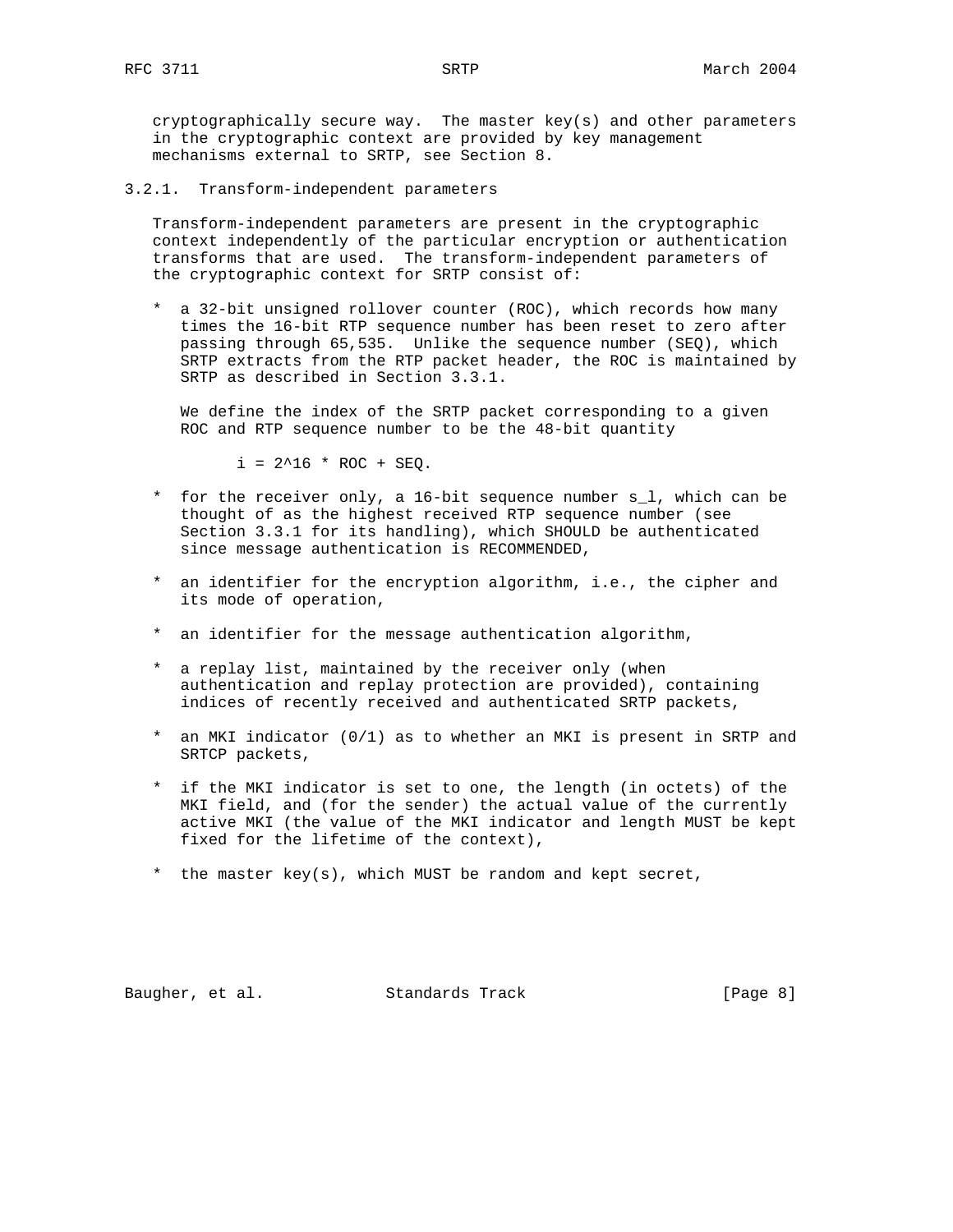- \* for each master key, there is a counter of the number of SRTP packets that have been processed (sent) with that master key (essential for security, see Sections 3.3.1 and 9),
- \* non-negative integers n\_e, and n\_a, determining the length of the session keys for encryption, and message authentication.

 In addition, for each master key, an SRTP stream MAY use the following associated values:

- \* a master salt, to be used in the key derivation of session keys. This value, when used, MUST be random, but MAY be public. Use of master salt is strongly RECOMMENDED, see Section 9.2. A "NULL" salt is treated as 00...0.
- \* an integer in the set  $\{1,2,4,\ldots,2^224\}$ , the "key\_derivation\_rate", where an unspecified value is treated as zero. The constraint to be a power of 2 simplifies the session-key derivation implementation, see Section 4.3.
- \* an MKI value,
- \* <From, To> values, specifying the lifetime for a master key, expressed in terms of the two 48-bit index values inside whose range (including the range end-points) the master key is valid. For the use of <From, To>, see Section 8.1.1. <From, To> is an alternative to the MKI and assumes that a master key is in one to-one correspondence with the SRTP session key on which the <From, To> range is defined.

SRTCP SHALL by default share the crypto context with SRTP, except:

- \* no rollover counter and s\_l-value need to be maintained as the RTCP index is explicitly carried in each SRTCP packet,
- \* a separate replay list is maintained (when replay protection is provided),
- \* SRTCP maintains a separate counter for its master key (even if the master key is the same as that for SRTP, see below), as a means to maintain a count of the number of SRTCP packets that have been processed with that key.

 Note in particular that the master key(s) MAY be shared between SRTP and the corresponding SRTCP, if the pre-defined transforms (including the key derivation) are used but the session key(s) MUST NOT be so shared.

Baugher, et al. Standards Track [Page 9]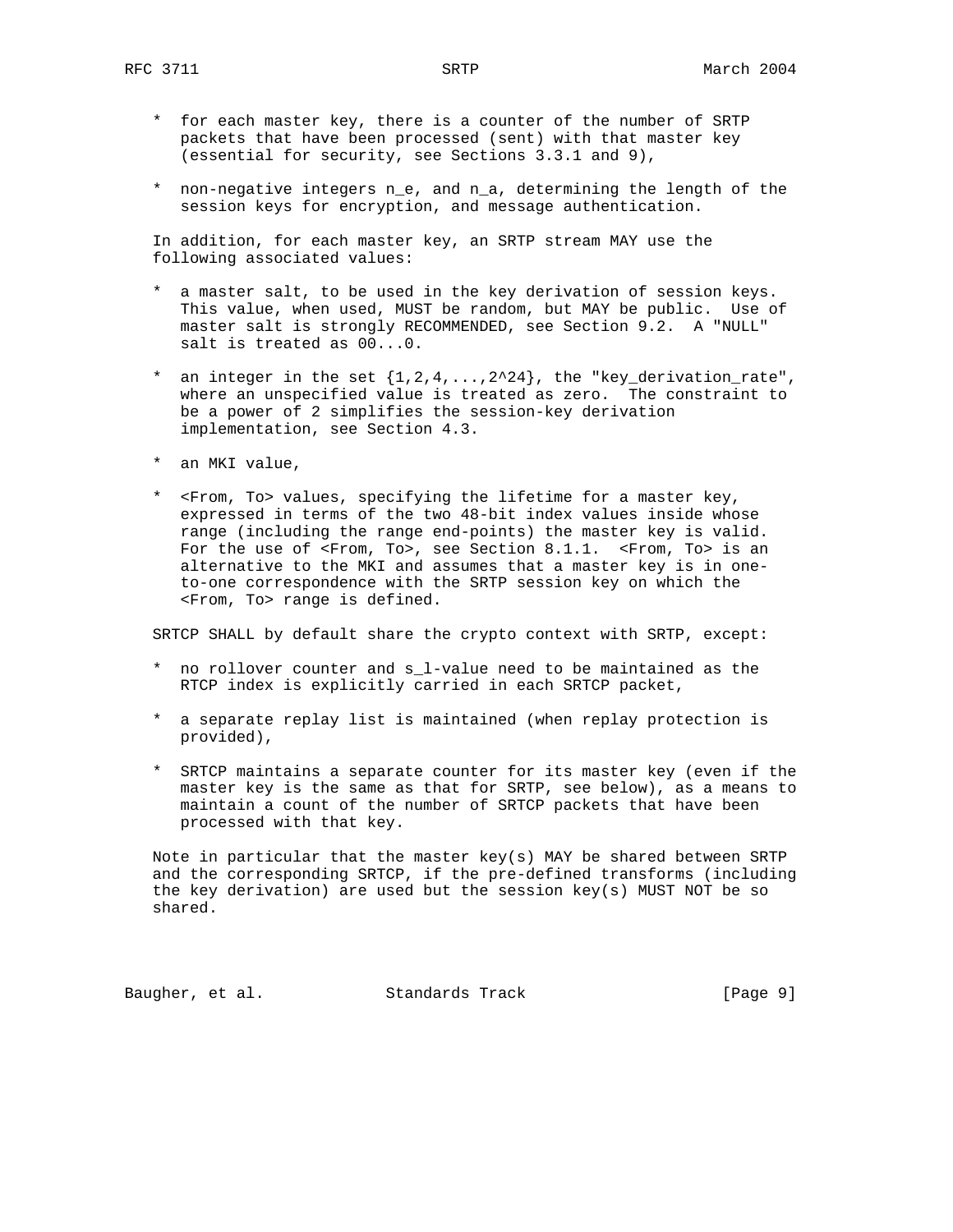In addition, there can be cases (see Sections 8 and 9.1) where several SRTP streams within a given RTP session, identified by their synchronization source (SSRCs, which is part of the RTP header), share most of the crypto context parameters (including possibly master and session keys). In such cases, just as in the normal SRTP/SRTCP parameter sharing above, separate replay lists and packet counters for each stream (SSRC) MUST still be maintained. Also, separate SRTP indices MUST then be maintained.

 A summary of parameters, pre-defined transforms, and default values for the above parameters (and other SRTP parameters) can be found in Sections 5 and 8.2.

3.2.2. Transform-dependent parameters

 All encryption, authentication/integrity, and key derivation parameters are defined in the transforms section (Section 4). Typical examples of such parameters are block size of ciphers, session keys, data for the Initialization Vector (IV) formation, etc. Future SRTP transform specifications MUST include a section to list the additional cryptographic context's parameters for that transform, if any.

3.2.3. Mapping SRTP Packets to Cryptographic Contexts

 Recall that an RTP session for each participant is defined [RFC3550] by a pair of destination transport addresses (one network address plus a port pair for RTP and RTCP), and that a multimedia session is defined as a collection of RTP sessions. For example, a particular multimedia session could include an audio RTP session, a video RTP session, and a text RTP session.

 A cryptographic context SHALL be uniquely identified by the triplet context identifier:

 context id = <SSRC, destination network address, destination transport port number>

 where the destination network address and the destination transport port are the ones in the SRTP packet. It is assumed that, when presented with this information, the key management returns a context with the information as described in Section 3.2.

 As noted above, SRTP and SRTCP by default share the bulk of the parameters in the cryptographic context. Thus, retrieving the crypto context parameters for an SRTCP stream in practice may imply a binding to the correspondent SRTP crypto context. It is up to the implementation to assure such binding, since the RTCP port may not be

Baugher, et al. Standards Track [Page 10]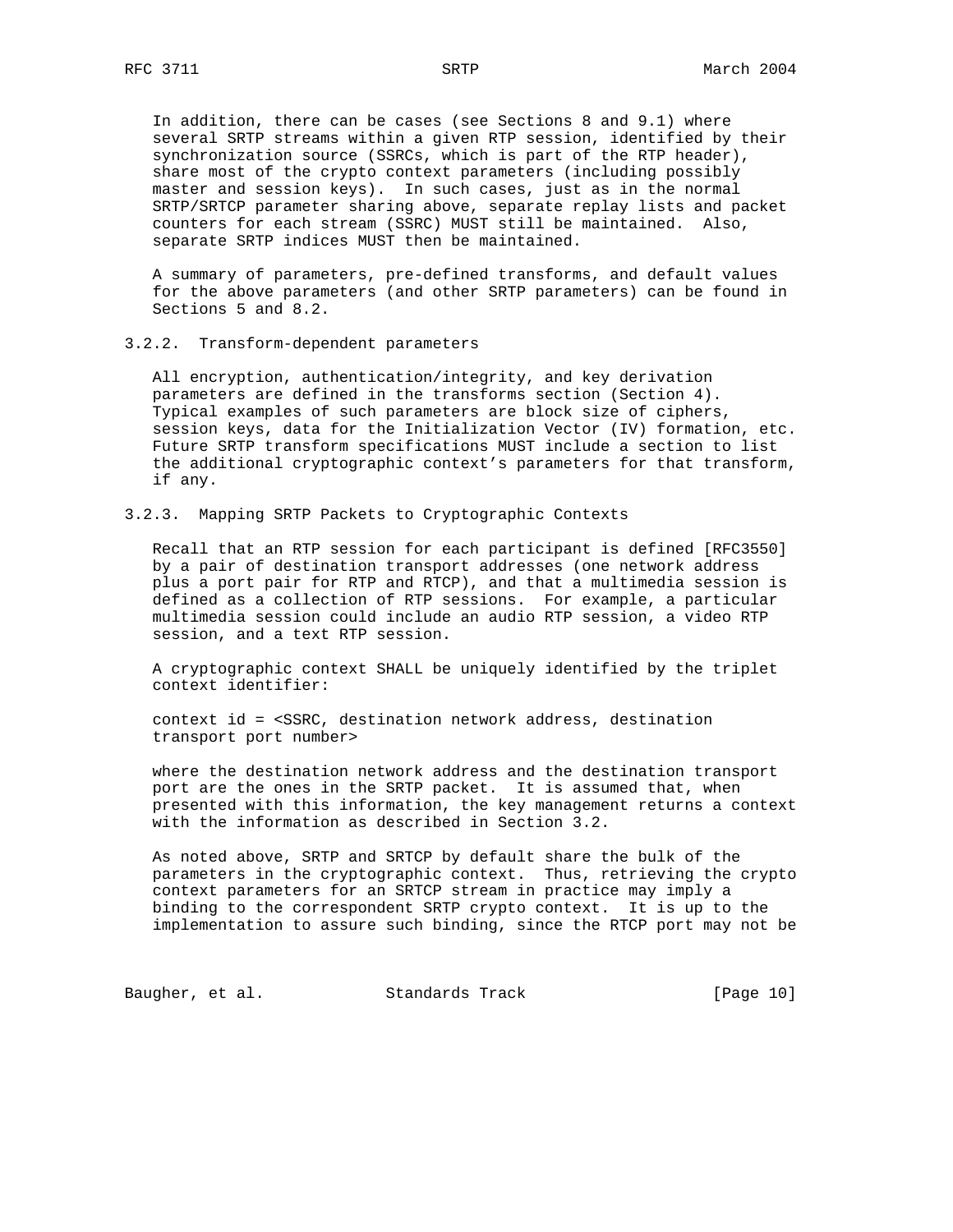directly deducible from the RTP port only. Alternatively, the key management may choose to provide separate SRTP- and SRTCP- contexts, duplicating the common parameters (such as master  $key(s)$ ). The latter approach then also enables SRTP and SRTCP to use, e.g., distinct transforms, if so desired. Similar considerations arise when multiple SRTP streams, forming part of one single RTP session, share keys and other parameters.

 If no valid context can be found for a packet corresponding to a certain context identifier, that packet MUST be discarded.

3.3. SRTP Packet Processing

The following applies to SRTP. SRTCP is described in Section 3.4.

 Assuming initialization of the cryptographic context(s) has taken place via key management, the sender SHALL do the following to construct an SRTP packet:

- 1. Determine which cryptographic context to use as described in Section 3.2.3.
- 2. Determine the index of the SRTP packet using the rollover counter, the highest sequence number in the cryptographic context, and the sequence number in the RTP packet, as described in Section 3.3.1.
- 3. Determine the master key and master salt. This is done using the index determined in the previous step or the current MKI in the cryptographic context, according to Section 8.1.
- 4. Determine the session keys and session salt (if they are used by the transform) as described in Section 4.3, using master key, master salt, key\_derivation\_rate, and session key-lengths in the cryptographic context with the index, determined in Steps 2 and 3.
- 5. Encrypt the RTP payload to produce the Encrypted Portion of the packet (see Section 4.1, for the defined ciphers). This step uses the encryption algorithm indicated in the cryptographic context, the session encryption key and the session salt (if used) found in Step 4 together with the index found in Step 2.
- 6. If the MKI indicator is set to one, append the MKI to the packet.
- 7. For message authentication, compute the authentication tag for the Authenticated Portion of the packet, as described in Section 4.2. This step uses the current rollover counter, the authentication

Baugher, et al. Standards Track [Page 11]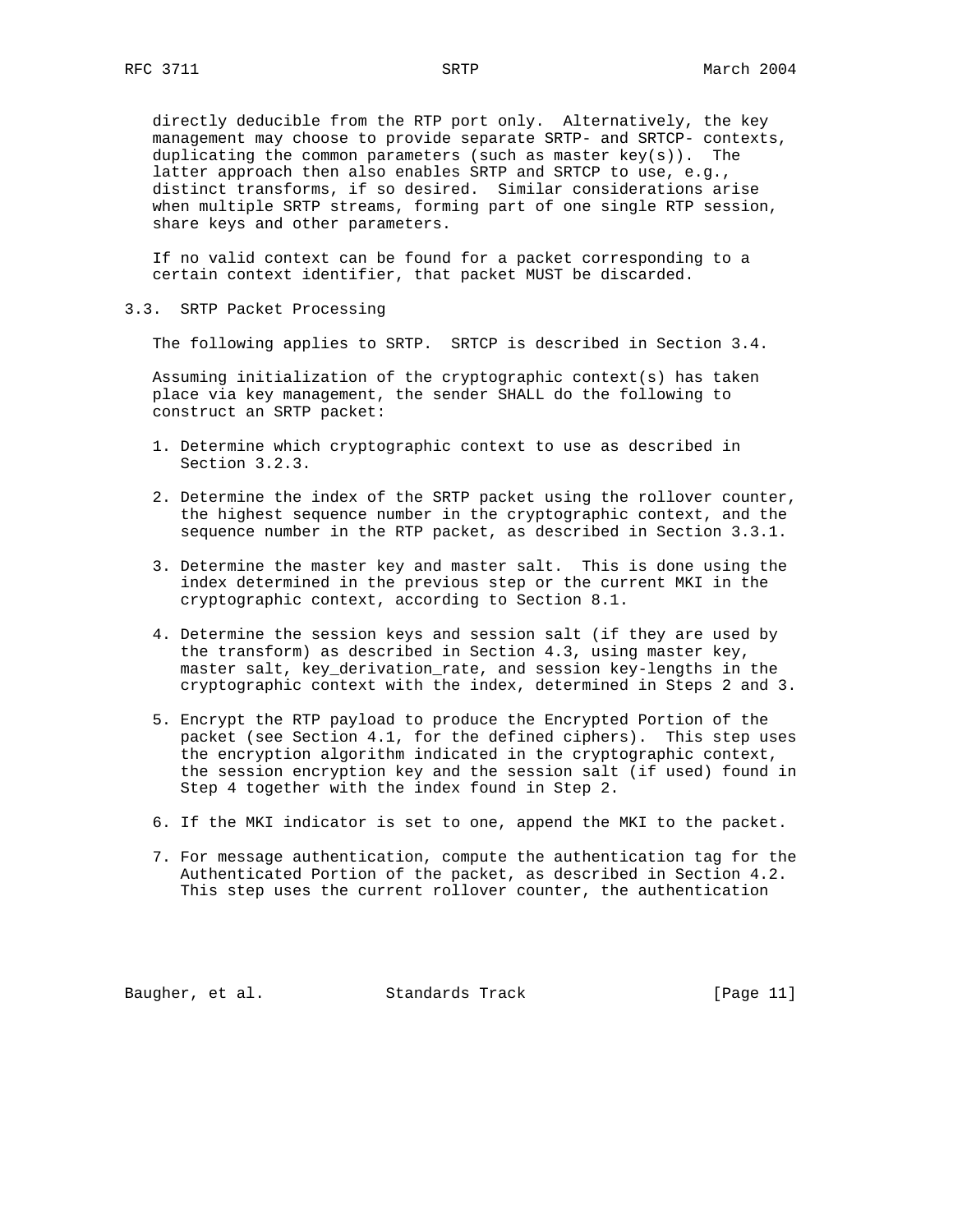algorithm indicated in the cryptographic context, and the session authentication key found in Step 4. Append the authentication tag to the packet.

 8. If necessary, update the ROC as in Section 3.3.1, using the packet index determined in Step 2.

 To authenticate and decrypt an SRTP packet, the receiver SHALL do the following:

- 1. Determine which cryptographic context to use as described in Section 3.2.3.
- 2. Run the algorithm in Section 3.3.1 to get the index of the SRTP packet. The algorithm uses the rollover counter and highest sequence number in the cryptographic context with the sequence number in the SRTP packet, as described in Section 3.3.1.
- 3. Determine the master key and master salt. If the MKI indicator in the context is set to one, use the MKI in the SRTP packet, otherwise use the index from the previous step, according to Section 8.1.
- 4. Determine the session keys, and session salt (if used by the transform) as described in Section 4.3, using master key, master salt, key\_derivation\_rate and session key-lengths in the cryptographic context with the index, determined in Steps 2 and 3.
- 5. For message authentication and replay protection, first check if the packet has been replayed (Section 3.3.2), using the Replay List and the index as determined in Step 2. If the packet is judged to be replayed, then the packet MUST be discarded, and the event SHOULD be logged.

 Next, perform verification of the authentication tag, using the rollover counter from Step 2, the authentication algorithm indicated in the cryptographic context, and the session authentication key from Step 4. If the result is "AUTHENTICATION FAILURE" (see Section 4.2), the packet MUST be discarded from further processing and the event SHOULD be logged.

 6. Decrypt the Encrypted Portion of the packet (see Section 4.1, for the defined ciphers), using the decryption algorithm indicated in the cryptographic context, the session encryption key and salt (if used) found in Step 4 with the index from Step 2.

Baugher, et al. Standards Track [Page 12]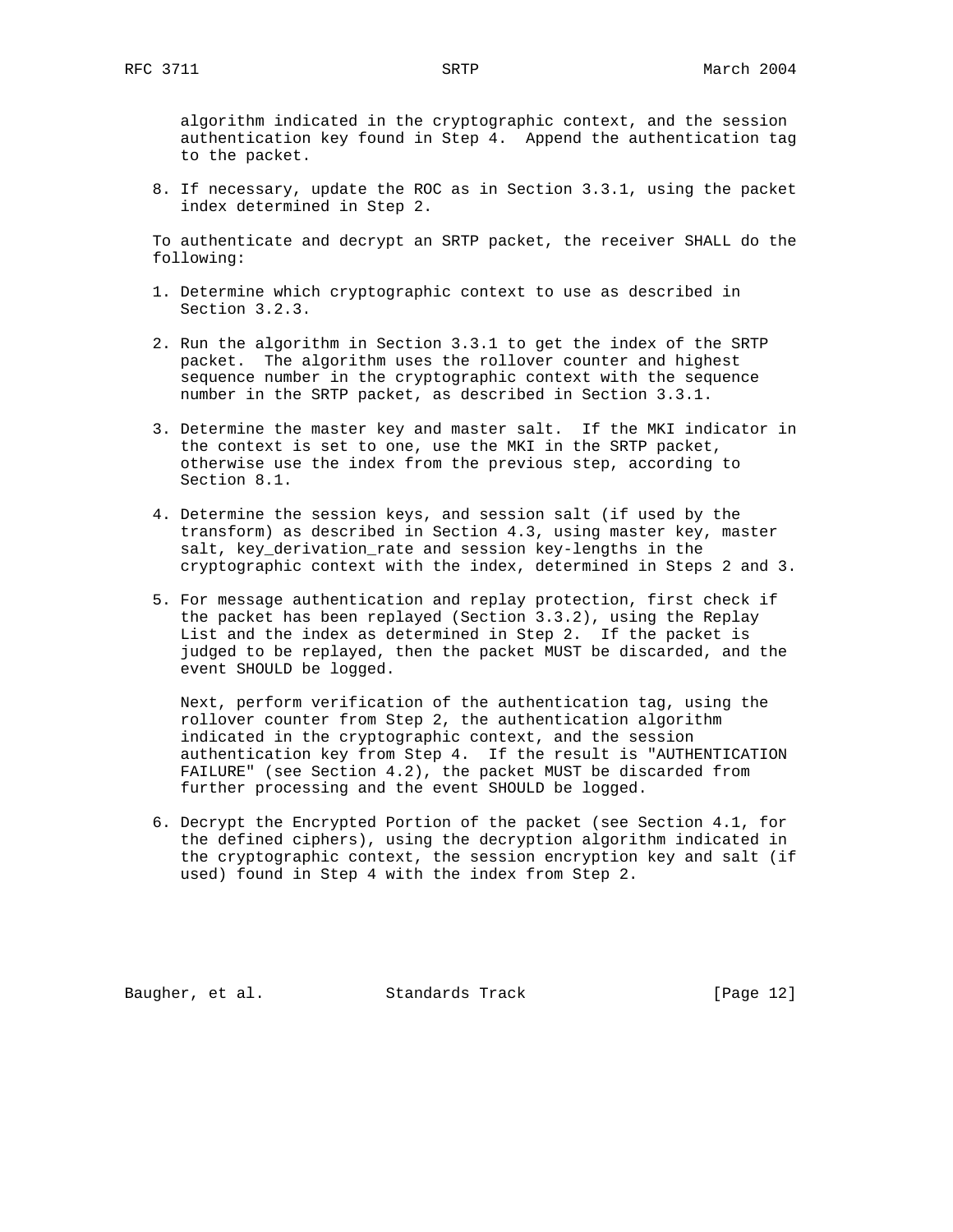- 7. Update the rollover counter and highest sequence number, s\_l, in the cryptographic context as in Section 3.3.1, using the packet index estimated in Step 2. If replay protection is provided, also update the Replay List as described in Section 3.3.2.
- 8. When present, remove the MKI and authentication tag fields from the packet.

3.3.1. Packet Index Determination, and ROC, s\_l Update

 SRTP implementations use an "implicit" packet index for sequencing, i.e., not all of the index is explicitly carried in the SRTP packet. For the pre-defined transforms, the index i is used in replay protection (Section 3.3.2), encryption (Section 4.1), message authentication (Section 4.2), and for the key derivation (Section 4.3).

 When the session starts, the sender side MUST set the rollover counter, ROC, to zero. Each time the RTP sequence number, SEQ, wraps modulo 2^16, the sender side MUST increment ROC by one, modulo 2^32 (see security aspects below). The sender's packet index is then defined as

 $i = 2^16 * ROC + SEQ$ .

 Receiver-side implementations use the RTP sequence number to determine the correct index of a packet, which is the location of the packet in the sequence of all SRTP packets. A robust approach for the proper use of a rollover counter requires its handling and use to be well defined. In particular, out-of-order RTP packets with sequence numbers close to 2^16 or zero must be properly handled.

 The index estimate is based on the receiver's locally maintained ROC and s\_l values. At the setup of the session, the ROC MUST be set to zero. Receivers joining an on-going session MUST be given the current ROC value using out-of-band signaling such as key-management signaling. Furthermore, the receiver SHALL initialize s\_l to the RTP sequence number (SEQ) of the first observed SRTP packet (unless the initial value is provided by out of band signaling such as key management).

 On consecutive SRTP packets, the receiver SHOULD estimate the index as

 $i = 2^16 * v + SEQ,$ 

where v is chosen from the set  $\{$  ROC-1, ROC, ROC+1  $\}$  (modulo 2^32) such that i is closest (in modulo 2^48 sense) to the value 2^16 \* ROC + s\_l (see Appendix A for pseudocode).

Baugher, et al. Standards Track [Page 13]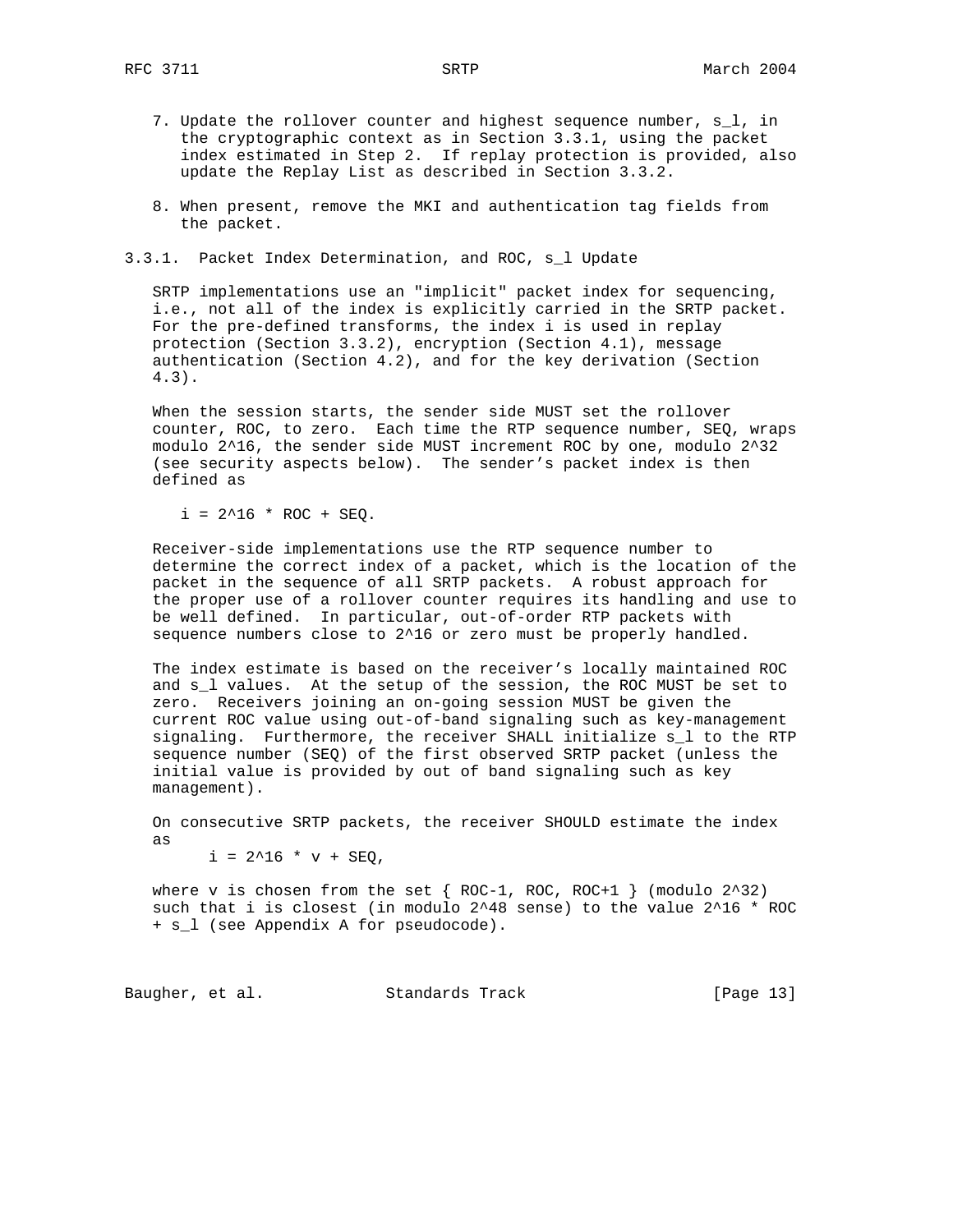After the packet has been processed and authenticated (when enabled for SRTP packets for the session), the receiver MUST use v to conditionally update its s\_l and ROC variables as follows. If  $v=(ROC-1)$  mod  $2^{2}32$ , then there is no update to s\_l or ROC. If  $v=ROC$ , then s\_l is set to SEQ if and only if SEQ is larger than the current  $s_l$ ; there is no change to ROC. If  $v=(ROC+1)$  mod  $2^32$ , then  $s_l$  is set to SEQ and ROC is set to v.

 After a re-keying occurs (changing to a new master key), the rollover counter always maintains its sequence of values, i.e., it MUST NOT be reset to zero.

 As the rollover counter is 32 bits long and the sequence number is 16 bits long, the maximum number of packets belonging to a given SRTP stream that can be secured with the same key is 2^48 using the pre defined transforms. After that number of SRTP packets have been sent with a given (master or session) key, the sender MUST NOT send any more packets with that key. (There exists a similar limit for SRTCP, which in practice may be more restrictive, see Section 9.2.) This limitation enforces a security benefit by providing an upper bound on the amount of traffic that can pass before cryptographic keys are changed. Re-keying (see Section 8.1) MUST be triggered, before this amount of traffic, and MAY be triggered earlier, e.g., for increased security and access control to media. Recurring key derivation by means of a non-zero key\_derivation\_rate (see Section 4.3), also gives stronger security but does not change the above absolute maximum value.

 On the receiver side, there is a caveat to updating s\_l and ROC: if message authentication is not present, neither the initialization of s\_l, nor the ROC update can be made completely robust. The receiver's "implicit index" approach works for the pre-defined transforms as long as the reorder and loss of the packets are not too great and bit-errors do not occur in unfortunate ways. In particular, 2^15 packets would need to be lost, or a packet would need to be 2^15 packets out of sequence before synchronization is lost. Such drastic loss or reorder is likely to disrupt the RTP application itself.

 The algorithm for the index estimate and ROC update is a matter of implementation, and should take into consideration the environment (e.g., packet loss rate) and the cases when synchronization is likely to be lost, e.g., when the initial sequence number (randomly chosen by RTP) is not known in advance (not sent in the key management protocol) but may be near to wrap modulo 2^16.

Baugher, et al. Standards Track [Page 14]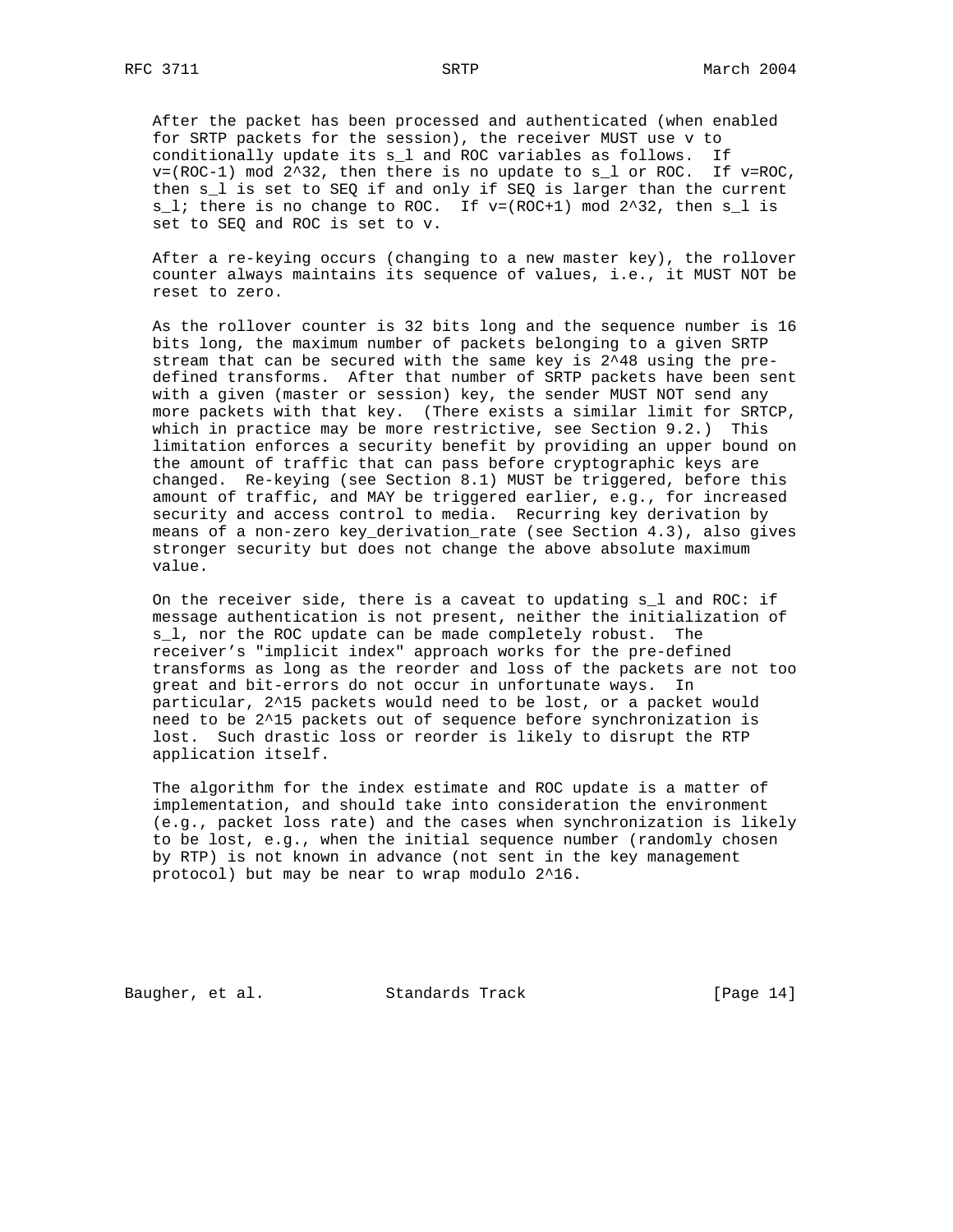A more elaborate and more robust scheme than the one given above is the handling of RTP's own "rollover counter", see Appendix A.1 of [RFC3550].

3.3.2. Replay Protection

 Secure replay protection is only possible when integrity protection is present. It is RECOMMENDED to use replay protection, both for RTP and RTCP, as integrity protection alone cannot assure security against replay attacks.

 A packet is "replayed" when it is stored by an adversary, and then re-injected into the network. When message authentication is provided, SRTP protects against such attacks through a Replay List. Each SRTP receiver maintains a Replay List, which conceptually contains the indices of all of the packets which have been received and authenticated. In practice, the list can use a "sliding window" approach, so that a fixed amount of storage suffices for replay protection. Packet indices which lag behind the packet index in the context by more than SRTP-WINDOW-SIZE can be assumed to have been received, where SRTP-WINDOW-SIZE is a receiver-side, implementation dependent parameter and MUST be at least 64, but which MAY be set to a higher value.

 The receiver checks the index of an incoming packet against the replay list and the window. Only packets with index ahead of the window, or, inside the window but not already received, SHALL be accepted.

 After the packet has been authenticated (if necessary the window is first moved ahead), the replay list SHALL be updated with the new index.

 The Replay List can be efficiently implemented by using a bitmap to represent which packets have been received, as described in the Security Architecture for IP [RFC2401].

# 3.4. Secure RTCP

 Secure RTCP follows the definition of Secure RTP. SRTCP adds three mandatory new fields (the SRTCP index, an "encrypt-flag", and the authentication tag) and one optional field (the MKI) to the RTCP packet definition. The three mandatory fields MUST be appended to an RTCP packet in order to form an equivalent SRTCP packet. The added fields follow any other profile-specific extensions.

Baugher, et al. Standards Track [Page 15]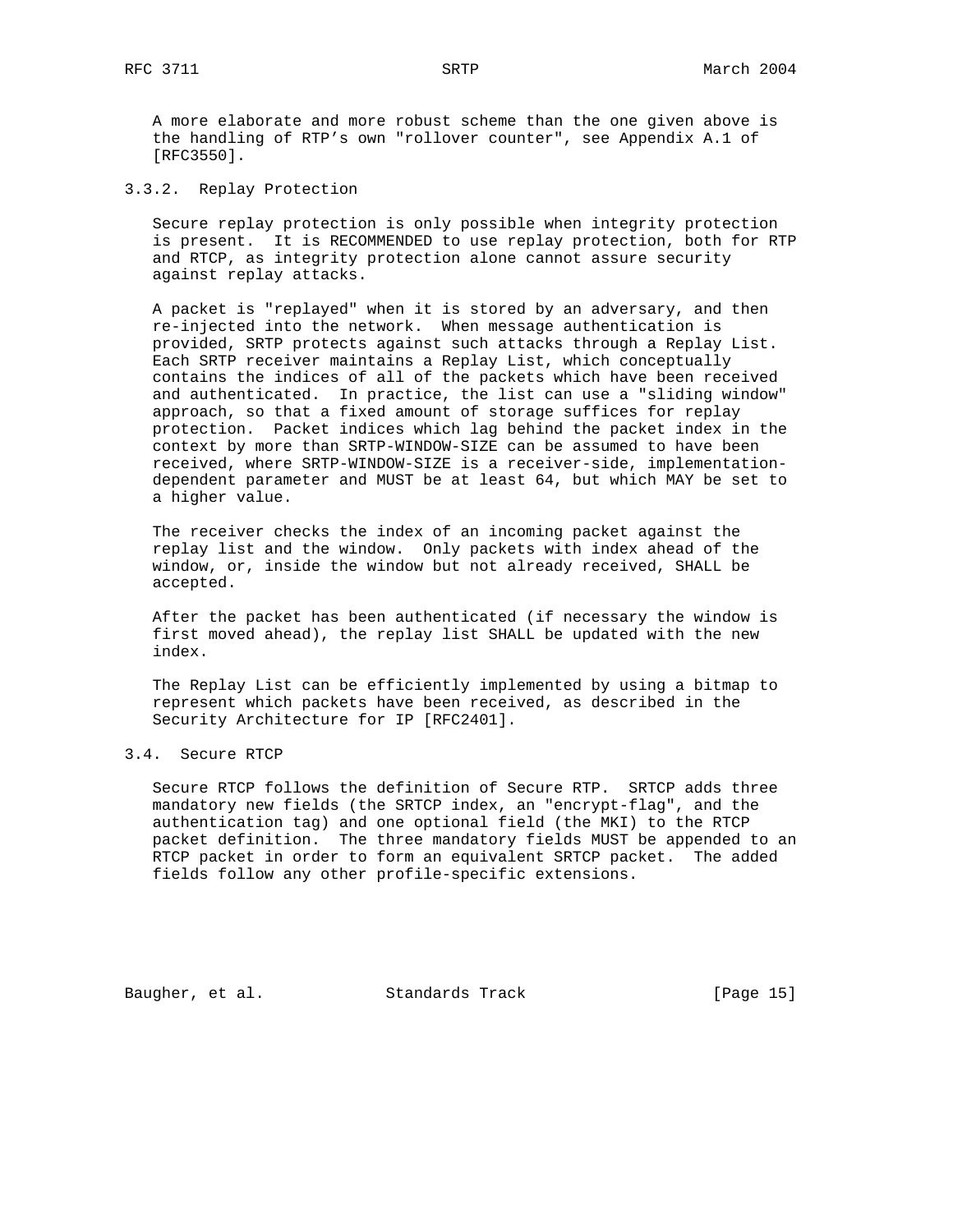According to Section 6.1 of [RFC3550], there is a REQUIRED packet format for compound packets. SRTCP MUST be given packets according to that requirement in the sense that the first part MUST be a sender report or a receiver report. However, the RTCP encryption prefix (a random 32-bit quantity) specified in that Section MUST NOT be used since, as is stated there, it is only applicable to the encryption method specified in [RFC3550] and is not needed by the cryptographic mechanisms used in SRTP.

 $0$  and  $1$  and  $2$  3 0 1 2 3 4 5 6 7 8 9 0 1 2 3 4 5 6 7 8 9 0 1 2 3 4 5 6 7 8 9 0 1 +-+-+-+-+-+-+-+-+-+-+-+-+-+-+-+-+-+-+-+-+-+-+-+-+-+-+-+-+-+-+-+-+<+ RC | PT=SR or RR | length +-+-+-+-+-+-+-+-+-+-+-+-+-+-+-+-+-+-+-+-+-+-+-+-+-+-+-+-+-+-+-+-+ | SSRC of sender +>+=+=+=+=+=+=+=+=+=+=+=+=+=+=+=+=+=+=+=+=+=+=+=+=+=+=+=+=+=+=+=+=+ | sender info | +-+-+-+-+-+-+-+-+-+-+-+-+-+-+-+-+-+-+-+-+-+-+-+-+-+-+-+-+-+-+-+-+ | report block 1 | +-+-+-+-+-+-+-+-+-+-+-+-+-+-+-+-+-+-+-+-+-+-+-+-+-+-+-+-+-+-+-+-+ | report block 2 | +-+-+-+-+-+-+-+-+-+-+-+-+-+-+-+-+-+-+-+-+-+-+-+-+-+-+-+-+-+-+-+-+ | | ˜ ... ˜ | | +-+-+-+-+-+-+-+-+-+-+-+-+-+-+-+-+-+-+-+-+-+-+-+-+-+-+-+-+-+-+-+-+ |  $|V=2|P|$  SC  $|PT=SDES=202$  length  $|V=2|P|$  | +=+=+=+=+=+=+=+=+=+=+=+=+=+=+=+=+=+=+=+=+=+=+=+=+=+=+=+=+=+=+=+=+ | SSRC/CSRC\_1 | +-+-+-+-+-+-+-+-+-+-+-+-+-+-+-+-+-+-+-+-+-+-+-+-+-+-+-+-+-+-+-+-+ | SDES items | +=+=+=+=+=+=+=+=+=+=+=+=+=+=+=+=+=+=+=+=+=+=+=+=+=+=+=+=+=+=+=+=+ | | ˜ ... ˜ | +>+=+=+=+=+=+=+=+=+=+=+=+=+=+=+=+=+=+=+=+=+=+=+=+=+=+=+=+=+=+=+=+=+ |  $|\quad|E|$  SRTCP index  $|\quad|$  | +-+-+-+-+-+-+-+-+-+-+-+-+-+-+-+-+-+-+-+-+-+-+-+-+-+-+-+-+-+-+-+-+<+ SRTCP MKI (OPTIONAL) | +-+-+-+-+-+-+-+-+-+-+-+-+-+-+-+-+-+-+-+-+-+-+-+-+-+-+-+-+-+-+-+-+ | authentication tag | +-+-+-+-+-+-+-+-+-+-+-+-+-+-+-+-+-+-+-+-+-+-+-+-+-+-+-+-+-+-+-+-+ | | | +-- Encrypted Portion  $\qquad \qquad \text{Authentication}$ 

 Figure 2. An example of the format of a Secure RTCP packet, consisting of an underlying RTCP compound packet with a Sender Report and SDES packet.

Baugher, et al. Standards Track [Page 16]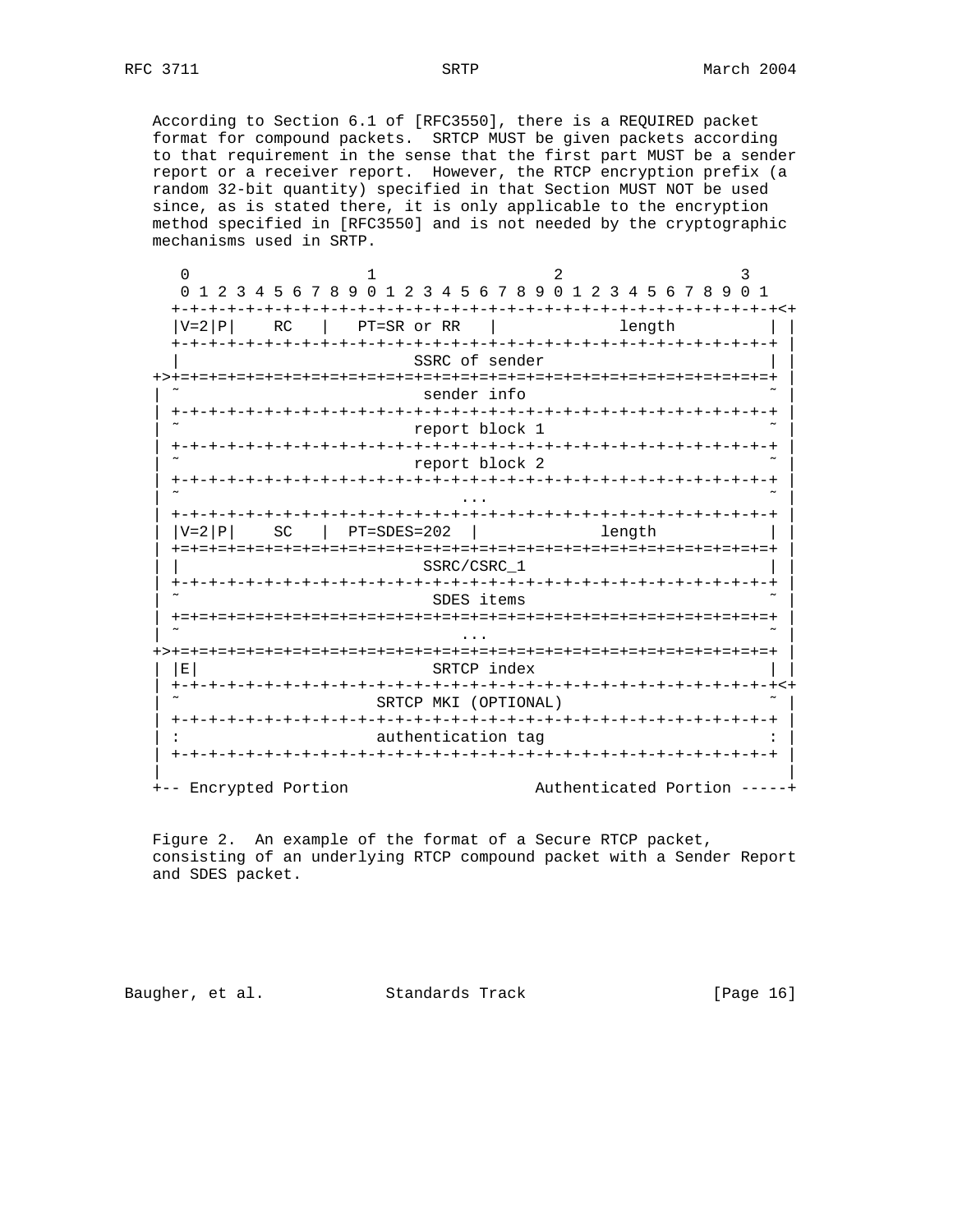The Encrypted Portion of an SRTCP packet consists of the encryption (Section 4.1) of the RTCP payload of the equivalent compound RTCP packet, from the first RTCP packet, i.e., from the ninth (9) octet to the end of the compound packet. The Authenticated Portion of an SRTCP packet consists of the entire equivalent (eventually compound) RTCP packet, the E flag, and the SRTCP index (after any encryption has been applied to the payload).

The added fields are:

E-flag: 1 bit, REQUIRED

 The E-flag indicates if the current SRTCP packet is encrypted or unencrypted. Section 9.1 of [RFC3550] allows the split of a compound RTCP packet into two lower-layer packets, one to be encrypted and one to be sent in the clear. The E bit set to "1" indicates encrypted packet, and "0" indicates non-encrypted packet.

SRTCP index: 31 bits, REQUIRED

 The SRTCP index is a 31-bit counter for the SRTCP packet. The index is explicitly included in each packet, in contrast to the "implicit" index approach used for SRTP. The SRTCP index MUST be set to zero before the first SRTCP packet is sent, and MUST be incremented by one, modulo 2^31, after each SRTCP packet is sent. In particular, after a re-key, the SRTCP index MUST NOT be reset to zero again.

- Authentication Tag: configurable length, REQUIRED The authentication tag is used to carry message authentication data.
- MKI: configurable length, OPTIONAL The MKI is the Master Key Indicator, and functions according to the MKI definition in Section 3.

 SRTCP uses the cryptographic context parameters and packet processing of SRTP by default, with the following changes:

- \* The receiver does not need to "estimate" the index, as it is explicitly signaled in the packet.
- \* Pre-defined SRTCP encryption is as specified in Section 4.1, but using the definition of the SRTCP Encrypted Portion given in this section, and using the SRTCP index as the index i. The encryption transform and related parameters SHALL by default be the same selected for the protection of the associated SRTP stream(s), while the NULL algorithm SHALL be applied to the RTCP packets not to be encrypted. SRTCP may have a different encryption transform

Baugher, et al. Standards Track [Page 17]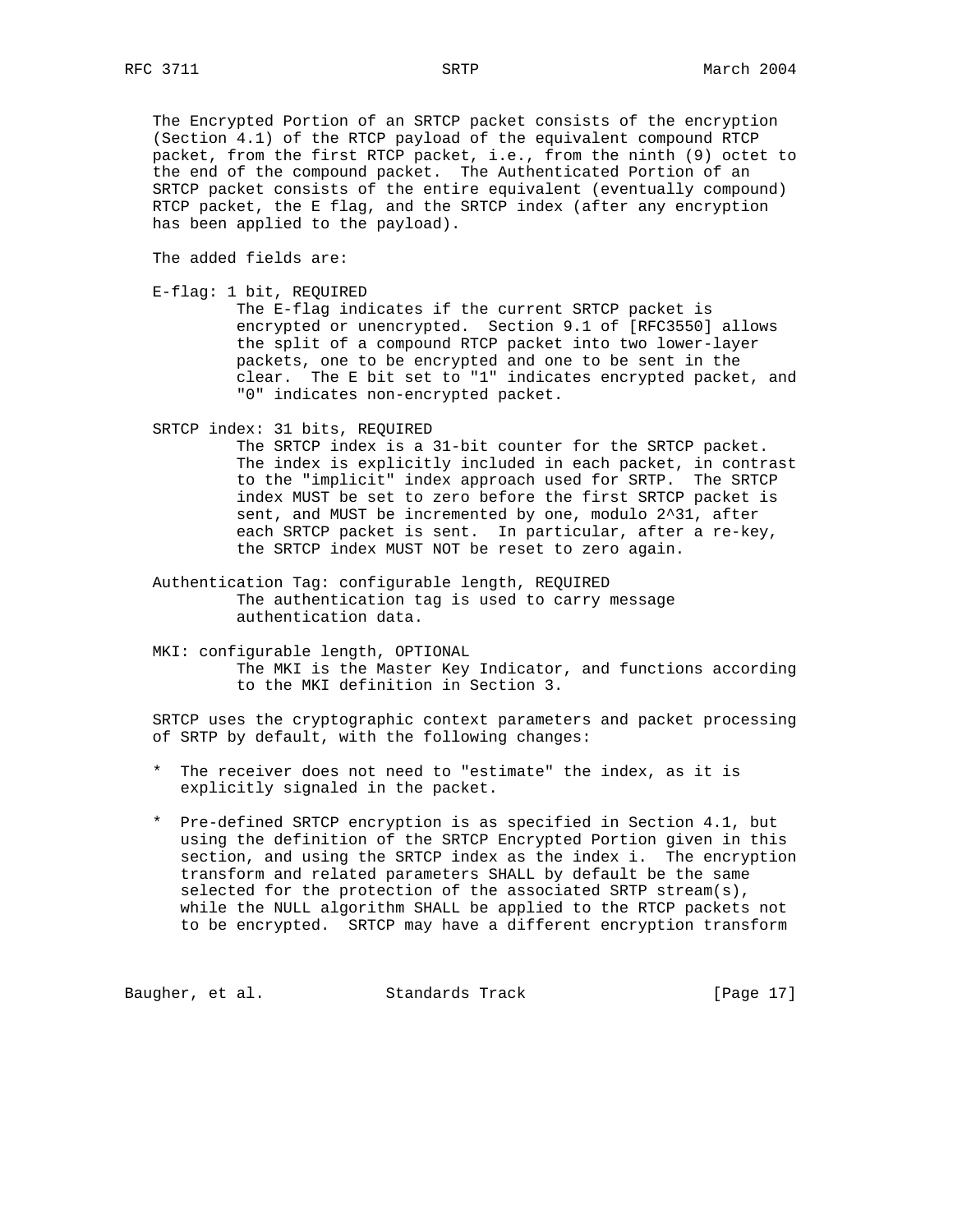than the one used by the corresponding SRTP. The expected use for this feature is when the former has NULL-encryption and the latter has a non NULL-encryption.

 The E-flag is assigned a value by the sender depending on whether the packet was encrypted or not.

- \* SRTCP decryption is performed as in Section 4, but only if the E flag is equal to 1. If so, the Encrypted Portion is decrypted, using the SRTCP index as the index i. In case the E-flag is 0, the payload is simply left unmodified.
- \* SRTCP replay protection is as defined in Section 3.3.2, but using the SRTCP index as the index i and a separate Replay List that is specific to SRTCP.
- \* The pre-defined SRTCP authentication tag is specified as in Section 4.2, but with the Authenticated Portion of the SRTCP packet given in this section (which includes the index). The authentication transform and related parameters (e.g., key size) SHALL by default be the same as selected for the protection of the associated SRTP stream(s).
- \* In the last step of the processing, only the sender needs to update the value of the SRTCP index by incrementing it modulo 2^31 and for security reasons the sender MUST also check the number of SRTCP packets processed, see Section 9.2.

 Message authentication for RTCP is REQUIRED, as it is the control protocol (e.g., it has a BYE packet) for RTP.

 Precautions must be taken so that the packet expansion in SRTCP (due to the added fields) does not cause SRTCP messages to use more than their share of RTCP bandwidth. To avoid this, the following two measures MUST be taken:

- 1. When initializing the RTCP variable "avg\_rtcp\_size" defined in chapter 6.3 of [RFC3550], it MUST include the size of the fields that will be added by SRTCP (index, E-bit, authentication tag, and when present, the MKI).
- 2. When updating the "avg\_rtcp\_size" using the variable "packet\_size" (section 6.3.3 of [RFC3550]), the value of "packet\_size" MUST include the size of the additional fields added by SRTCP.

Baugher, et al. Standards Track [Page 18]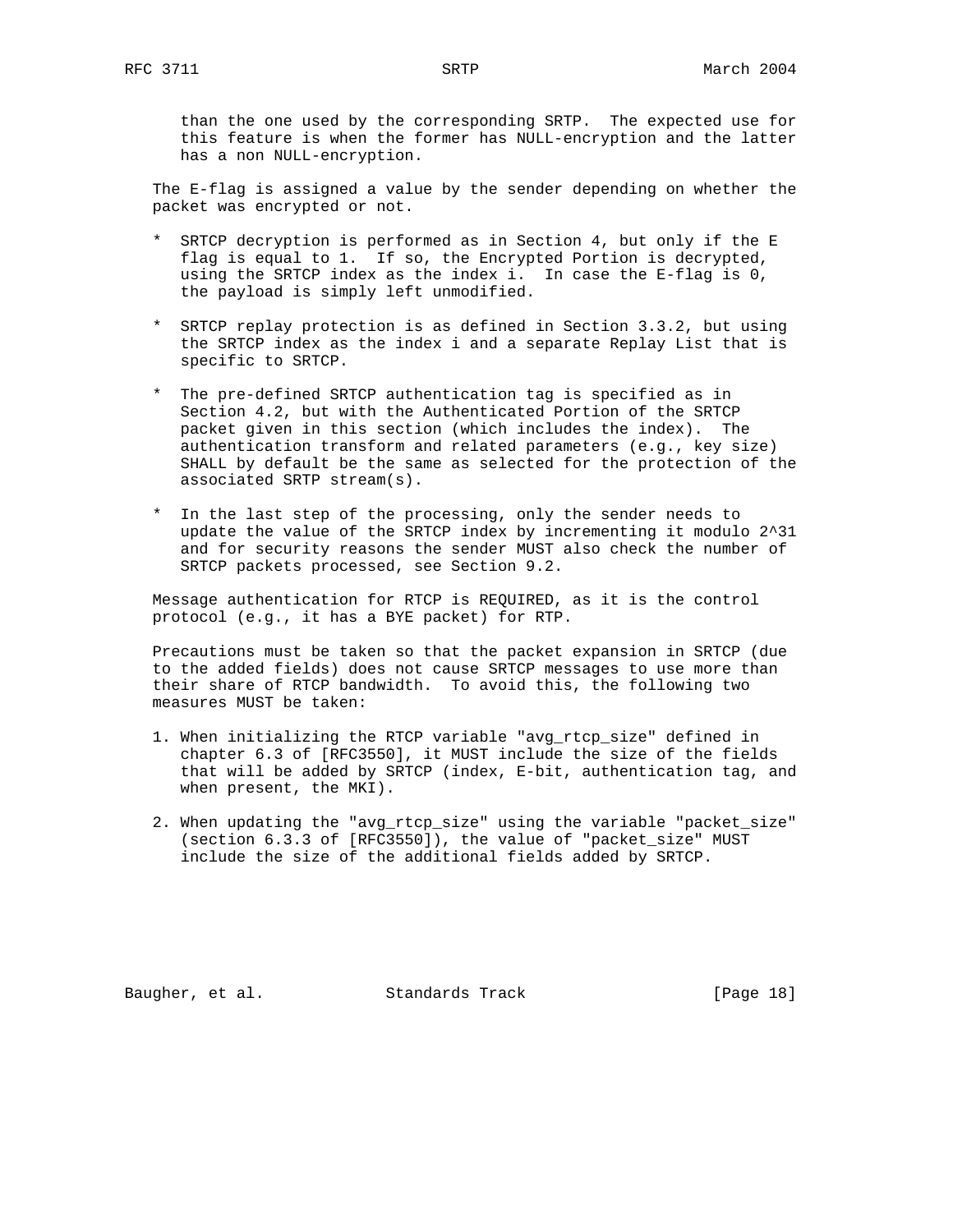With these measures in place the SRTCP messages will not use more than the allotted bandwidth. The effect of the size of the added fields on the SRTCP traffic will be that messages will be sent with longer packet intervals. The increase in the intervals will be directly proportional to size of the added fields. For the pre defined transforms, the size of the added fields will be at least 14 octets, and upper bounded depending on MKI and the authentication tag sizes.

## 4. Pre-Defined Cryptographic Transforms

 While there are numerous encryption and message authentication algorithms that can be used in SRTP, below we define default algorithms in order to avoid the complexity of specifying the encodings for the signaling of algorithm and parameter identifiers. The defined algorithms have been chosen as they fulfill the goals listed in Section 2. Recommendations on how to extend SRTP with new transforms are given in Section 6.

#### 4.1. Encryption

 The following parameters are common to both pre-defined, non-NULL, encryption transforms specified in this section.

- \* BLOCK\_CIPHER-MODE indicates the block cipher used and its mode of operation
- \* n\_b is the bit-size of the block for the block cipher
- \* k e is the session encryption key
- n\_e is the bit-length of k\_e
- k\_s is the session salting key
- \* n\_s is the bit-length of k\_s
- \* SRTP\_PREFIX\_LENGTH is the octet length of the keystream prefix, a non-negative integer, specified by the message authentication code in use.

 The distinct session keys and salts for SRTP/SRTCP are by default derived as specified in Section 4.3.

 The encryption transforms defined in SRTP map the SRTP packet index and secret key into a pseudo-random keystream segment. Each keystream segment encrypts a single RTP packet. The process of encrypting a packet consists of generating the keystream segment corresponding to the packet, and then bitwise exclusive-oring that keystream segment onto the payload of the RTP packet to produce the Encrypted Portion of the SRTP packet. In case the payload size is not an integer multiple of n\_b bits, the excess (least significant) bits of the keystream are simply discarded. Decryption is done the same way, but swapping the roles of the plaintext and ciphertext.

Baugher, et al. Standards Track [Page 19]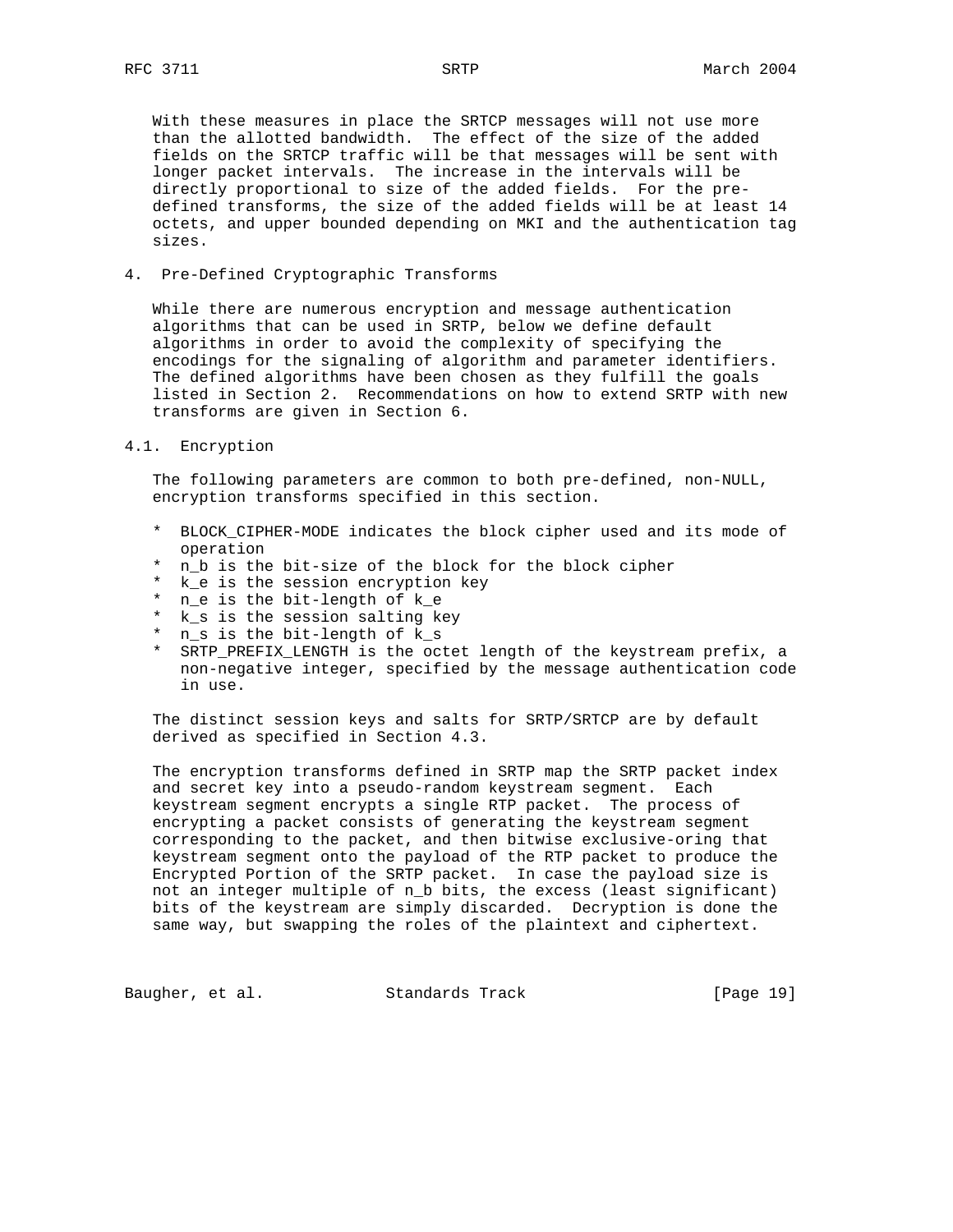+----+ +------------------+---------------------------------+ | KG |-->| Keystream Prefix | Keystream Suffix |---+ +----+ +------------------+---------------------------------+ | | +---------------------------------+ v | Payload of RTP Packet |->(\*) +---------------------------------+ | | +---------------------------------+ | | Encrypted Portion of SRTP Packet|<--+ +---------------------------------+

 Figure 3: Default SRTP Encryption Processing. Here KG denotes the keystream generator, and (\*) denotes bitwise exclusive-or.

 The definition of how the keystream is generated, given the index, depends on the cipher and its mode of operation. Below, two such keystream generators are defined. The NULL cipher is also defined, to be used when encryption of RTP is not required.

 The SRTP definition of the keystream is illustrated in Figure 3. The initial octets of each keystream segment MAY be reserved for use in a message authentication code, in which case the keystream used for encryption starts immediately after the last reserved octet. The initial reserved octets are called the "keystream prefix" (not to be confused with the "encryption prefix" of [RFC3550, Section 6.1]), and the remaining octets are called the "keystream suffix". The keystream prefix MUST NOT be used for encryption. The process is illustrated in Figure 3.

 The number of octets in the keystream prefix is denoted as SRTP\_PREFIX\_LENGTH. The keystream prefix is indicated by a positive, non-zero value of SRTP\_PREFIX\_LENGTH. This means that, even if confidentiality is not to be provided, the keystream generator output may still need to be computed for packet authentication, in which case the default keystream generator (mode) SHALL be used.

 The default cipher is the Advanced Encryption Standard (AES) [AES], and we define two modes of running AES, (1) Segmented Integer Counter Mode AES and (2) AES in f8-mode. In the remainder of this section, let  $E(k, x)$  be AES applied to key k and input block x.

Baugher, et al. Standards Track [Page 20]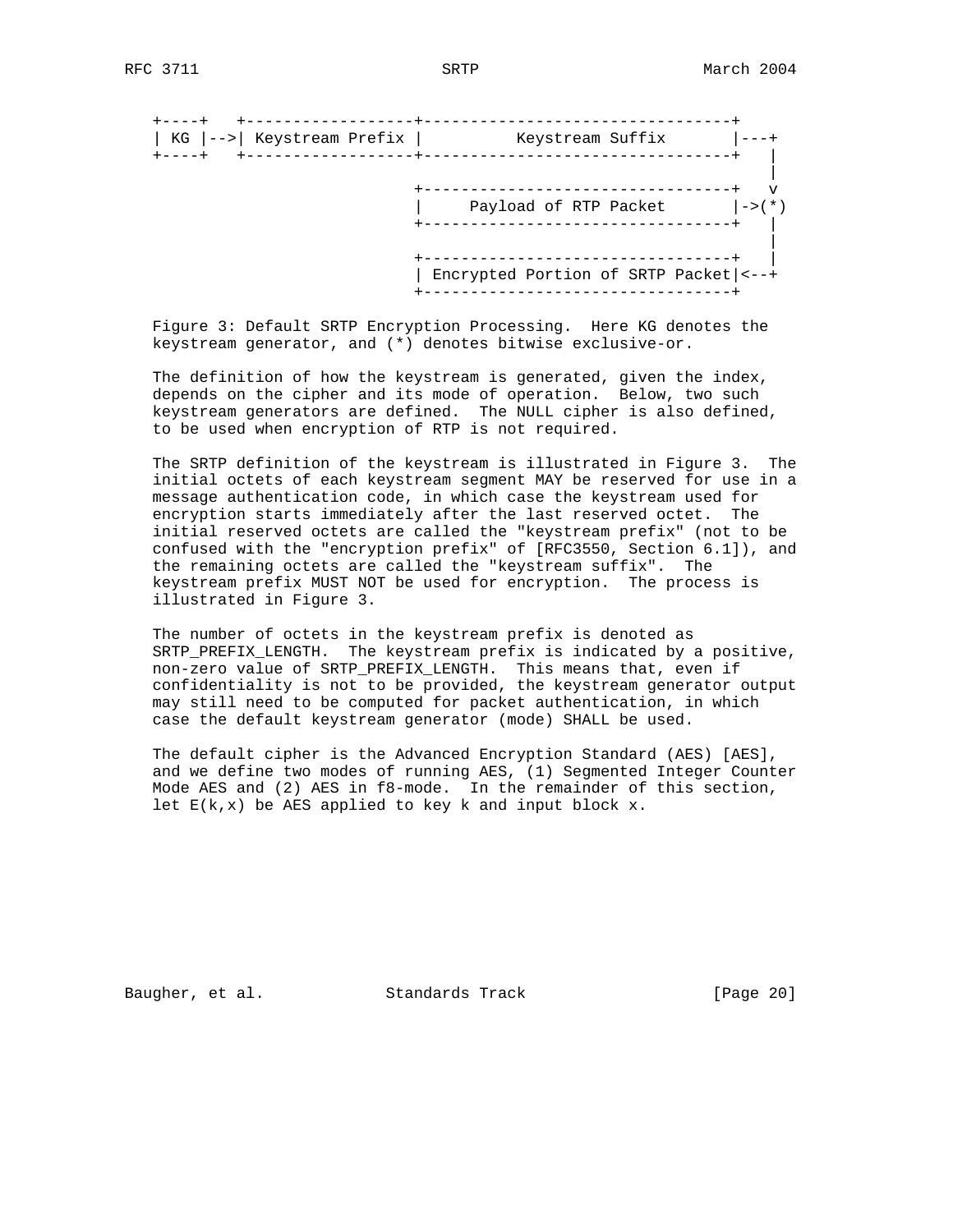4.1.1. AES in Counter Mode

 Conceptually, counter mode [AES-CTR] consists of encrypting successive integers. The actual definition is somewhat more complicated, in order to randomize the starting point of the integer sequence. Each packet is encrypted with a distinct keystream segment, which SHALL be computed as follows.

 A keystream segment SHALL be the concatenation of the 128-bit output blocks of the AES cipher in the encrypt direction, using key  $k = k_e$ , in which the block indices are in increasing order. Symbolically, each keystream segment looks like

 $E(k, IV)$  ||  $E(k, IV + 1 \mod 2^2128)$  ||  $E(k, IV + 2 \mod 2^2128)$  ...

 where the 128-bit integer value IV SHALL be defined by the SSRC, the SRTP packet index i, and the SRTP session salting key k\_s, as below.

IV =  $(k_s * 2^16)$  XOR (SSRC \* 2^64) XOR (i \* 2^16)

 Each of the three terms in the XOR-sum above is padded with as many leading zeros as needed to make the operation well-defined, considered as a 128-bit value.

 The inclusion of the SSRC allows the use of the same key to protect distinct SRTP streams within the same RTP session, see the security caveats in Section 9.1.

 In the case of SRTCP, the SSRC of the first header of the compound packet MUST be used, i SHALL be the 31-bit SRTCP index and k\_e, k\_s SHALL be replaced by the SRTCP encryption session key and salt.

 Note that the initial value, IV, is fixed for each packet and is formed by "reserving" 16 zeros in the least significant bits for the purpose of the counter. The number of blocks of keystream generated for any fixed value of IV MUST NOT exceed 2^16 to avoid keystream re-use, see below. The AES has a block size of 128 bits, so 2^16 output blocks are sufficient to generate the 2^23 bits of keystream needed to encrypt the largest possible RTP packet (except for IPv6 "jumbograms" [RFC2675], which are not likely to be used for RTP-based multimedia traffic). This restriction on the maximum bit-size of the packet that can be encrypted ensures the security of the encryption method by limiting the effectiveness of probabilistic attacks [BDJR].

 For a particular Counter Mode key, each IV value used as an input MUST be distinct, in order to avoid the security exposure of a two time pad situation (Section 9.1). To satisfy this constraint, an implementation MUST ensure that the combination of the SRTP packet

Baugher, et al. Standards Track [Page 21]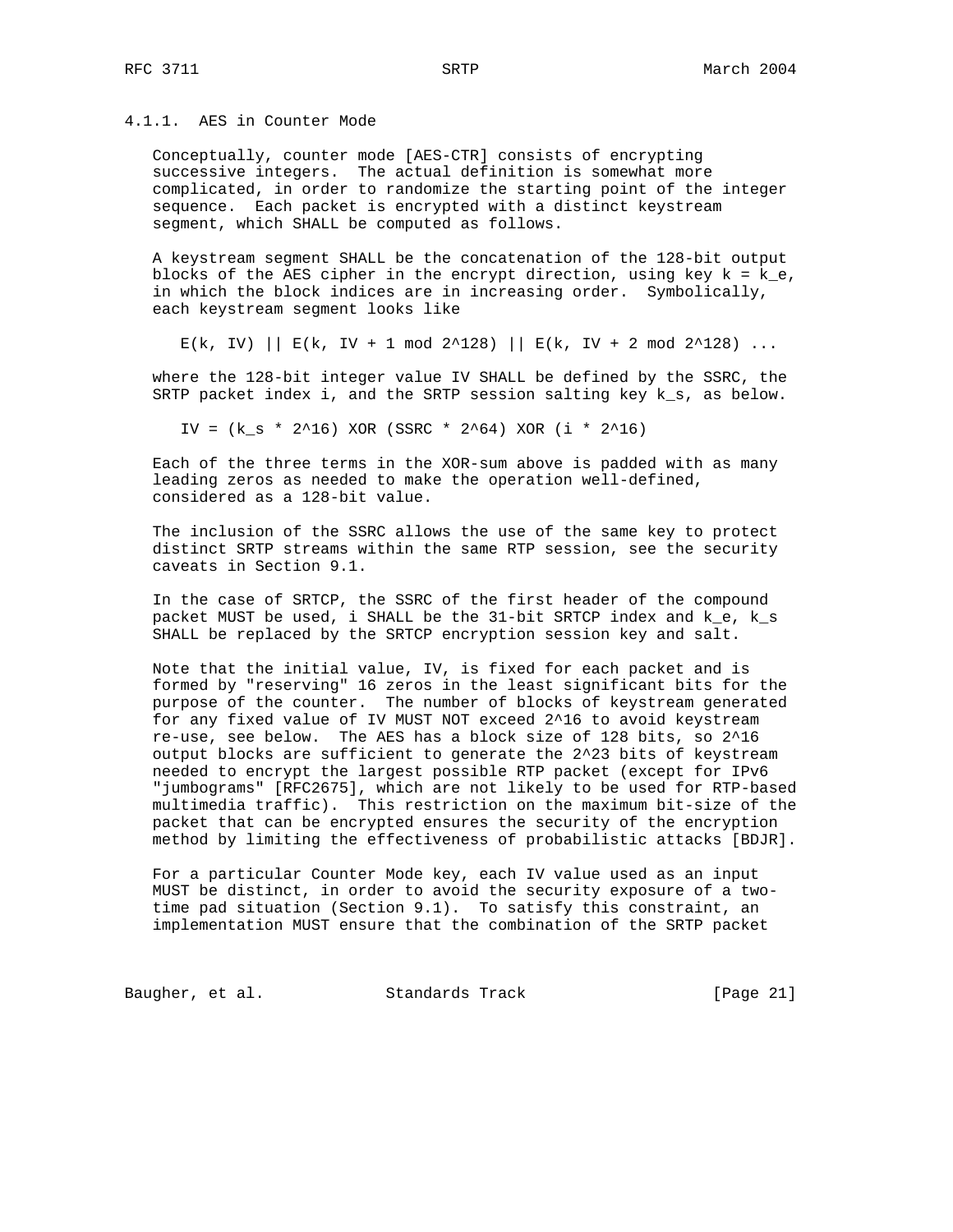index of ROC || SEQ, and the SSRC used in the construction of the IV are distinct for any particular key. The failure to ensure this uniqueness could be catastrophic for Secure RTP. This is in contrast to the situation for RTP itself, which may be able to tolerate such failures. It is RECOMMENDED that, if a dedicated security module is present, the RTP sequence numbers and SSRC either be generated or checked by that module (i.e., sequence-number and SSRC processing in an SRTP system needs to be protected as well as the key).

## 4.1.2. AES in f8-mode

 To encrypt UMTS (Universal Mobile Telecommunications System, as 3G networks) data, a solution (see [f8-a] [f8-b]) known as the f8 algorithm has been developed. On a high level, the proposed scheme is a variant of Output Feedback Mode (OFB) [HAC], with a more elaborate initialization and feedback function. As in normal OFB, the core consists of a block cipher. We also define here the use of AES as a block cipher to be used in what we shall call "f8-mode of operation" RTP encryption. The AES f8-mode SHALL use the same default sizes for session key and salt as AES counter mode.

Figure 4 shows the structure of block cipher, E, running in f8-mode.

Baugher, et al. Standards Track [Page 22]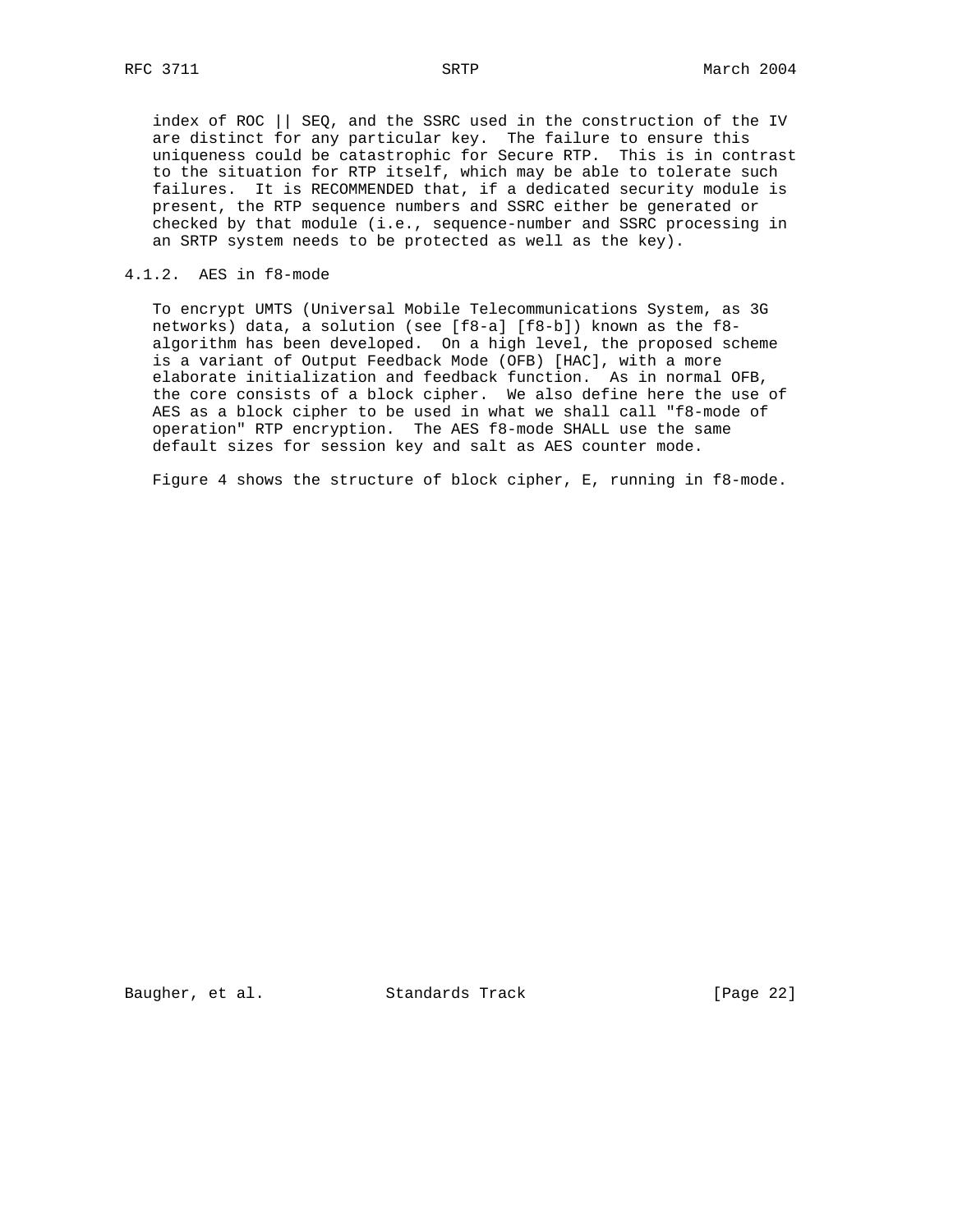

 Figure 4. f8-mode of operation (asterisk, (\*), denotes bitwise XOR). The figure represents the KG in Figure 3, when AES-f8 is used.

#### 4.1.2.1. f8 Keystream Generation

 The Initialization Vector (IV) SHALL be determined as described in Section 4.1.2.2 (and in Section 4.1.2.3 for SRTCP).

 Let IV', S(j), and m denote n\_b-bit blocks. The keystream,  $S(0)$   $||...||S(L-1)$ , for an N-bit message SHALL be defined by setting  $IV' = E(k_e \times \text{OR m}, IV)$ , and  $S(-1) = 00...0$ . For  $j = 0, 1, \ldots, L-1$  where  $L = N/n_b$  (rounded up to nearest integer if it is not already an integer) compute

 $S(j) = E(k_e, IV' XOR j XOR S(j-1))$ 

 Notice that the IV is not used directly. Instead it is fed through E under another key to produce an internal, "masked" value (denoted IV') to prevent an attacker from gaining known input/output pairs.

Baugher, et al. Standards Track [Page 23]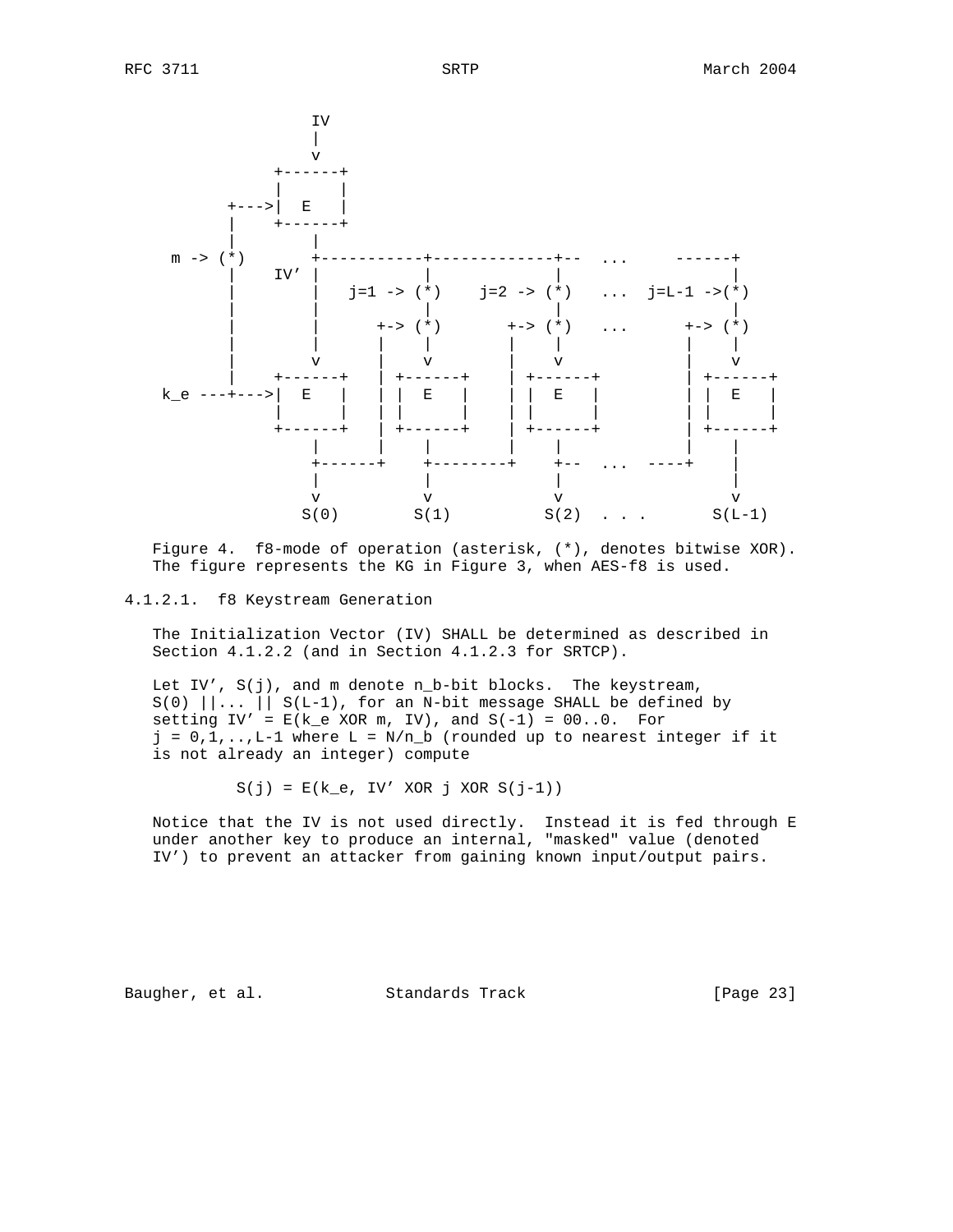The role of the internal counter, j, is to prevent short keystream cycles. The value of the key mask m SHALL be

 $m = k s$  || 0x555..5,

 i.e., the session salting key, appended by the binary pattern 0101.. to fill out the entire desired key size, n\_e.

 The sender SHOULD NOT generate more than 2^32 blocks, which is sufficient to generate 2^39 bits of keystream. Unlike counter mode, there is no absolute threshold above (below) which f8 is guaranteed to be insecure (secure). The above bound has been chosen to limit, with sufficient security margin, the probability of degenerative behavior in the f8 keystream generation.

4.1.2.2. f8 SRTP IV Formation

 The purpose of the following IV formation is to provide a feature which we call implicit header authentication (IHA), see Section 9.5.

 The SRTP IV for 128-bit block AES-f8 SHALL be formed in the following way:

 $IV = 0x00$  || M || PT || SEQ || TS || SSRC || ROC

 M, PT, SEQ, TS, SSRC SHALL be taken from the RTP header; ROC is from the cryptographic context.

 The presence of the SSRC as part of the IV allows AES-f8 to be used when a master key is shared between multiple streams within the same RTP session, see Section 9.1.

4.1.2.3. f8 SRTCP IV Formation

 The SRTCP IV for 128-bit block AES-f8 SHALL be formed in the following way:

IV=  $0.0$  || E || SRTCP index || V || P || RC || PT || length || SSRC

 where V, P, RC, PT, length, SSRC SHALL be taken from the first header in the RTCP compound packet. E and SRTCP index are the 1-bit and 31-bit fields added to the packet.

Baugher, et al. Standards Track [Page 24]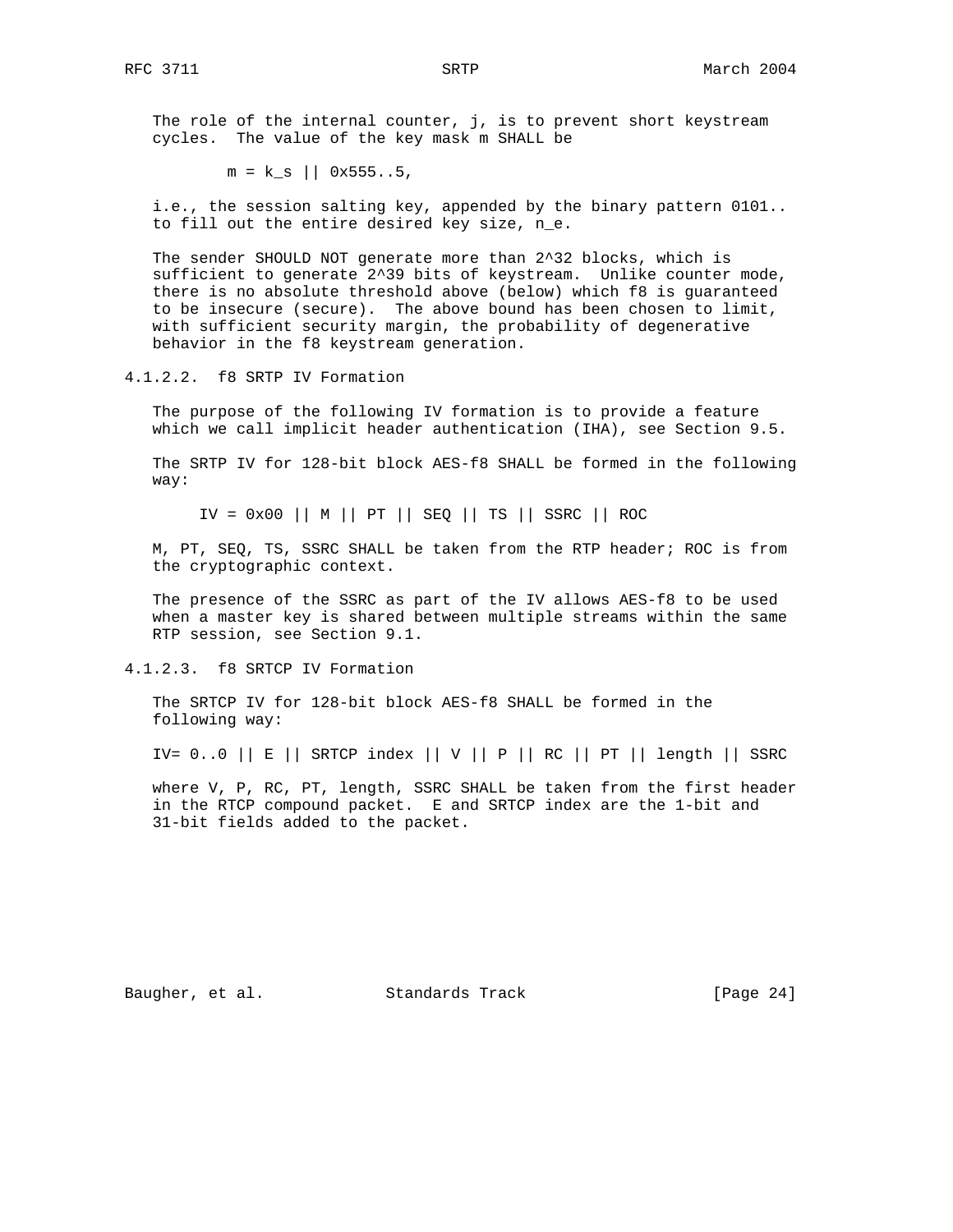# 4.1.3. NULL Cipher

 The NULL cipher is used when no confidentiality for RTP/RTCP is requested. The keystream can be thought of as "000..0", i.e., the encryption SHALL simply copy the plaintext input into the ciphertext output.

#### 4.2. Message Authentication and Integrity

 Throughout this section, M will denote data to be integrity protected. In the case of SRTP, M SHALL consist of the Authenticated Portion of the packet (as specified in Figure 1) concatenated with the ROC, M = Authenticated Portion || ROC; in the case of SRTCP, M SHALL consist of the Authenticated Portion (as specified in Figure 2) only.

Common parameters:

- \* AUTH\_ALG is the authentication algorithm
- \* k\_a is the session message authentication key
- \* n\_a is the bit-length of the authentication key
- \* n\_tag is the bit-length of the output authentication tag
- \* SRTP\_PREFIX\_LENGTH is the octet length of the keystream prefix as defined above, a parameter of AUTH\_ALG

 The distinct session authentication keys for SRTP/SRTCP are by default derived as specified in Section 4.3.

 The values of n\_a, n\_tag, and SRTP\_PREFIX\_LENGTH MUST be fixed for any particular fixed value of the key.

 We describe the process of computing authentication tags as follows. The sender computes the tag of M and appends it to the packet. The SRTP receiver verifies a message/authentication tag pair by computing a new authentication tag over M using the selected algorithm and key, and then compares it to the tag associated with the received message. If the two tags are equal, then the message/tag pair is valid; otherwise, it is invalid and the error audit message "AUTHENTICATION FAILURE" MUST be returned.

## 4.2.1. HMAC-SHA1

 The pre-defined authentication transform for SRTP is HMAC-SHA1 [RFC2104]. With HMAC-SHA1, the SRTP\_PREFIX\_LENGTH (Figure 3) SHALL be 0. For SRTP (respectively SRTCP), the HMAC SHALL be applied to the session authentication key and M as specified above, i.e., HMAC(k\_a, M). The HMAC output SHALL then be truncated to the n\_tag left-most bits.

Baugher, et al. Standards Track [Page 25]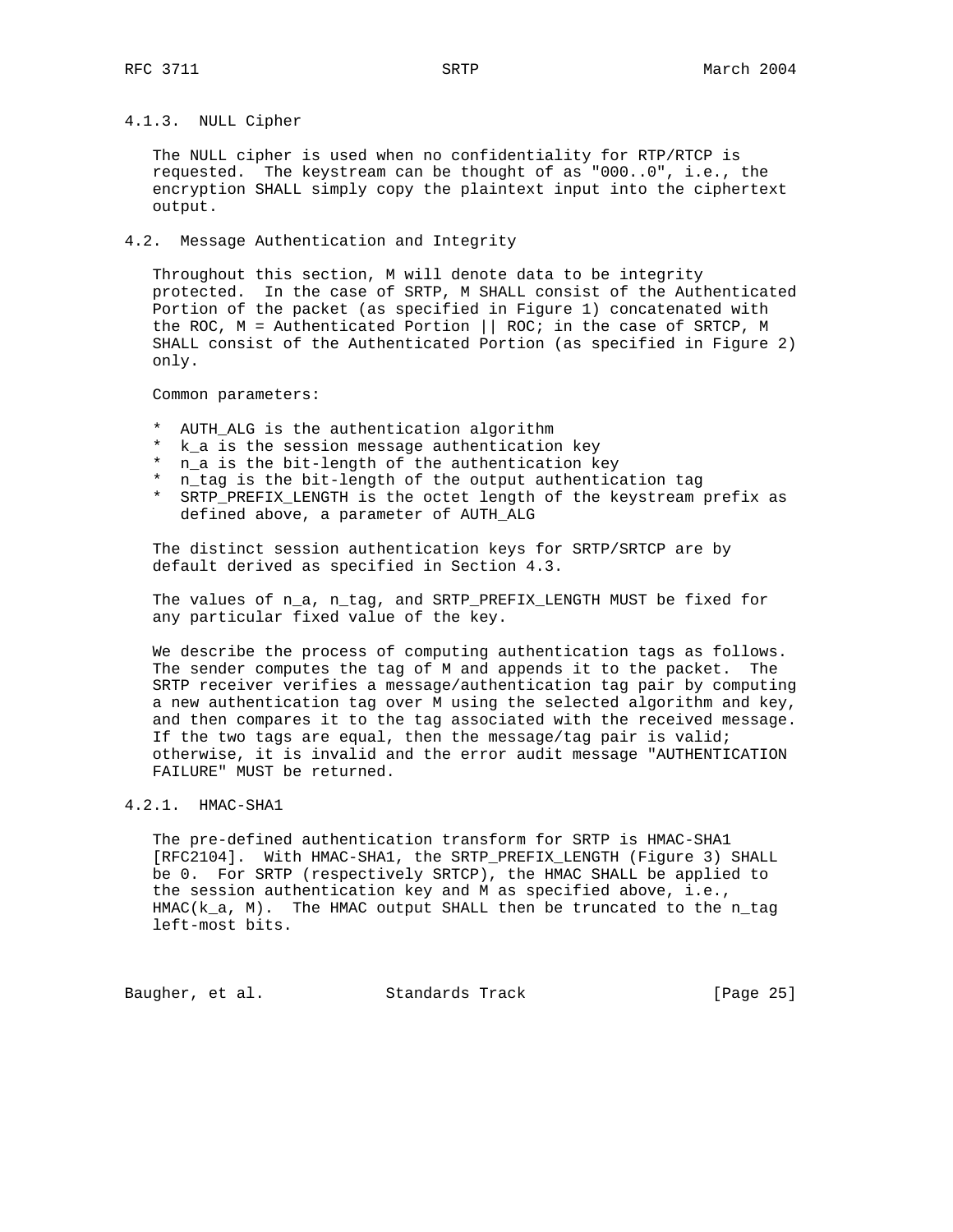## 4.3. Key Derivation

#### 4.3.1. Key Derivation Algorithm

 Regardless of the encryption or message authentication transform that is employed (it may be an SRTP pre-defined transform or newly introduced according to Section 6), interoperable SRTP implementations MUST use the SRTP key derivation to generate session keys. Once the key derivation rate is properly signaled at the start of the session, there is no need for extra communication between the parties that use SRTP key derivation.



## Figure 5: SRTP key derivation.

 At least one initial key derivation SHALL be performed by SRTP, i.e., the first key derivation is REQUIRED. Further applications of the key derivation MAY be performed, according to the "key\_derivation\_rate" value in the cryptographic context. The key derivation function SHALL initially be invoked before the first packet and then, when  $r > 0$ , a key derivation is performed whenever index mod r equals zero. This can be thought of as "refreshing" the session keys. The value of "key\_derivation\_rate" MUST be kept fixed for the lifetime of the associated master key.

 Interoperable SRTP implementations MAY also derive session salting keys for encryption transforms, as is done in both of the pre defined transforms.

 Let m and n be positive integers. A pseudo-random function family is a set of keyed functions  $\{PRF_n(k,x)\}$  such that for the (secret) random key k, given m-bit x,  $PRF_n(k,x)$  is an n-bit string, computationally indistinguishable from random n-bit strings, see [HAC]. For the purpose of key derivation in SRTP, a secure PRF with m = 128 (or more) MUST be used, and a default PRF transform is defined in Section 4.3.3.

Baugher, et al. Standards Track [Page 26]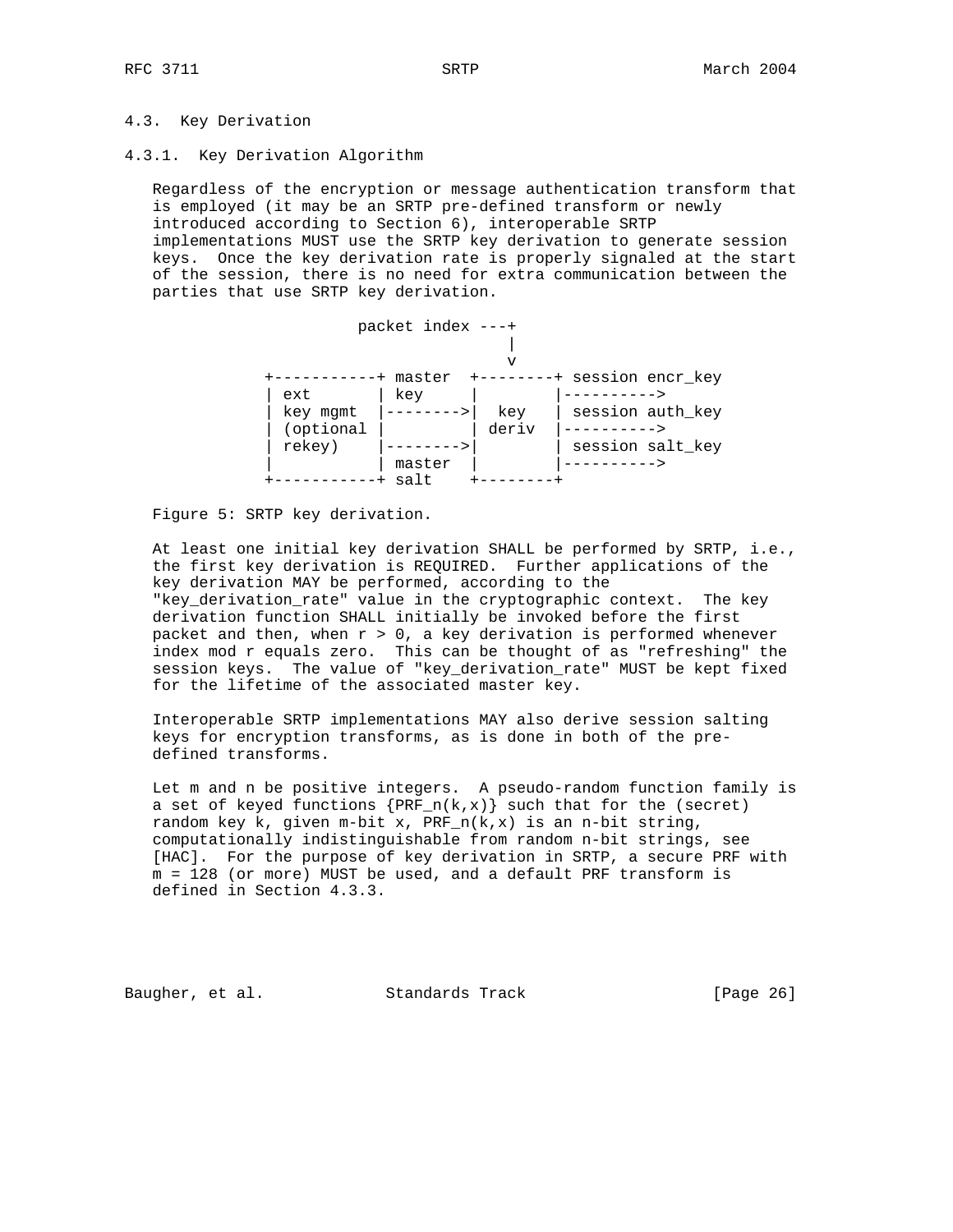Let "a DIV t" denote integer division of a by t, rounded down, and with the convention that "a DIV  $0 = 0$ " for all a. We also make the convention of treating "a DIV t" as a bit string of the same length as a, and thus "a DIV t" will in general have leading zeros.

 Key derivation SHALL be defined as follows in terms of <label>, an 8-bit constant (see below), master\_salt and key\_derivation\_rate, as determined in the cryptographic context, and index, the packet index  $(i.e., the 48-bit ROC || SEQ for SRTP):$ 

- \* Let r = index DIV key\_derivation\_rate (with DIV as defined above).
- \* Let key\_id = <label>  $||r.$
- \* Let x = key\_id XOR master\_salt, where key\_id and master\_salt are aligned so that their least significant bits agree (right alignment).

 <label> MUST be unique for each type of key to be derived. We currently define <label> 0x00 to 0x05 (see below), and future extensions MAY specify new values in the range 0x06 to 0xff for other purposes. The n-bit SRTP key (or salt) for this packet SHALL then be derived from the master key, k\_master as follows:

PRF\_n(k\_master, x).

 (The PRF may internally specify additional formatting and padding of x, see e.g., Section 4.3.3 for the default PRF.)

The session keys and salt SHALL now be derived using:

 $-k_e$  (SRTP encryption): <label> = 0x00, n = n\_e.

-  $k_a$  (SRTP message authentication): <label> =  $0x01$ ,  $n = n_a$ .

 $-k_s$  (SRTP salting key): <label> = 0x02, n = n\_s.

where  $n_e$ ,  $n_s$ , and  $n_a$  are from the cryptographic context.

 The master key and master salt MUST be random, but the master salt MAY be public.

 Note that for a key\_derivation\_rate of 0, the application of the key derivation SHALL take place exactly once.

 The definition of DIV above is purely for notational convenience. For a non-zero t among the set of allowed key derivation rates, "a DIV t" can be implemented as a right-shift by the base-2 logarithm of

Baugher, et al. Standards Track [Page 27]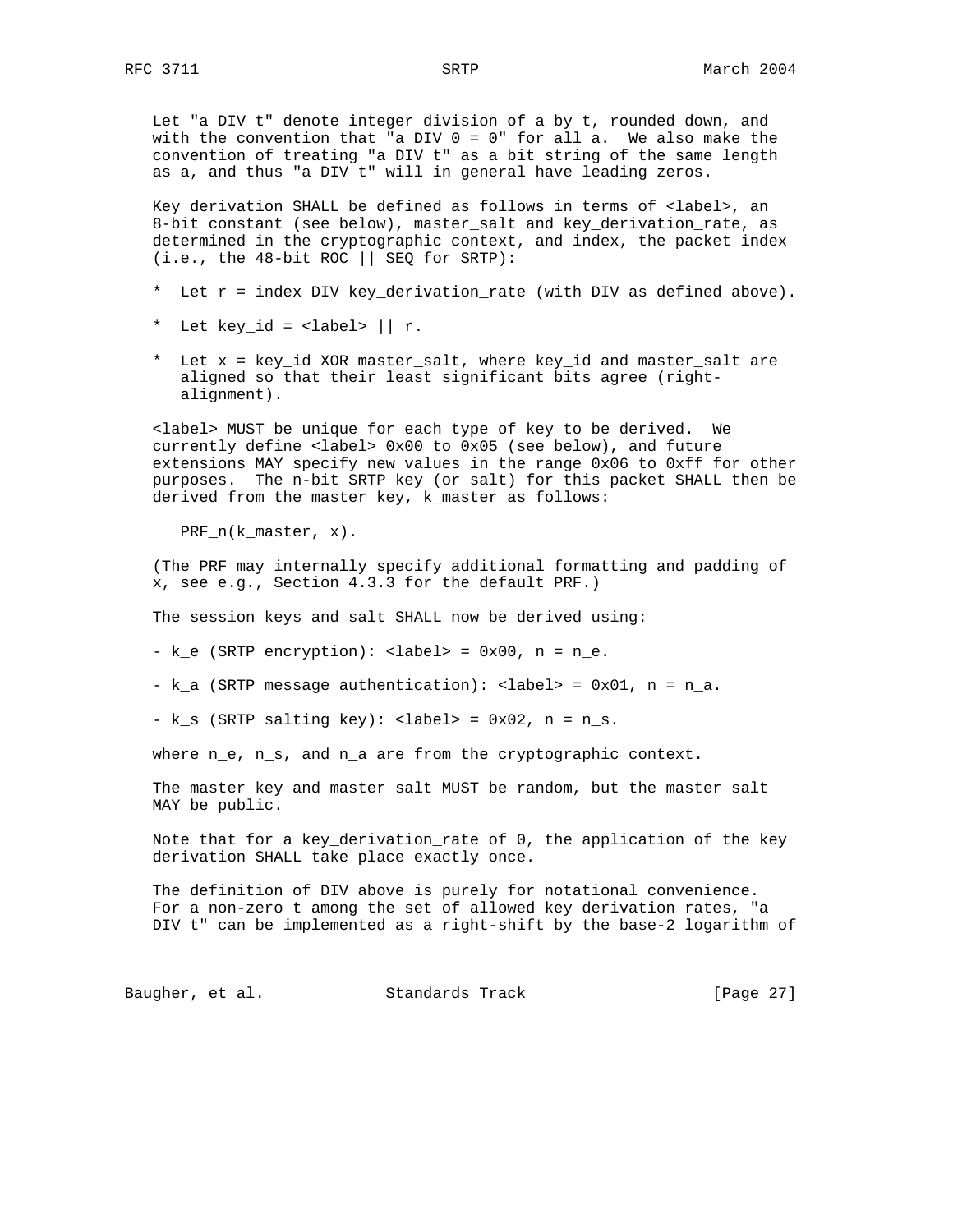t. The derivation operation is further facilitated if the rates are chosen to be powers of 256, but that granularity was considered too coarse to be a requirement of this specification.

 The upper limit on the number of packets that can be secured using the same master key (see Section 9.2) is independent of the key derivation.

## 4.3.2. SRTCP Key Derivation

 SRTCP SHALL by default use the same master key (and master salt) as SRTP. To do this securely, the following changes SHALL be done to the definitions in Section 4.3.1 when applying session key derivation for SRTCP.

 Replace the SRTP index by the 32-bit quantity: 0 || SRTCP index (i.e., excluding the E-bit, replacing it with a fixed 0-bit), and use  $\langle$ label> = 0x03 for the SRTCP encryption key,  $\langle$ label> = 0x04 for the SRTCP authentication key, and, <label> = 0x05 for the SRTCP salting key.

#### 4.3.3. AES-CM PRF

 The currently defined PRF, keyed by 128, 192, or 256 bit master key, has input block size m = 128 and can produce n-bit outputs for n up to  $2^2$ 3. PRF\_n(k\_master,x) SHALL be AES in Counter Mode as described in Section 4.1.1, applied to key k\_master, and IV equal to  $(x*2^16)$ , and with the output keystream truncated to the n first (left-most) bits. (Requiring n/128, rounded up, applications of AES.)

# 5. Default and mandatory-to-implement Transforms

 The default transforms also are mandatory-to-implement transforms in SRTP. Of course, "mandatory-to-implement" does not imply "mandatory-to-use". Table 1 summarizes the pre-defined transforms. The default values below are valid for the pre-defined transforms.

|                                 | mandatory-to-impl.        | optional                           | default             |
|---------------------------------|---------------------------|------------------------------------|---------------------|
| encryption<br>message integrity | AES-CM, NULL<br>HMAC-SHA1 | AES-f8<br>$\overline{\phantom{m}}$ | AES-CM<br>HMAC-SHA1 |
| key derivation (PRF)            | AES-CM                    | $\overline{\phantom{m}}$           | AES-CM              |

 Table 1: Mandatory-to-implement, optional and default transforms in SRTP and SRTCP.

Baugher, et al. Standards Track [Page 28]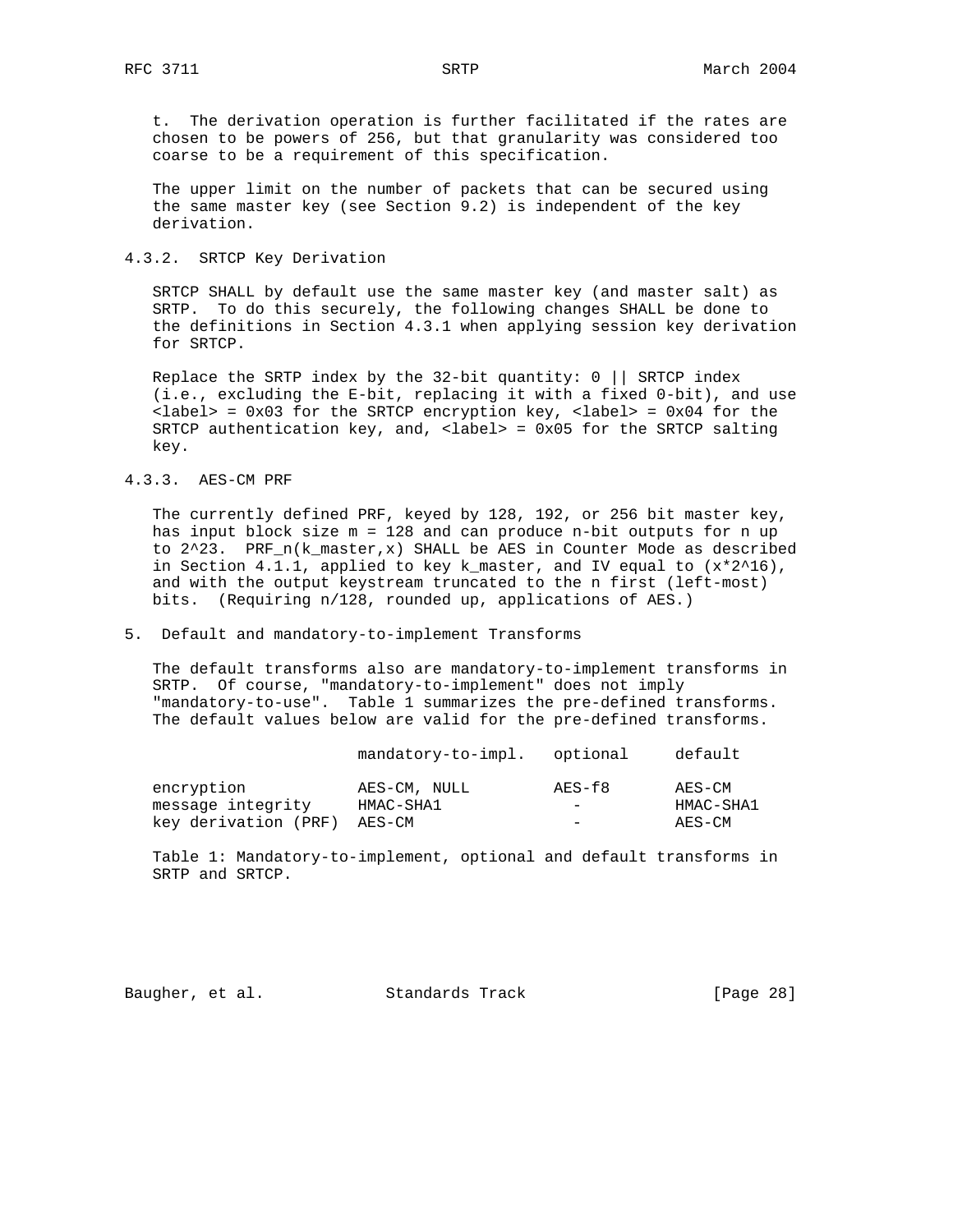5.1. Encryption: AES-CM and NULL

 AES running in Segmented Integer Counter Mode, as defined in Section 4.1.1, SHALL be the default encryption algorithm. The default key lengths SHALL be 128-bit for the session encryption key (n\_e). The default session salt key-length (n\_s) SHALL be 112 bits.

The NULL cipher SHALL also be mandatory-to-implement.

5.2. Message Authentication/Integrity: HMAC-SHA1

 HMAC-SHA1, as defined in Section 4.2.1, SHALL be the default message authentication code. The default session authentication key-length (n\_a) SHALL be 160 bits, the default authentication tag length (n\_tag) SHALL be 80 bits, and the SRTP\_PREFIX\_LENGTH SHALL be zero for HMAC-SHA1. In addition, for SRTCP, the pre-defined HMAC-SHA1 MUST NOT be applied with a value of n\_tag, nor n\_a, that are smaller than these defaults. For SRTP, smaller values are NOT RECOMMENDED, but MAY be used after careful consideration of the issues in Section 7.5 and 9.5.

5.3. Key Derivation: AES-CM PRF

 The AES Counter Mode based key derivation and PRF defined in Sections 4.3.1 to 4.3.3, using a 128-bit master key, SHALL be the default method for generating session keys. The default master salt length SHALL be 112 bits and the default key-derivation rate SHALL be zero.

6. Adding SRTP Transforms

 Section 4 provides examples of the level of detail needed for defining transforms. Whenever a new transform is to be added to SRTP, a companion standard track RFC MUST be written to exactly define how the new transform can be used with SRTP (and SRTCP). Such a companion RFC SHOULD avoid overlap with the SRTP protocol document. Note however, that it MAY be necessary to extend the SRTP or SRTCP cryptographic context definition with new parameters (including fixed or default values), add steps to the packet processing, or even add fields to the SRTP/SRTCP packets. The companion RFC SHALL explain any known issues regarding interactions between the transform and other aspects of SRTP.

 Each new transform document SHOULD specify its key attributes, e.g., size of keys (minimum, maximum, recommended), format of keys, recommended/required processing of input keying material, requirements/recommendations on key lifetime, re-keying and key derivation, whether sharing of keys between SRTP and SRTCP is allowed or not, etc.

Baugher, et al. Standards Track [Page 29]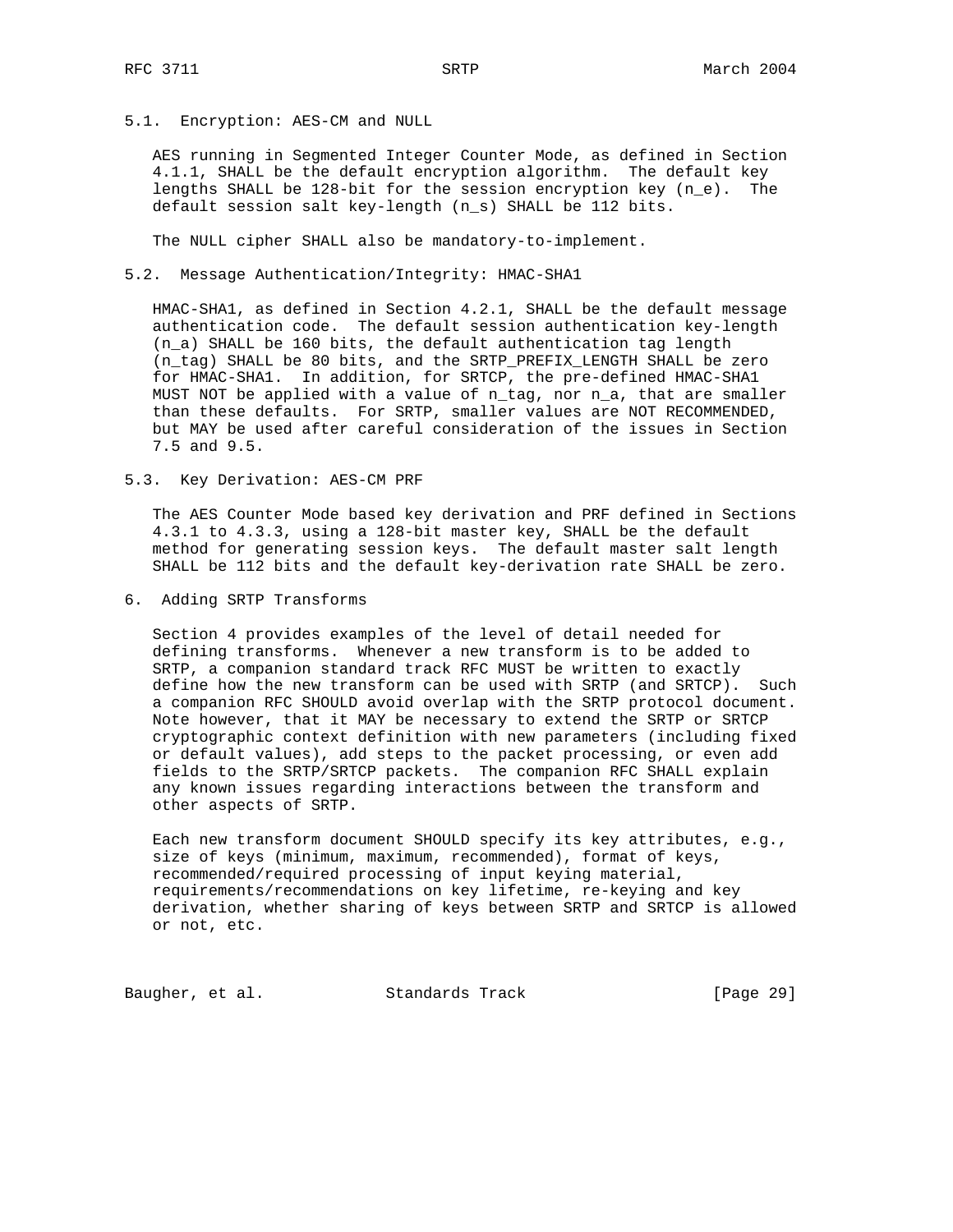An added message integrity transform SHOULD define a minimum acceptable key/tag size for SRTCP, equivalent in strength to the minimum values as defined in Section 5.2.

7. Rationale

 This section explains the rationale behind several important features of SRTP.

7.1. Key derivation

 Key derivation reduces the burden on the key establishment. As many as six different keys are needed per crypto context (SRTP and SRTCP encryption keys and salts, SRTP and SRTCP authentication keys), but these are derived from a single master key in a cryptographically secure way. Thus, the key management protocol needs to exchange only one master key (plus master salt when required), and then SRTP itself derives all the necessary session keys (via the first, mandatory application of the key derivation function).

 Multiple applications of the key derivation function are optional, but will give security benefits when enabled. They prevent an attacker from obtaining large amounts of ciphertext produced by a single fixed session key. If the attacker was able to collect a large amount of ciphertext for a certain session key, he might be helped in mounting certain attacks.

 Multiple applications of the key derivation function provide backwards and forward security in the sense that a compromised session key does not compromise other session keys derived from the same master key. This means that the attacker who is able to recover a certain session key, is anyway not able to have access to messages secured under previous and later session keys (derived from the same master key). (Note that, of course, a leaked master key reveals all the session keys derived from it.)

 Considerations arise with high-rate key refresh, especially in large multicast settings, see Section 11.

## 7.2. Salting key

 The master salt guarantees security against off-line key-collision attacks on the key derivation that might otherwise reduce the effective key size [MF00].

Baugher, et al. Standards Track [Page 30]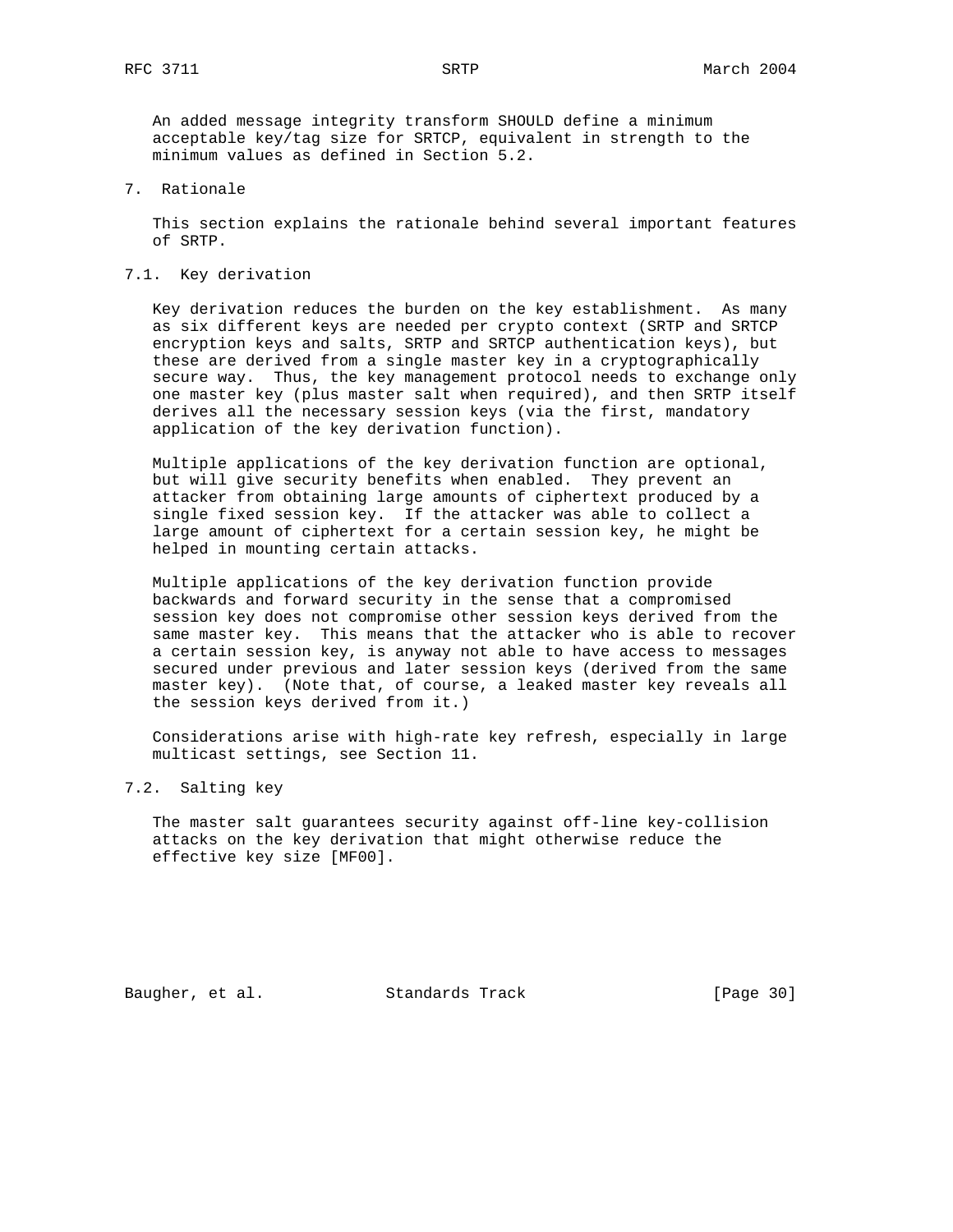The derived session salting key used in the encryption, has been introduced to protect against some attacks on additive stream ciphers, see Section 9.2. The explicit inclusion method of the salt in the IV has been selected for ease of hardware implementation.

## 7.3. Message Integrity from Universal Hashing

 The particular definition of the keystream given in Section 4.1 (the keystream prefix) is to give provision for particular universal hash functions, suitable for message authentication in the Wegman-Carter paradigm [WC81]. Such functions are provably secure, simple, quick, and especially appropriate for Digital Signal Processors and other processors with a fast multiply operation.

 No authentication transforms are currently provided in SRTP other than HMAC-SHA1. Future transforms, like the above mentioned universal hash functions, MAY be added following the guidelines in Section 6.

#### 7.4. Data Origin Authentication Considerations

 Note that in pair-wise communications, integrity and data origin authentication are provided together. However, in group scenarios where the keys are shared between members, the MAC tag only proves that a member of the group sent the packet, but does not prevent against a member impersonating another. Data origin authentication (DOA) for multicast and group RTP sessions is a hard problem that needs a solution; while some promising proposals are being investigated [PCST1] [PCST2], more work is needed to rigorously specify these technologies. Thus SRTP data origin authentication in groups is for further study.

 DOA can be done otherwise using signatures. However, this has high impact in terms of bandwidth and processing time, therefore we do not offer this form of authentication in the pre-defined packet-integrity transform.

 The presence of mixers and translators does not allow data origin authentication in case the RTP payload and/or the RTP header are manipulated. Note that these types of middle entities also disrupt end-to-end confidentiality (as the IV formation depends e.g., on the RTP header preservation). A certain trust model may choose to trust the mixers/translators to decrypt/re-encrypt the media (this would imply breaking the end-to-end security, with related security implications).

Baugher, et al. Standards Track [Page 31]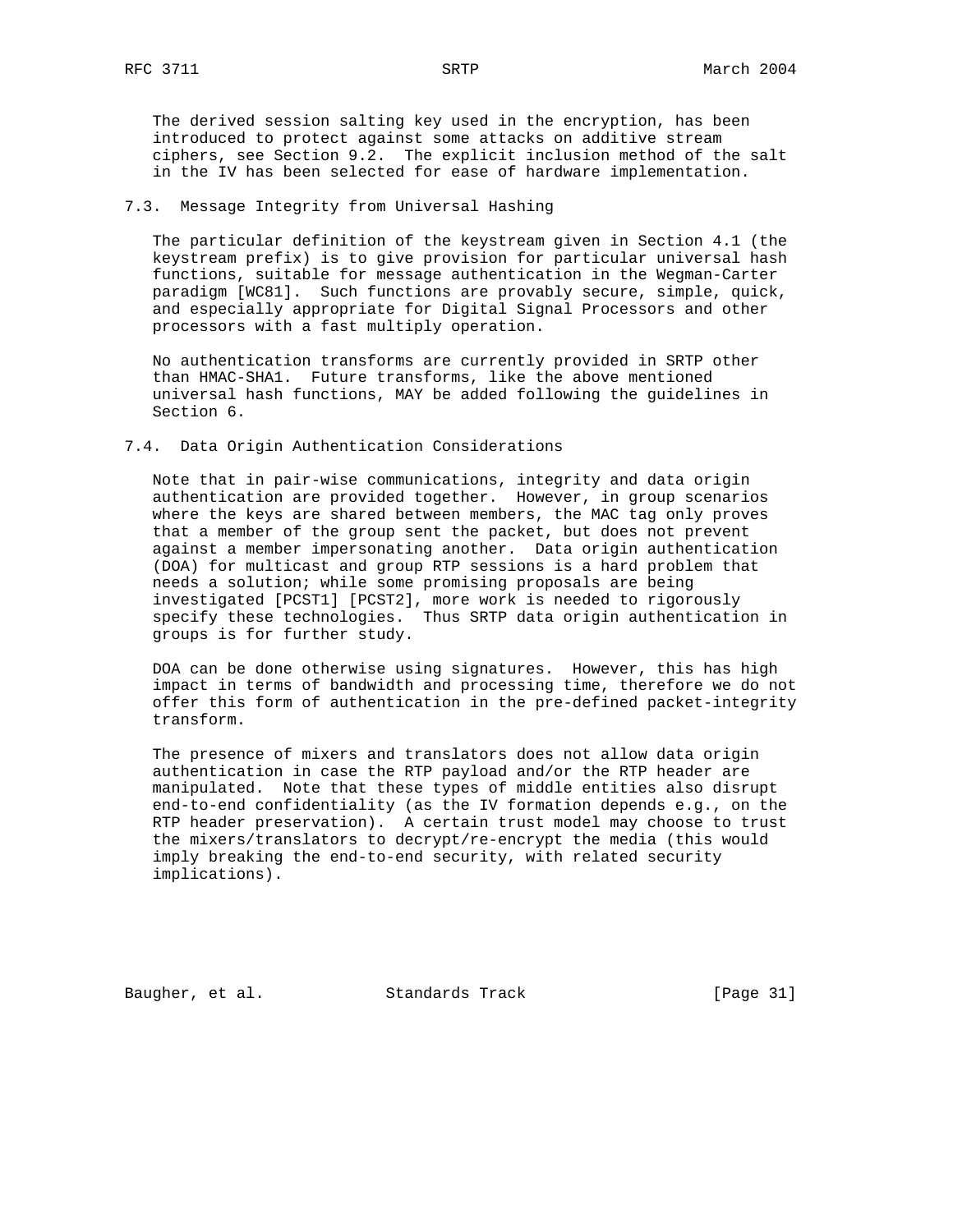## 7.5. Short and Zero-length Message Authentication

 As shown in Figure 1, the authentication tag is RECOMMENDED in SRTP. A full 80-bit authentication-tag SHOULD be used, but a shorter tag or even a zero-length tag (i.e., no message authentication) MAY be used under certain conditions to support either of the following two application environments.

- 1. Strong authentication can be impractical in environments where bandwidth preservation is imperative. An important special case is wireless communication systems, in which bandwidth is a scarce and expensive resource. Studies have shown that for certain applications and link technologies, additional bytes may result in a significant decrease in spectrum efficiency [SWO]. Considerable effort has been made to design IP header compression techniques to improve spectrum efficiency [RFC3095]. A typical voice application produces 20 byte samples, and the RTP, UDP and IP headers need to be jointly compressed to one or two bytes on average in order to obtain acceptable wireless bandwidth economy [RFC3095]. In this case, strong authentication would impose nearly fifty percent overhead.
- 2. Authentication is impractical for applications that use data links with fixed-width fields that cannot accommodate the expansion due to the authentication tag. This is the case for some important existing wireless channels. For example, zero byte header compression is used to adapt EVRC/SMV voice with the legacy IS-95 bearer channel in CDMA2000 VoIP services. It was found that not a single additional octet could be added to the data, which motivated the creation of a zero-byte profile for ROHC [RFC3242].

 A short tag is secure for a restricted set of applications. Consider a voice telephony application, for example, such as a G.729 audio codec with a 20-millisecond packetization interval, protected by a 32-bit message authentication tag. The likelihood of any given packet being successfully forged is only one in 2^32. Thus an adversary can control no more than 20 milliseconds of audio output during a 994-day period, on average. In contrast, the effect of a single forged packet can be much larger if the application is stateful. A codec that uses relative or predictive compression across packets will propagate the maliciously generated state, affecting a longer duration of output.

Baugher, et al. Standards Track [Page 32]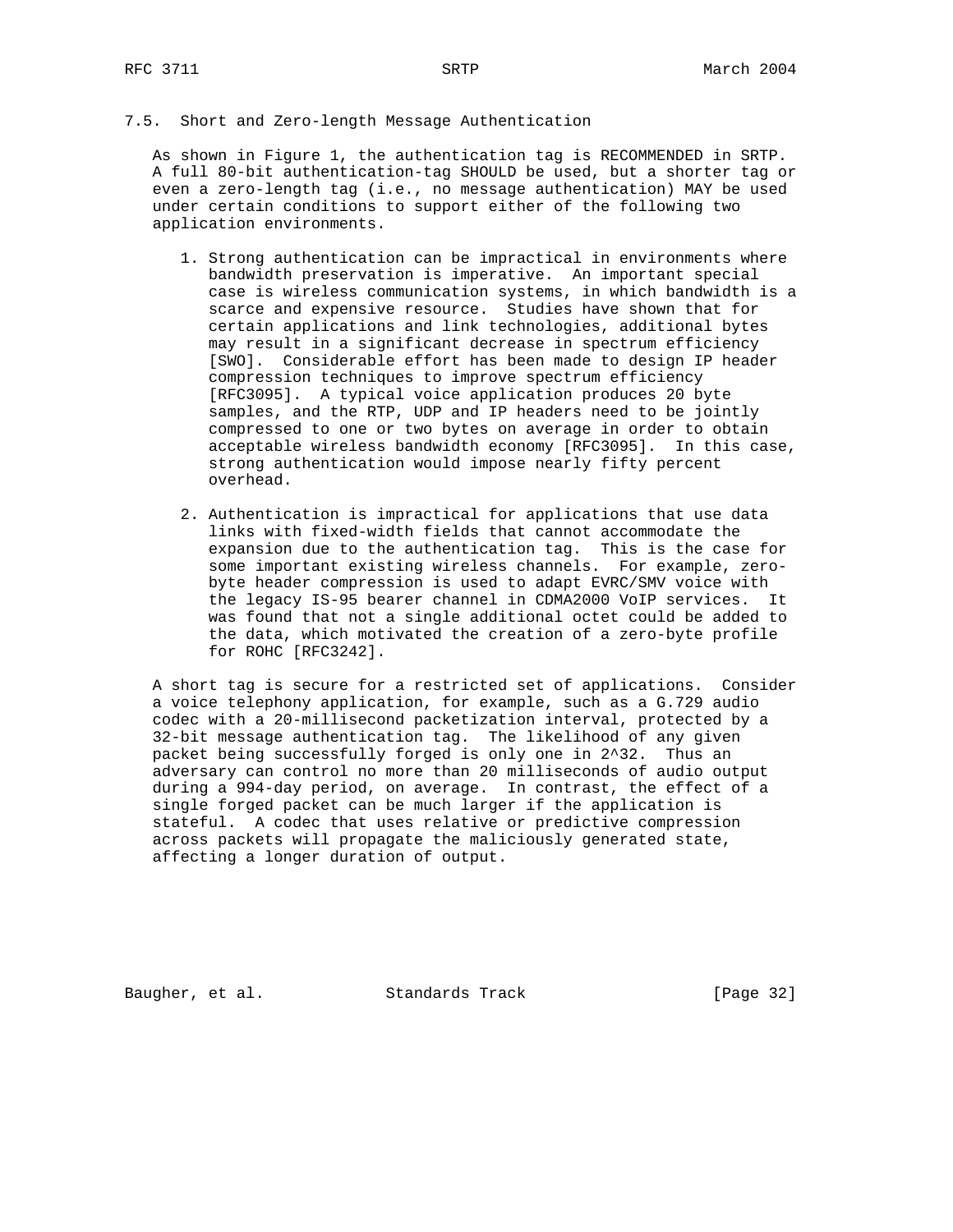Certainly not all SRTP or telephony applications meet the criteria for short or zero-length authentication tags. Section 9.5.1 discusses the risks of weak or no message authentication, and section 9.5 describes the circumstances when it is acceptable and when it is unacceptable.

## 8. Key Management Considerations

 There are emerging key management standards [MIKEY] [KEYMGT] [SDMS] for establishing an SRTP cryptographic context (e.g., an SRTP master key). Both proprietary and open-standard key management methods are likely to be used for telephony applications [MIKEY] [KINK] and multicast applications [GDOI]. This section provides guidance for key management systems that service SRTP session.

 For initialization, an interoperable SRTP implementation SHOULD be given the SSRC and MAY be given the initial RTP sequence number for the RTP stream by key management (thus, key management has a dependency on RTP operational parameters). Sending the RTP sequence number in the key management may be useful e.g., when the initial sequence number is close to wrapping (to avoid synchronization problems), and to communicate the current sequence number to a joining endpoint (to properly initialize its replay list).

 If the pre-defined transforms are used, SRTP allows sharing of the same master key between SRTP/SRTCP streams belonging to the same RTP session.

 First, sharing between SRTP streams belonging to the same RTP session is secure if the design of the synchronization mechanism, i.e., the IV, avoids keystream re-use (the two-time pad, Section 9.1). This is taken care of by the fact that RTP provides for unique SSRCs for streams belonging to the same RTP session. See Section 9.1 for further discussion.

 Second, sharing between SRTP and the corresponding SRTCP is secure. The fact that an SRTP stream and its associated SRTCP stream both carry the same SSRC does not constitute a problem for the two-time pad due to the key derivation. Thus, SRTP and SRTCP corresponding to one RTP session MAY share master keys (as they do by default).

 Note that message authentication also has a dependency on SSRC uniqueness that is unrelated to the problem of keystream reuse: SRTP streams authenticated under the same key MUST have a distinct SSRC in order to identify the sender of the message. This requirement is needed because the SSRC is the cryptographically authenticated field

Baugher, et al. Standards Track [Page 33]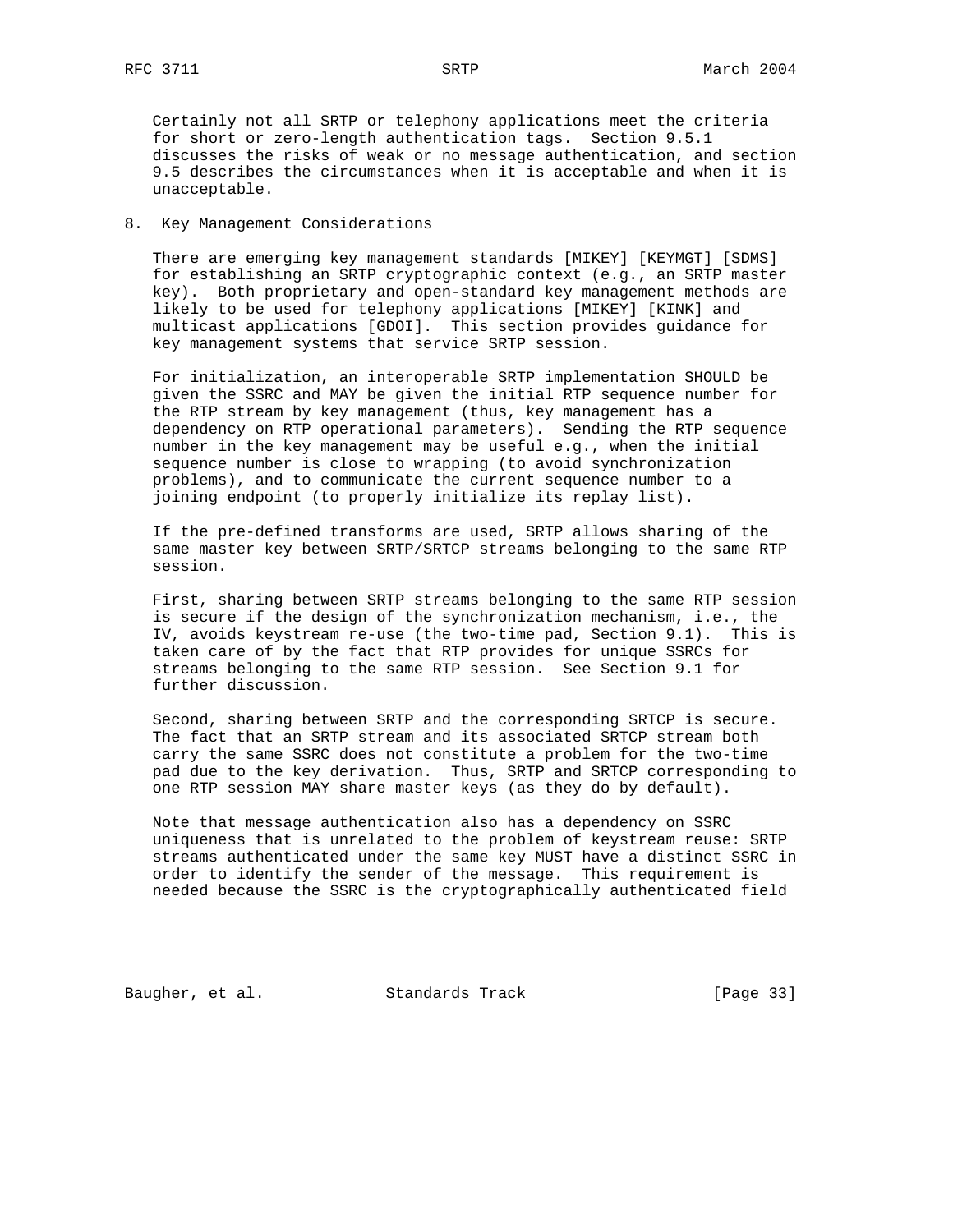used to distinguish between different SRTP streams. Were two streams to use identical SSRC values, then an adversary could substitute messages from one stream into the other without detection.

 SRTP/SRTCP MUST NOT share master keys under any other circumstances than the ones given above, i.e., between SRTP and its corresponding SRTCP, and, between streams belonging to the same RTP session.

## 8.1. Re-keying

 The recommended way for a particular key management system to provide re-key within SRTP is by associating a master key in a crypto context with an MKI.

 This provides for easy master key retrieval (see Scenarios in Section 11), but has the disadvantage of adding extra bits to each packet. As noted in Section 7.5, some wireless links do not cater for added bits, therefore SRTP also defines a more economic way of triggering re-keying, via use of <From, To>, which works in some specific, simple scenarios (see Section 8.1.1).

 SRTP senders SHALL count the amount of SRTP and SRTCP traffic being used for a master key and invoke key management to re-key if needed (Section 9.2). These interactions are defined by the key management interface to SRTP and are not defined by this protocol specification.

## 8.1.1. Use of the <From, To> for re-keying

 In addition to the use of the MKI, SRTP defines another optional mechanism for master key retrieval, the <From, To>. The <From, To> specifies the range of SRTP indices (a pair of sequence number and ROC) within which a certain master key is valid, and is (when used) part of the crypto context. By looking at the 48-bit SRTP index of the current SRTP packet, the corresponding master key can be found by determining which From-To interval it belongs to. For SRTCP, the most recently observed/used SRTP index (which can be obtained from the cryptographic context) is used for this purpose, even though SRTCP has its own (31-bit) index (see caveat below).

 This method, compared to the MKI, has the advantage of identifying the master key and defining its lifetime without adding extra bits to each packet. This could be useful, as already noted, for some wireless links that do not cater for added bits. However, its use SHOULD be limited to specific, very simple scenarios. We recommend to limit its use when the RTP session is a simple unidirectional or bi-directional stream. This is because in case of multiple streams, it is difficult to trigger the re-key based on the <From, To> of a single RTP stream. For example, if several streams share a master

Baugher, et al. Standards Track [Page 34]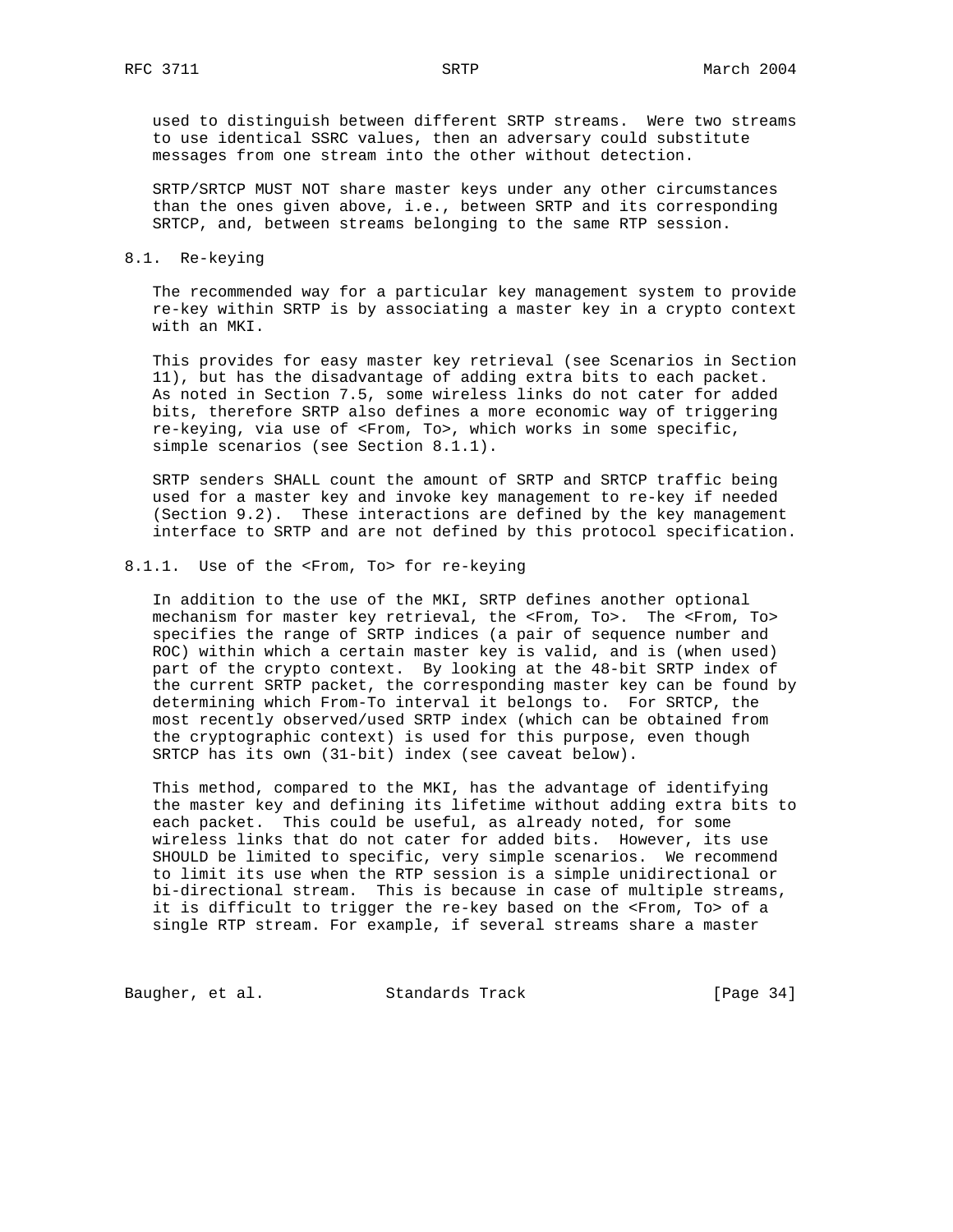key, there is no simple one-to-one correspondence between the index sequence space of a certain stream, and the index sequence space on which the <From, To> values are based. Consequently, when a master key is shared between streams, one of these streams MUST be designated by key management as the one whose index space defines the re-keying points. Also, the re-key triggering on SRTCP is based on the correspondent SRTP stream, i.e., when the SRTP stream changes the master key, so does the correspondent SRTCP. This becomes obviously more and more complex with multiple streams.

 The default values for the <From, To> are "from the first observed packet" and "until further notice". However, the maximum limit of SRTP/SRTCP packets that are sent under each given master/session key (Section 9.2) MUST NOT be exceeded.

 In case the <From, To> is used as key retrieval, then the MKI is not inserted in the packet (and its indicator in the crypto context is zero). However, using the MKI does not exclude using <From, To> key lifetime simultaneously. This can for instance be useful to signal at the sender side at which point in time an MKI is to be made active.

#### 8.2. Key Management parameters

 The table below lists all SRTP parameters that key management can supply. For reference, it also provides a summary of the default and mandatory-to-support values for an SRTP implementation as described in Section 5.

Baugher, et al. Standards Track [Page 35]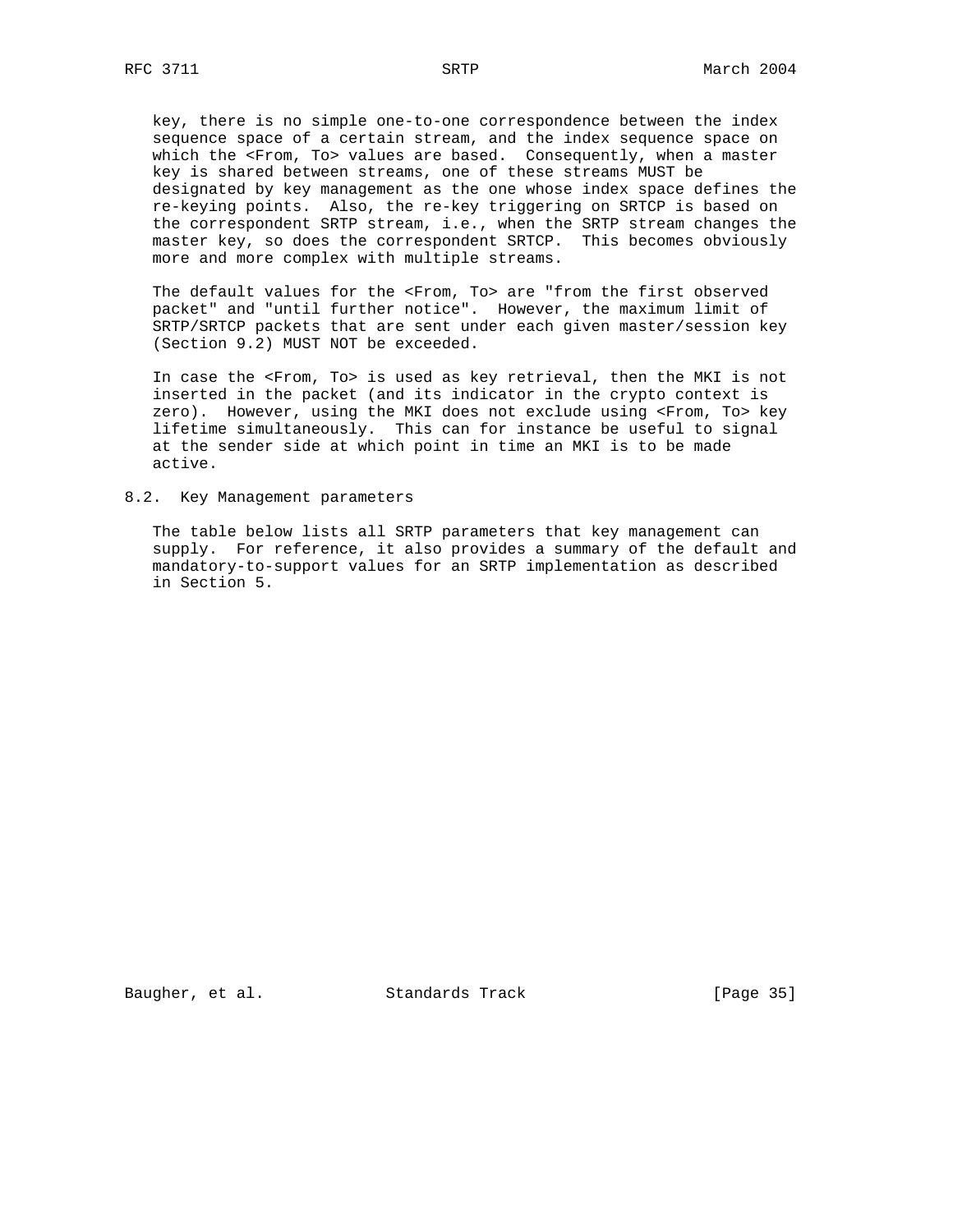| Parameter<br>-------                                           | Mandatory-to-support | Default        |
|----------------------------------------------------------------|----------------------|----------------|
| SRTP and SRTCP encr transf.<br>(Other possible values: AES_f8) | AES CM, NULL         | AES_CM         |
| SRTP and SRTCP auth transf.                                    | HMAC-SHA1            | HMAC-SHA1      |
| SRTP and SRTCP auth params:                                    |                      |                |
| n_tag (tag length)<br>SRTP prefix_length                       | 80<br>$\Omega$       | 80<br>$\Omega$ |
|                                                                |                      |                |
| Key derivation PRF                                             | AES CM               | AES CM         |
| Key material params                                            |                      |                |
| (for each master key):<br>master key length                    | 128                  | 128            |
| n_e (encr session key length)                                  | 128                  | 128            |
| n_a (auth session key length)                                  | 160                  | 160            |
| master salt key                                                |                      |                |
| length of the master salt                                      | 112                  | 112            |
| n_s (session salt key length)                                  | 112                  | 112            |
| key derivation rate                                            | $\Omega$             | $\Omega$       |
| key lifetime                                                   |                      |                |
| SRTP-packets-max-lifetime                                      | $2^{\wedge}48$       | $2^{\wedge}48$ |
| SRTCP-packets-max-lifetime                                     | $2^{\lambda}31$      | $2^{\wedge}31$ |
| from-to-lifetime <from, to=""></from,>                         |                      |                |
| MKI indicator                                                  | 0                    | 0              |
| length of the MKI                                              | $\Omega$             | $\Omega$       |
| value of the MKI                                               |                      |                |
| Crypto context index params:                                   |                      |                |
| SSRC value                                                     |                      |                |
| <b>ROC</b>                                                     |                      |                |
| SEO                                                            |                      |                |
| SRTCP Index                                                    |                      |                |
| Transport address                                              |                      |                |
| Port number                                                    |                      |                |
| Relation to other RTP profiles:                                |                      |                |
| sender's order between FEC and SRTP FEC-SRTP                   |                      | FEC-SRTP       |
| (see Section 10)                                               |                      |                |

Baugher, et al. Standards Track [Page 36]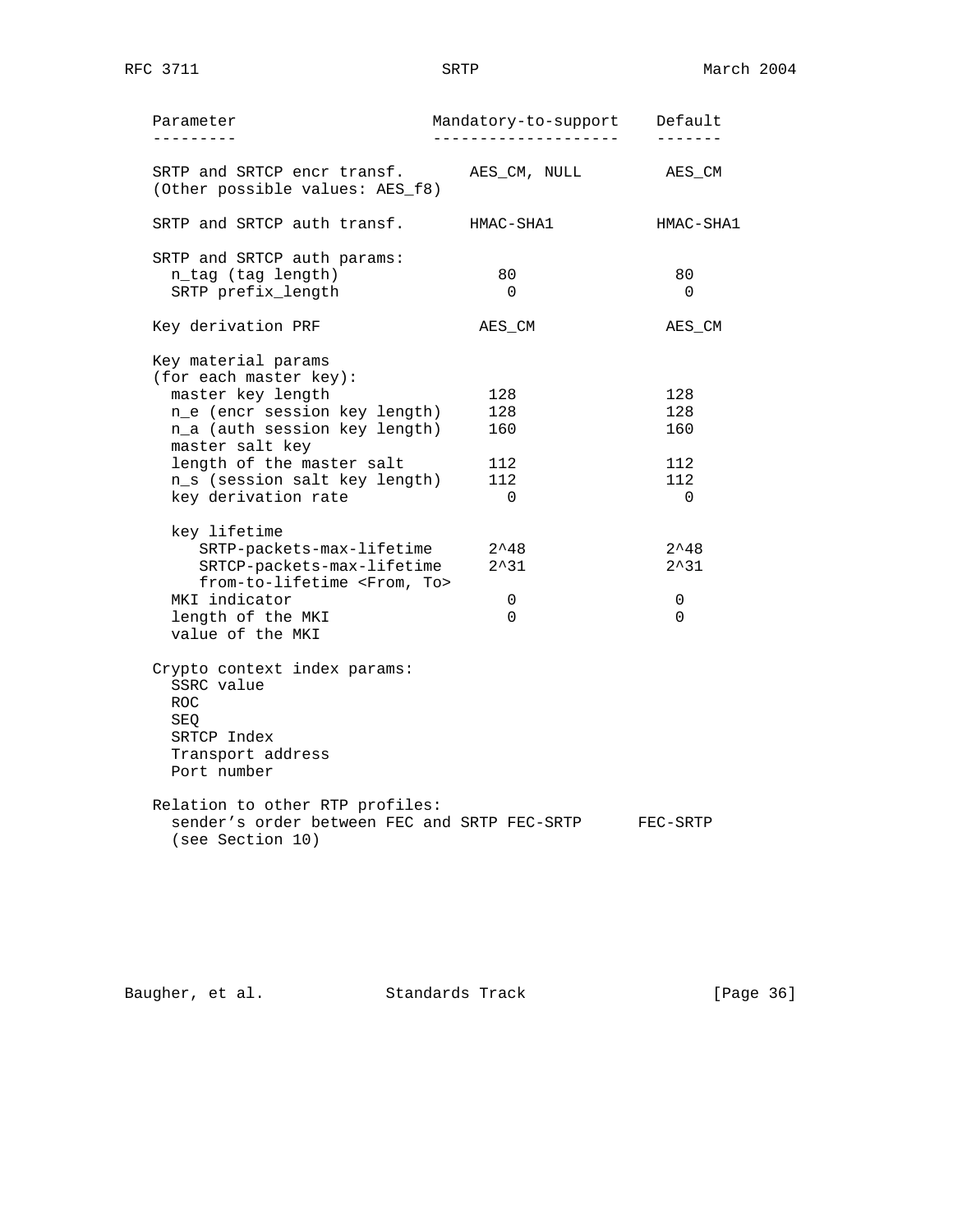## 9. Security Considerations

9.1. SSRC collision and two-time pad

 Any fixed keystream output, generated from the same key and index MUST only be used to encrypt once. Re-using such keystream (jokingly called a "two-time pad" system by cryptographers), can seriously compromise security. The NSA's VENONA project [C99] provides a historical example of such a compromise. It is REQUIRED that automatic key management be used for establishing and maintaining SRTP and SRTCP keying material; this requirement is to avoid keystream reuse, which is more likely to occur with manual key management. Furthermore, in SRTP, a "two-time pad" is avoided by requiring the key, or some other parameter of cryptographic significance, to be unique per RTP/RTCP stream and packet. The pre defined SRTP transforms accomplish packet-uniqueness by including the packet index and stream-uniqueness by inclusion of the SSRC.

 The pre-defined transforms (AES-CM and AES-f8) allow master keys to be shared across streams belonging to the same RTP session by the inclusion of the SSRC in the IV. A master key MUST NOT be shared among different RTP sessions.

 Thus, the SSRC MUST be unique between all the RTP streams within the same RTP session that share the same master key. RTP itself provides an algorithm for detecting SSRC collisions within the same RTP session. Thus, temporary collisions could lead to temporary two-time pad, in the unfortunate event that SSRCs collide at a point in time when the streams also have identical sequence numbers (occurring with probability roughly  $2^(-48)$ ). Therefore, the key management SHOULD take care of avoiding such SSRC collisions by including the SSRCs to be used in the session as negotiation parameters, proactively assuring their uniqueness. This is a strong requirements in scenarios where for example, there are multiple senders that can start to transmit simultaneously, before SSRC collision are detected at the RTP level.

 Note also that even with distinct SSRCs, extensive use of the same key might improve chances of probabilistic collision and time memory-tradeoff attacks succeeding.

 As described, master keys MAY be shared between streams belonging to the same RTP session, but it is RECOMMENDED that each SSRC have its own master key. When master keys are shared among SSRC participants and SSRCs are managed by a key management module as recommended above, the RECOMMENDED policy for an SSRC collision error is for the participant to leave the SRTP session as it is a sign of malfunction.

Baugher, et al. Standards Track [Page 37]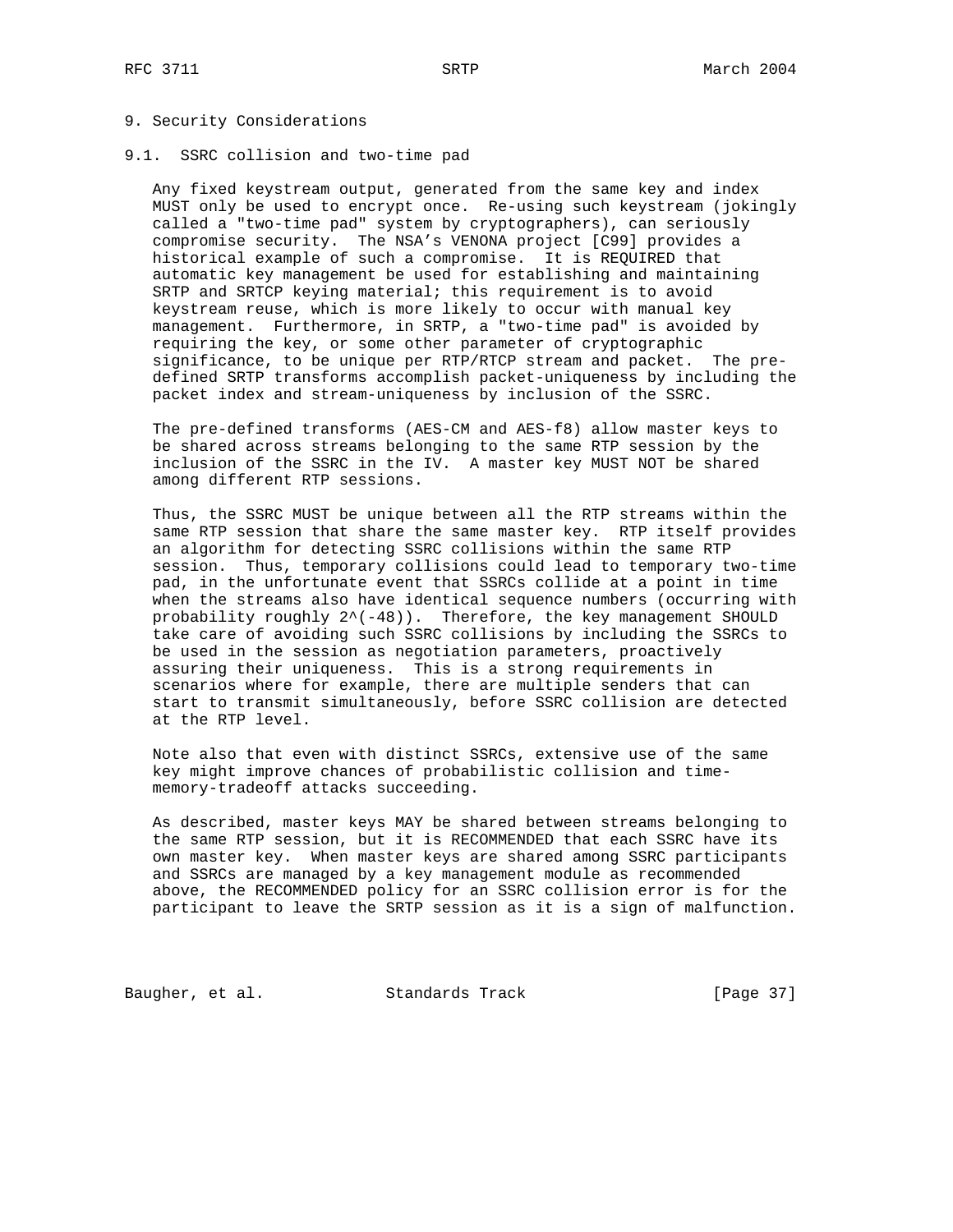# 9.2. Key Usage

 The effective key size is determined (upper bounded) by the size of the master key and, for encryption, the size of the salting key. Any additive stream cipher is vulnerable to attacks that use statistical knowledge about the plaintext source to enable key collision and time-memory tradeoff attacks [MF00] [H80] [BS00]. These attacks take advantage of commonalities among plaintexts, and provide a way for a cryptanalyst to amortize the computational effort of decryption over many keys, or over many bytes of output, thus reducing the effective key size of the cipher. A detailed analysis of these attacks and their applicability to the encryption of Internet traffic is provided in [MF00]. In summary, the effective key size of SRTP when used in a security system in which m distinct keys are used, is equal to the key size of the cipher less the logarithm (base two) of m. Protection against such attacks can be provided simply by increasing the size of the keys used, which here can be accomplished by the use of the salting key. Note that the salting key MUST be random but MAY be public. A salt size of (the suggested) size 112 bits protects against attacks in scenarios where at most 2^112 keys are in use. This is sufficient for all practical purposes.

 Implementations SHOULD use keys that are as large as possible. Please note that in many cases increasing the key size of a cipher does not affect the throughput of that cipher.

 The use of the SRTP and SRTCP indices in the pre-defined transforms fixes the maximum number of packets that can be secured with the same key. This limit is fixed to 2^48 SRTP packets for an SRTP stream, and 2^31 SRTCP packets, when SRTP and SRTCP are considered independently. Due to for example re-keying, reaching this limit may or may not coincide with wrapping of the indices, and thus the sender MUST keep packet counts. However, when the session keys for related SRTP and SRTCP streams are derived from the same master key (the default behavior, Section 4.3), the upper bound that has to be considered is in practice the minimum of the two quantities. That is, when 2^48 SRTP packets or 2^31 SRTCP packets have been secured with the same key (whichever occurs before), the key management MUST be called to provide new master key(s) (previously stored and used keys MUST NOT be used again), or the session MUST be terminated. If a sender of RTCP discovers that the sender of SRTP (or SRTCP) has not updated the master or session key prior to sending 2^48 SRTP (or 2^31 SRTCP) packets belonging to the same SRTP (SRTCP) stream, it is up to the security policy of the RTCP sender how to behave, e.g., whether an RTCP BYE-packet should be sent and/or if the event should be logged.

Baugher, et al. Standards Track [Page 38]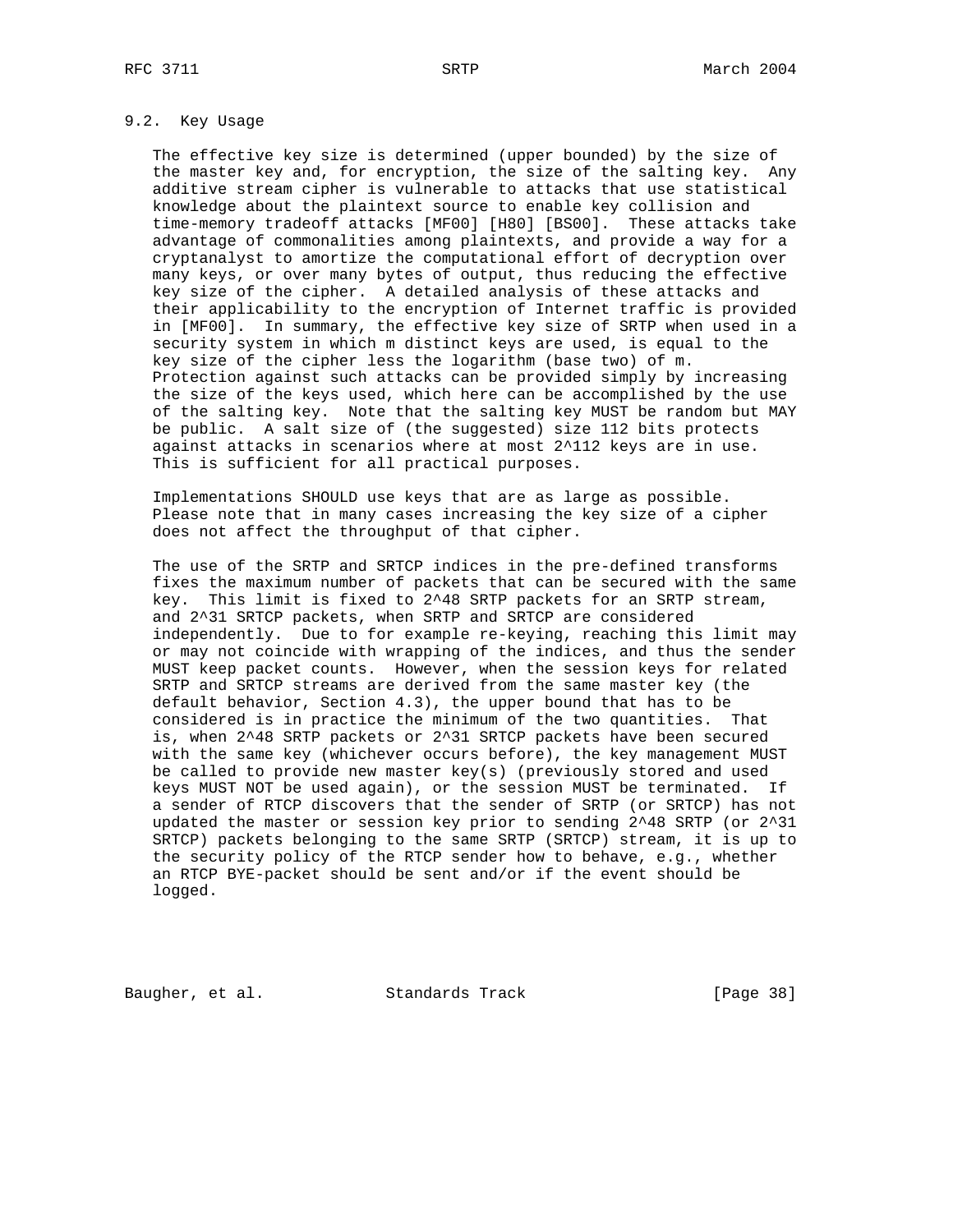Note: in most typical applications (assuming at least one RTCP packet for every 128,000 RTP packets), it will be the SRTCP index that first reaches the upper limit, although the time until this occurs is very long: even at 200 SRTCP packets/sec, the 2^31 index space of SRTCP is enough to secure approximately 4 months of communication.

 Note that if the master key is to be shared between SRTP streams within the same RTP session (Section 9.1), although the above bounds are on a per stream (i.e., per SSRC) basis, the sender MUST base re key decision on the stream whose sequence number space is the first to be exhausted.

 Key derivation limits the amount of plaintext that is encrypted with a fixed session key, and made available to an attacker for analysis, but key derivation does not extend the master key's lifetime. To see this, simply consider our requirements to avoid two-time pad: two distinct packets MUST either be processed with distinct IVs, or with distinct session keys, and both the distinctness of IV and of the session keys are (for the pre-defined transforms) dependent on the distinctness of the packet indices.

 Note that with the key derivation, the effective key size is at most that of the master key, even if the derived session key is considerably longer. With the pre-defined authentication transform, the session authentication key is 160 bits, but the master key by default is only 128 bits. This design choice was made to comply with certain recommendations in [RFC2104] so that an existing HMAC implementation can be plugged into SRTP without problems. Since the default tag size is 80 bits, it is, for the applications in mind, also considered acceptable from security point of view. Users having concerns about this are RECOMMENDED to instead use a 192 bit master key in the key derivation. It was, however, chosen not to mandate 192-bit keys since existing AES implementations to be used in the key-derivation may not always support key-lengths other than 128 bits. Since AES is not defined (or properly analyzed) for use with 160 bit keys it is NOT RECOMMENDED that ad-hoc key-padding schemes are used to pad shorter keys to 192 or 256 bits.

## 9.3. Confidentiality of the RTP Payload

 SRTP's pre-defined ciphers are "seekable" stream ciphers, i.e., ciphers able to efficiently seek to arbitrary locations in their keystream (so that the encryption or decryption of one packet does not depend on preceding packets). By using seekable stream ciphers, SRTP avoids the denial of service attacks that are possible on stream ciphers that lack this property. It is important to be aware that, as with any stream cipher, the exact length of the payload is revealed by the encryption. This means that it may be possible to

Baugher, et al. Standards Track [Page 39]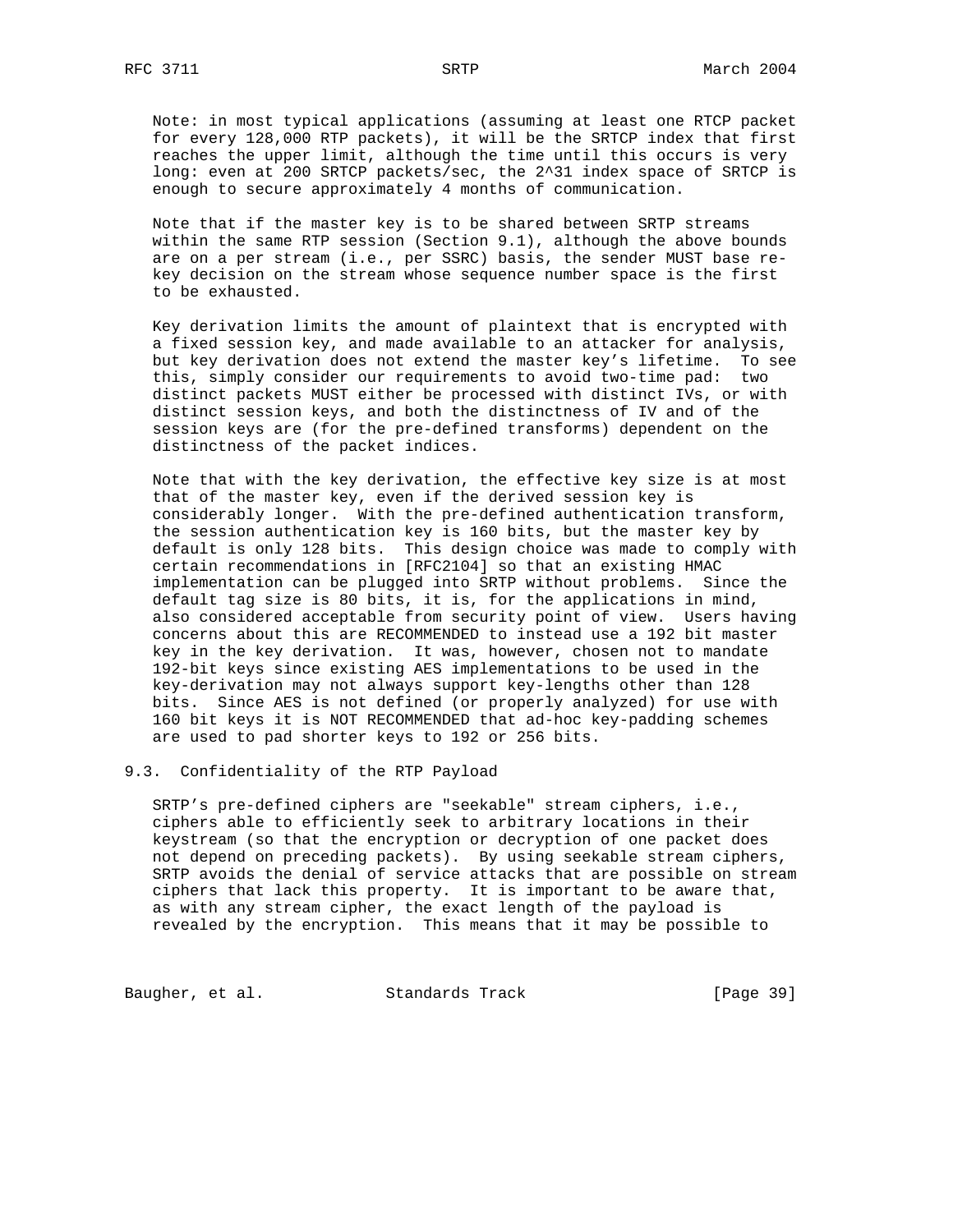deduce certain "formatting bits" of the payload, as the length of the codec output might vary due to certain parameter settings etc. This, in turn, implies that the corresponding bit of the keystream can be deduced. However, if the stream cipher is secure (counter mode and f8 are provably secure under certain assumptions [BDJR] [KSYH] [IK]), knowledge of a few bits of the keystream will not aid an attacker in predicting subsequent keystream bits. Thus, the payload length (and information deducible from this) will leak, but nothing else.

 As some RTP packet could contain highly predictable data, e.g., SID, it is important to use a cipher designed to resist known plaintext attacks (which is the current practice).

## 9.4. Confidentiality of the RTP Header

 In SRTP, RTP headers are sent in the clear to allow for header compression. This means that data such as payload type, synchronization source identifier, and timestamp are available to an eavesdropper. Moreover, since RTP allows for future extensions of headers, we cannot foresee what kind of possibly sensitive information might also be "leaked".

 SRTP is a low-cost method, which allows header compression to reduce bandwidth. It is up to the endpoints' policies to decide about the security protocol to employ. If one really needs to protect headers, and is allowed to do so by the surrounding environment, then one should also look at alternatives, e.g., IPsec [RFC2401].

## 9.5. Integrity of the RTP payload and header

 SRTP messages are subject to attacks on their integrity and source identification, and these risks are discussed in Section 9.5.1. To protect against these attacks, each SRTP stream SHOULD be protected by HMAC-SHA1 [RFC2104] with an 80-bit output tag and a 160-bit key, or a message authentication code with equivalent strength. Secure RTP SHOULD NOT be used without message authentication, except under the circumstances described in this section. It is important to note that encryption algorithms, including AES Counter Mode and f8, do not provide message authentication. SRTCP MUST NOT be used with weak (or NULL) authentication.

 SRTP MAY be used with weak authentication (e.g., a 32-bit authentication tag), or with no authentication (the NULL authentication algorithm). These options allow SRTP to be used to provide confidentiality in situations where

\* weak or null authentication is an acceptable security risk, and

\* it is impractical to provide strong message authentication.

Baugher, et al. Standards Track [Page 40]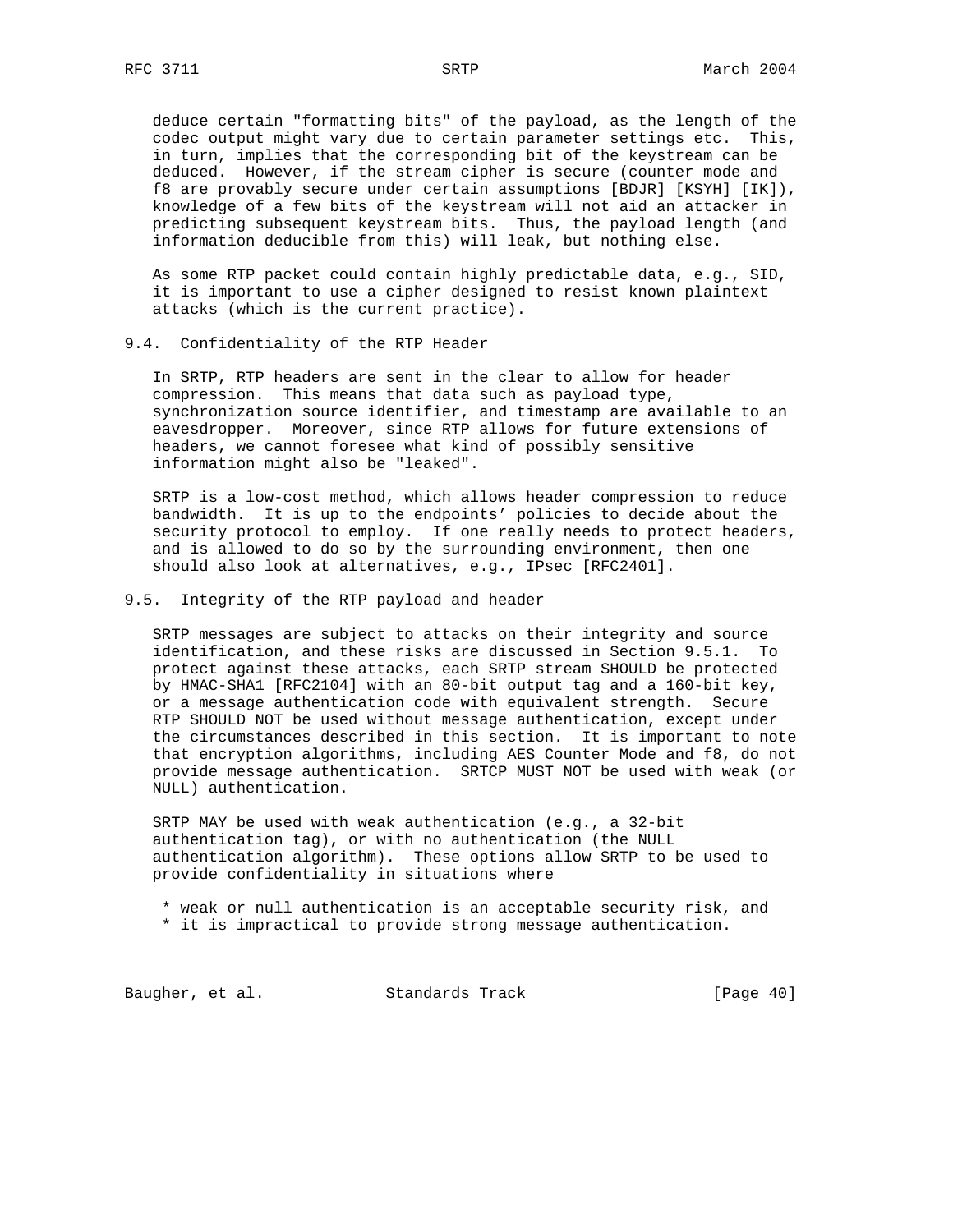These conditions are described below and in Section 7.5. Note that both conditions MUST hold in order for weak or null authentication to be used. The risks associated with exercising the weak or null authentication options need to be considered by a security audit prior to their use for a particular application or environment given the risks, which are discussed in Section 9.5.1.

 Weak authentication is acceptable when the RTP application is such that the effect of a small fraction of successful forgeries is negligible. If the application is stateless, then the effect of a single forged RTP packet is limited to the decoding of that particular packet. Under this condition, the size of the authentication tag MUST ensure that only a negligible fraction of the packets passed to the RTP application by the SRTP receiver can be forgeries. This fraction is negligible when an adversary, if given control of the forged packets, is not able to make a significant impact on the output of the RTP application (see the example of Section 7.5).

 Weak or null authentication MAY be acceptable when it is unlikely that an adversary can modify ciphertext so that it decrypts to an intelligible value. One important case is when it is difficult for an adversary to acquire the RTP plaintext data, since for many codecs, an adversary that does not know the input signal cannot manipulate the output signal in a controlled way. In many cases it may be difficult for the adversary to determine the actual value of the plaintext. For example, a hidden snooping device might be required in order to know a live audio or video signal. The adversary's signal must have a quality equivalent to or greater than that of the signal under attack, since otherwise the adversary would not have enough information to encode that signal with the codec used by the victim. Plaintext prediction may also be especially difficult for an interactive application such as a telephone call.

 Weak or null authentication MUST NOT be used when the RTP application makes data forwarding or access control decisions based on the RTP data. In such a case, an attacker may be able to subvert confidentiality by causing the receiver to forward data to an attacker. See Section 3 of [B96] for a real-life example of such attacks.

 Null authentication MUST NOT be used when a replay attack, in which an adversary stores packets then replays them later in the session, could have a non-negligible impact on the receiver. An example of a successful replay attack is the storing of the output of a surveillance camera for a period of time, later followed by the

Baugher, et al. Standards Track [Page 41]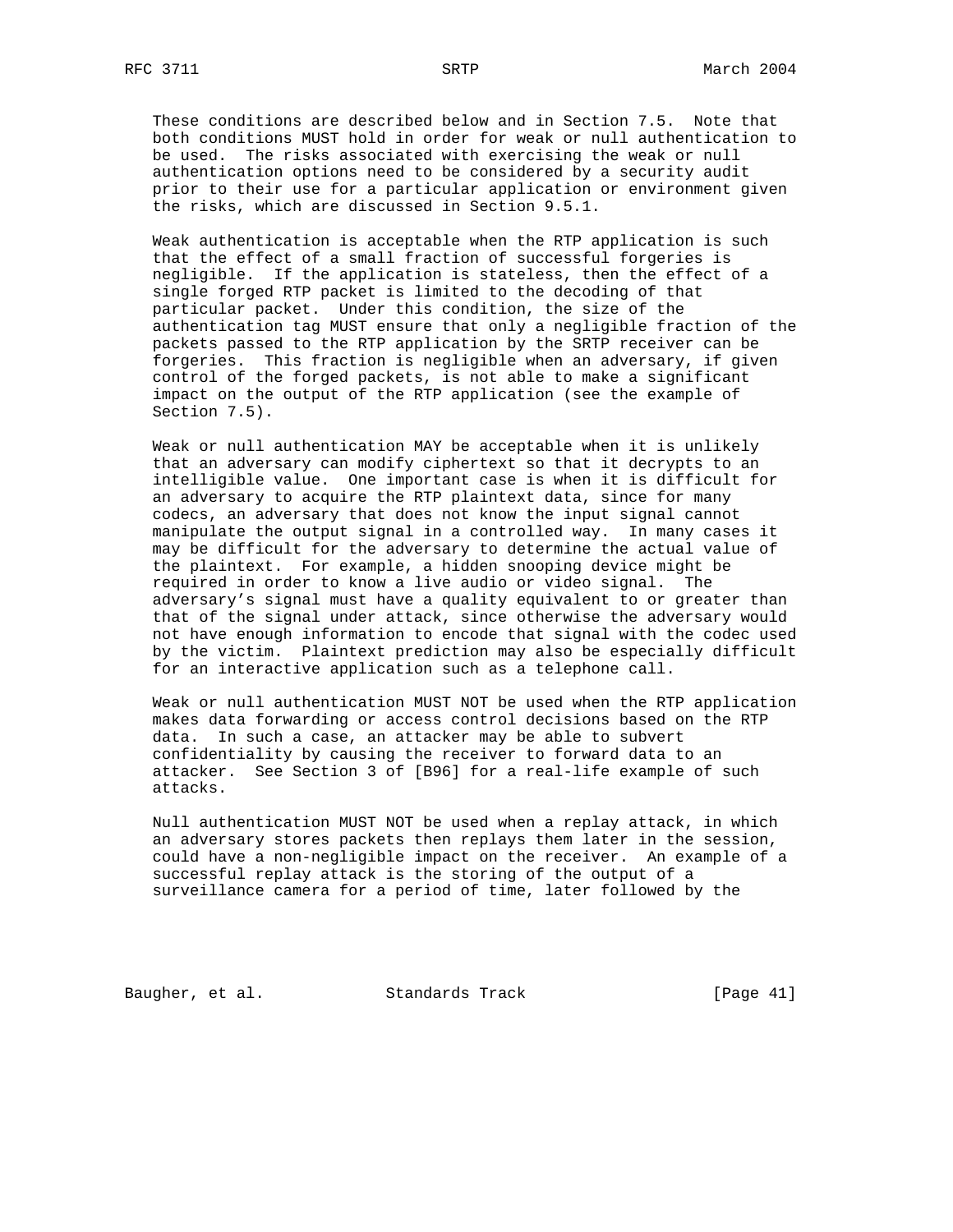injection of that output to the monitoring station to avoid surveillance. Encryption does not protect against this attack, and non-null authentication is REQUIRED in order to defeat it.

 If existential message forgery is an issue, i.e., when the accuracy of the received data is of non-negligible importance, null authentication MUST NOT be used.

9.5.1. Risks of Weak or Null Message Authentication

 During a security audit considering the use of weak or null authentication, it is important to keep in mind the following attacks which are possible when no message authentication algorithm is used.

 An attacker who cannot predict the plaintext is still always able to modify the message sent between the sender and the receiver so that it decrypts to a random plaintext value, or to send a stream of bogus packets to the receiver that will decrypt to random plaintext values. This attack is essentially a denial of service attack, though in the absence of message authentication, the RTP application will have inputs that are bit-wise correlated with the true value. Some multimedia codecs and common operating systems will crash when such data are accepted as valid video data. This denial of service attack may be a much larger threat than that due to an attacker dropping, delaying, or re-ordering packets.

 An attacker who cannot predict the plaintext can still replay a previous message with certainty that the receiver will accept it. Applications with stateless codecs might be robust against this type of attack, but for other, more complex applications these attacks may be far more grave.

 An attacker who can predict the plaintext can modify the ciphertext so that it will decrypt to any value of her choosing. With an additive stream cipher, an attacker will always be able to change individual bits.

 An attacker may be able to subvert confidentiality due to the lack of authentication when a data forwarding or access control decision is made on decrypted but unauthenticated plaintext. This is because the receiver may be fooled into forwarding data to an attacker, leading to an indirect breach of confidentiality (see Section 3 of [B96]). This is because data-forwarding decisions are made on the decrypted plaintext; information in the plaintext will determine to what subnet (or process) the plaintext is forwarded in ESP [RFC2401] tunnel mode (respectively, transport mode). When Secure RTP is used without

Baugher, et al. Standards Track [Page 42]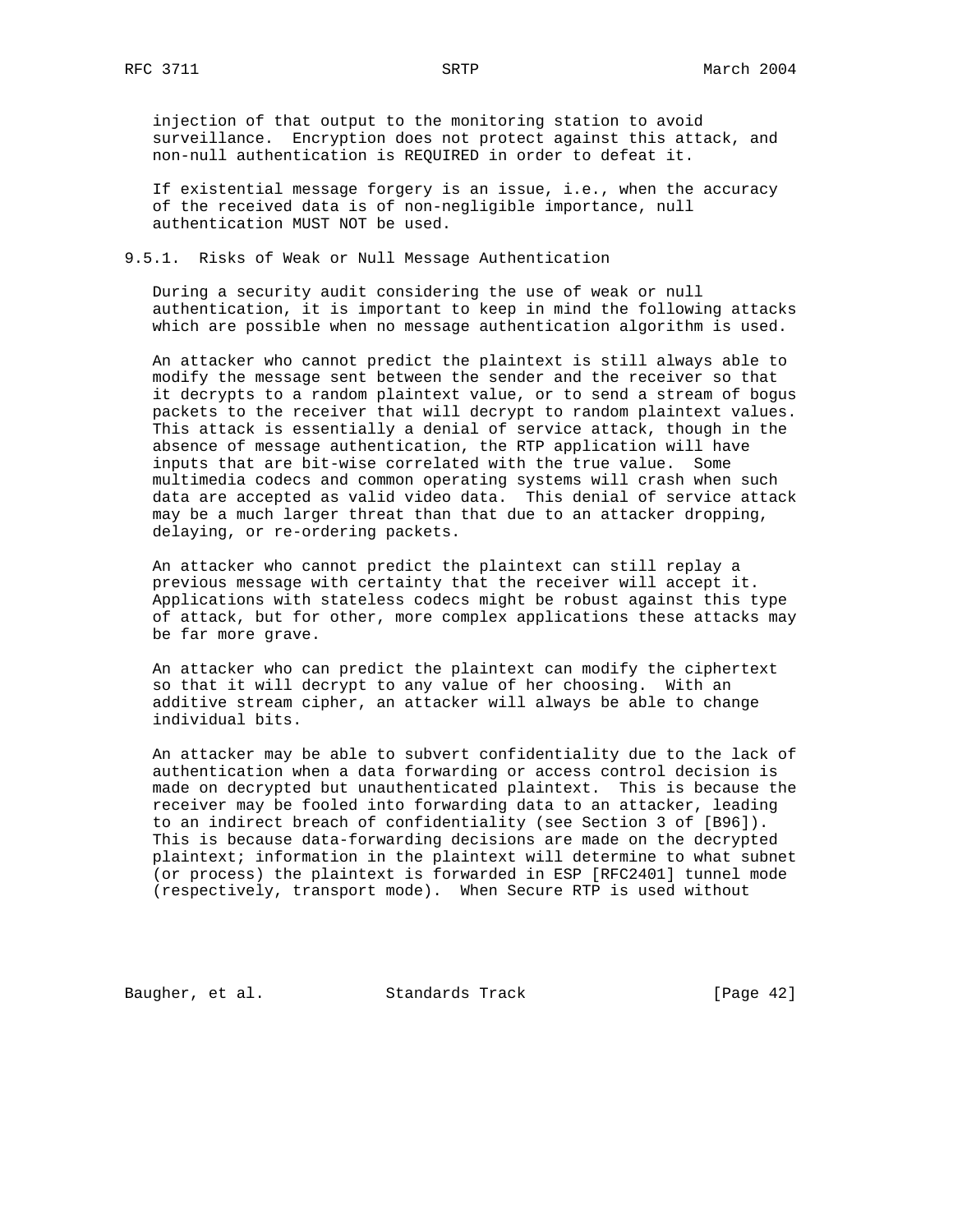message authentication, it should be verified that the application does not make data forwarding or access control decisions based on the decrypted plaintext.

 Some cipher modes of operation that require padding, e.g., standard cipher block chaining (CBC) are very sensitive to attacks on confidentiality if certain padding types are used in the absence of integrity. The attack [V02] shows that this is indeed the case for the standard RTP padding as discussed in reference to Figure 1, when used together with CBC mode. Later transform additions to SRTP MUST therefore carefully consider the risk of using this padding without proper integrity protection.

## 9.5.2. Implicit Header Authentication

 The IV formation of the f8-mode gives implicit authentication (IHA) of the RTP header, even when message authentication is not used. When IHA is used, an attacker that modifies the value of the RTP header will cause the decryption process at the receiver to produce random plaintext values. While this protection is not equivalent to message authentication, it may be useful for some applications.

#### 10. Interaction with Forward Error Correction mechanisms

 The default processing when using Forward Error Correction (e.g., RFC 2733) processing with SRTP SHALL be to perform FEC processing prior to SRTP processing on the sender side and to perform SRTP processing prior to FEC processing on the receiver side. Any change to this ordering (reversing it, or, placing FEC between SRTP encryption and SRTP authentication) SHALL be signaled out of band.

## 11. Scenarios

 SRTP can be used as security protocol for the RTP/RTCP traffic in many different scenarios. SRTP has a number of configuration options, in particular regarding key usage, and can have impact on the total performance of the application according to the way it is used. Hence, the use of SRTP is dependent on the kind of scenario and application it is used with. In the following, we briefly illustrate some use cases for SRTP, and give some guidelines for recommended setting of its options.

# 11.1. Unicast

 A typical example would be a voice call or video-on-demand application.

Baugher, et al. Standards Track [Page 43]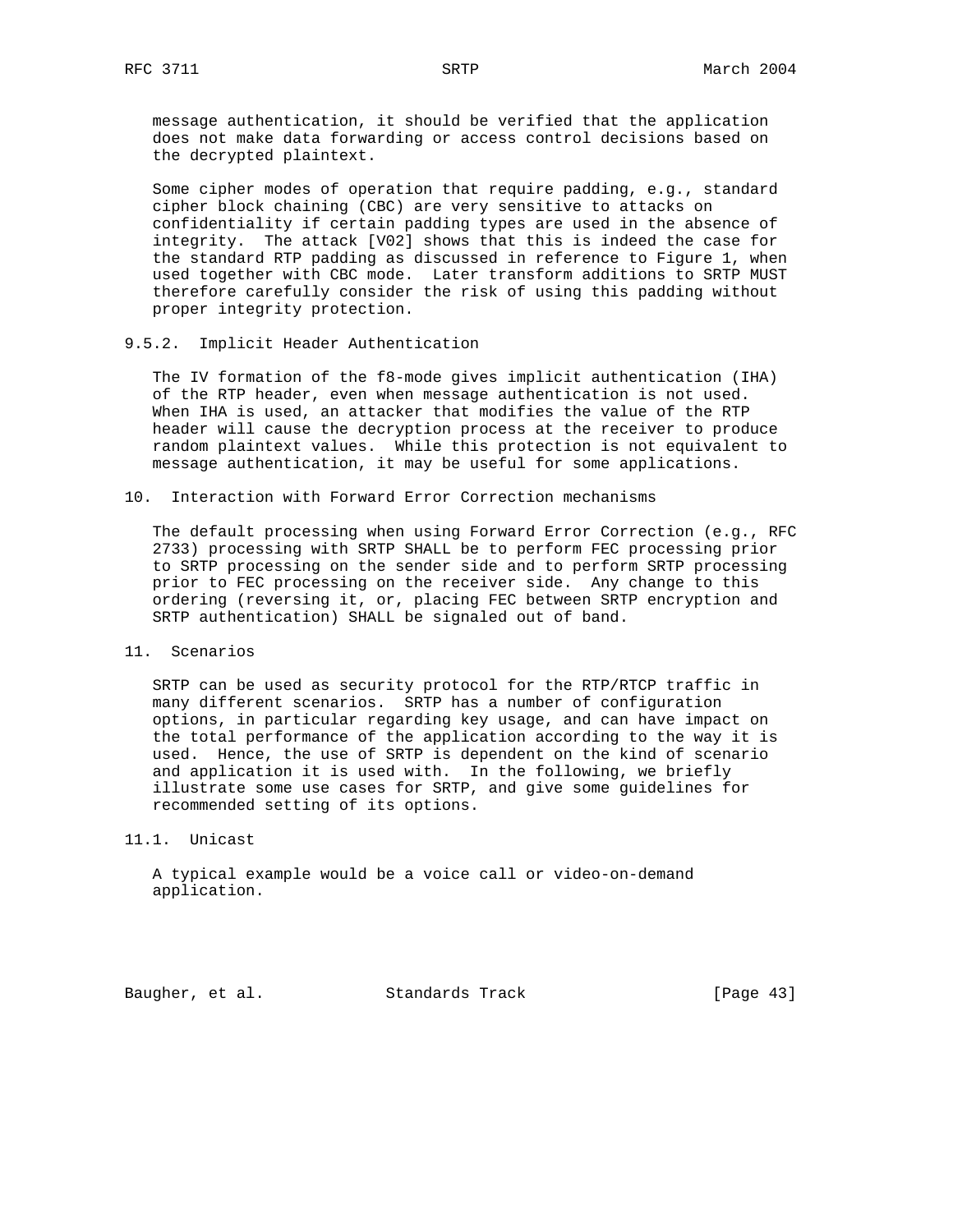Consider one bi-directional RTP stream, as one RTP session. It is possible for the two parties to share the same master key in the two directions according to the principles of Section 9.1. The first round of the key derivation splits the master key into any or all of the following session keys (according to the provided security functions):

SRTP\_encr\_key, SRTP\_auth\_key, SRTCP\_encr\_key, and SRTCP\_auth key.

 (For simplicity, we omit discussion of the salts, which are also derived.) In this scenario, it will in most cases suffice to have a single master key with the default lifetime. This guarantees sufficiently long lifetime of the keys and a minimum set of keys in place for most practical purposes. Also, in this case RTCP protection can be applied smoothly. Under these assumptions, use of the MKI can be omitted. As the key-derivation in combination with large difference in the packet rate in the respective directions may require simultaneous storage of several session keys, if storage is an issue, we recommended to use low-rate key derivation.

 The same considerations can be extended to the unicast scenario with multiple RTP sessions, where each session would have a distinct master key.

11.2. Multicast (one sender)

 Just as with (unprotected) RTP, a scalability issue arises in big groups due to the possibly very large amount of SRTCP Receiver Reports that the sender might need to process. In SRTP, the sender may have to keep state (the cryptographic context) for each receiver, or more precisely, for the SRTCP used to protect Receiver Reports. The overhead increases proportionally to the size of the group. In particular, re-keying requires special concern, see below.

 Consider first a small group of receivers. There are a few possible setups with the distribution of master keys among the receivers. Given a single RTP session, one possibility is that the receivers share the same master key as per Section 9.1 to secure all their respective RTCP traffic. This shared master key could then be the same one used by the sender to protect its outbound SRTP traffic. Alternatively, it could be a master key shared only among the receivers and used solely for their SRTCP traffic. Both alternatives require the receivers to trust each other.

 Considering SRTCP and key storage, it is recommended to use low-rate (or zero) key\_derivation (except the mandatory initial one), so that the sender does not need to store too many session keys (each SRTCP stream might otherwise have a different session key at a given point

Baugher, et al. Standards Track [Page 44]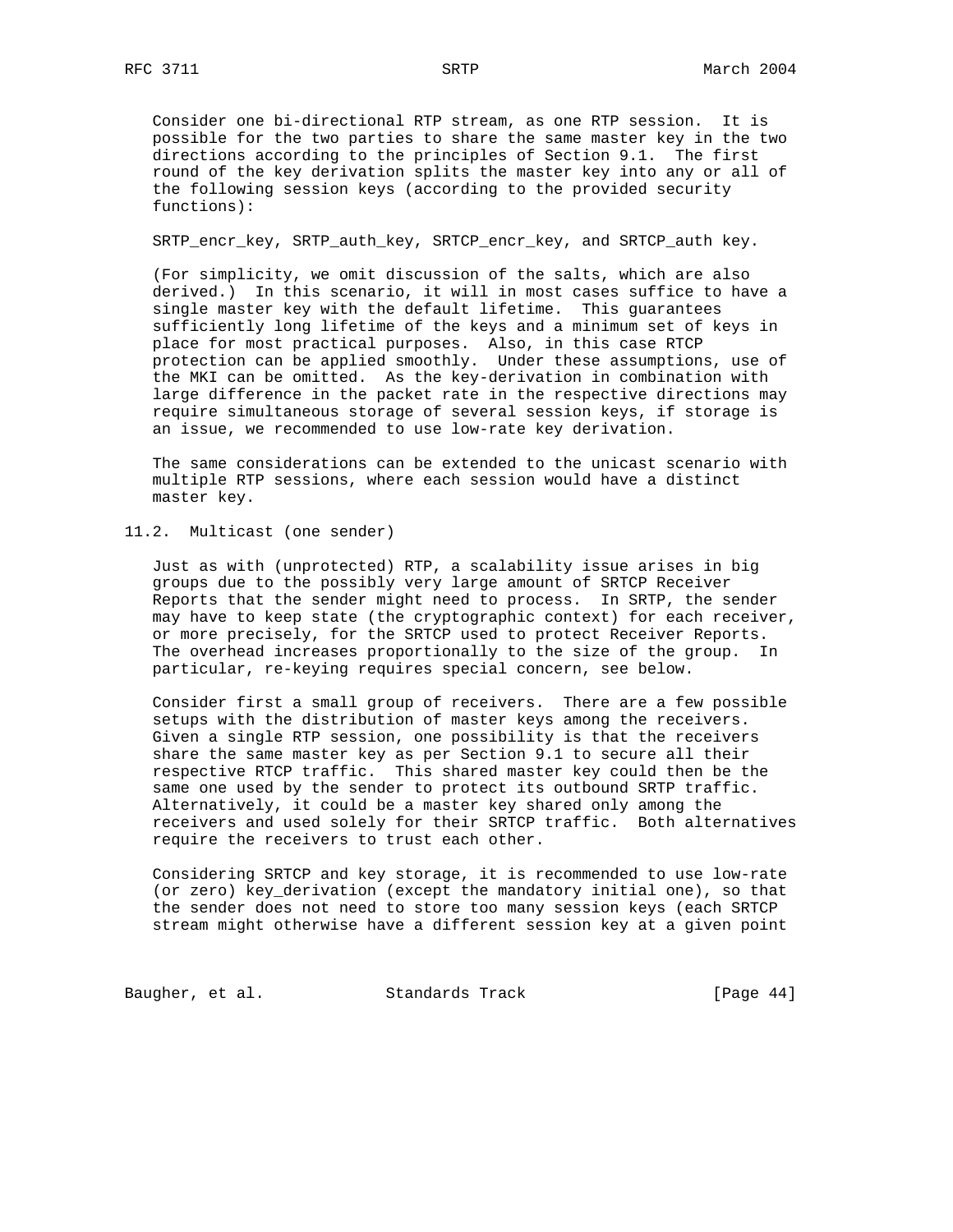in time, as the SRTCP sources send at different times). Thus, in case key derivation is wanted for SRTP, the cryptographic context for SRTP can be kept separate from the SRTCP crypto context, so that it is possible to have a key\_derivation\_rate of 0 for SRTCP and a non zero value for SRTP.

 Use of the MKI for re-keying is RECOMMENDED for most applications (see Section 8.1).

 If there are more than one SRTP/SRTCP stream (within the same RTP session) that share the master key, the upper limit of 2^48 SRTP packets / 2^31 SRTCP packets means that, before one of the streams reaches its maximum number of packets, re-keying MUST be triggered on ALL streams sharing the master key. (From strict security point of view, only the stream reaching the maximum would need to be re-keyed, but then the streams would no longer be sharing master key, which is the intention.) A local policy at the sender side should force rekeying in a way that the maximum packet limit is not reached on any of the streams. Use of the MKI for re-keying is RECOMMENDED.

 In large multicast with one sender, the same considerations as for the small group multicast hold. The biggest issue in this scenario is the additional load placed at the sender side, due to the state (cryptographic contexts) that has to be maintained for each receiver, sending back RTCP Receiver Reports. At minimum, a replay window might need to be maintained for each RTCP source.

## 11.3. Re-keying and access control

 Re-keying may occur due to access control (e.g., when a member is removed during a multicast RTP session), or for pure cryptographic reasons (e.g., the key is at the end of its lifetime). When using SRTP default transforms, the master key MUST be replaced before any of the index spaces are exhausted for any of the streams protected by one and the same master key.

 How key management re-keys SRTP implementations is out of scope, but it is clear that there are straightforward ways to manage keys for a multicast group. In one-sender multicast, for example, it is typically the responsibility of the sender to determine when a new key is needed. The sender is the one entity that can keep track of when the maximum number of packets has been sent, as receivers may join and leave the session at any time, there may be packet loss and delay etc. In scenarios other than one-sender multicast, other methods can be used. Here, one must take into consideration that key exchange can be a costly operation, taking several seconds for a single exchange. Hence, some time before the master key is exhausted/expires, out-of-band key management is initiated, resulting

Baugher, et al. Standards Track [Page 45]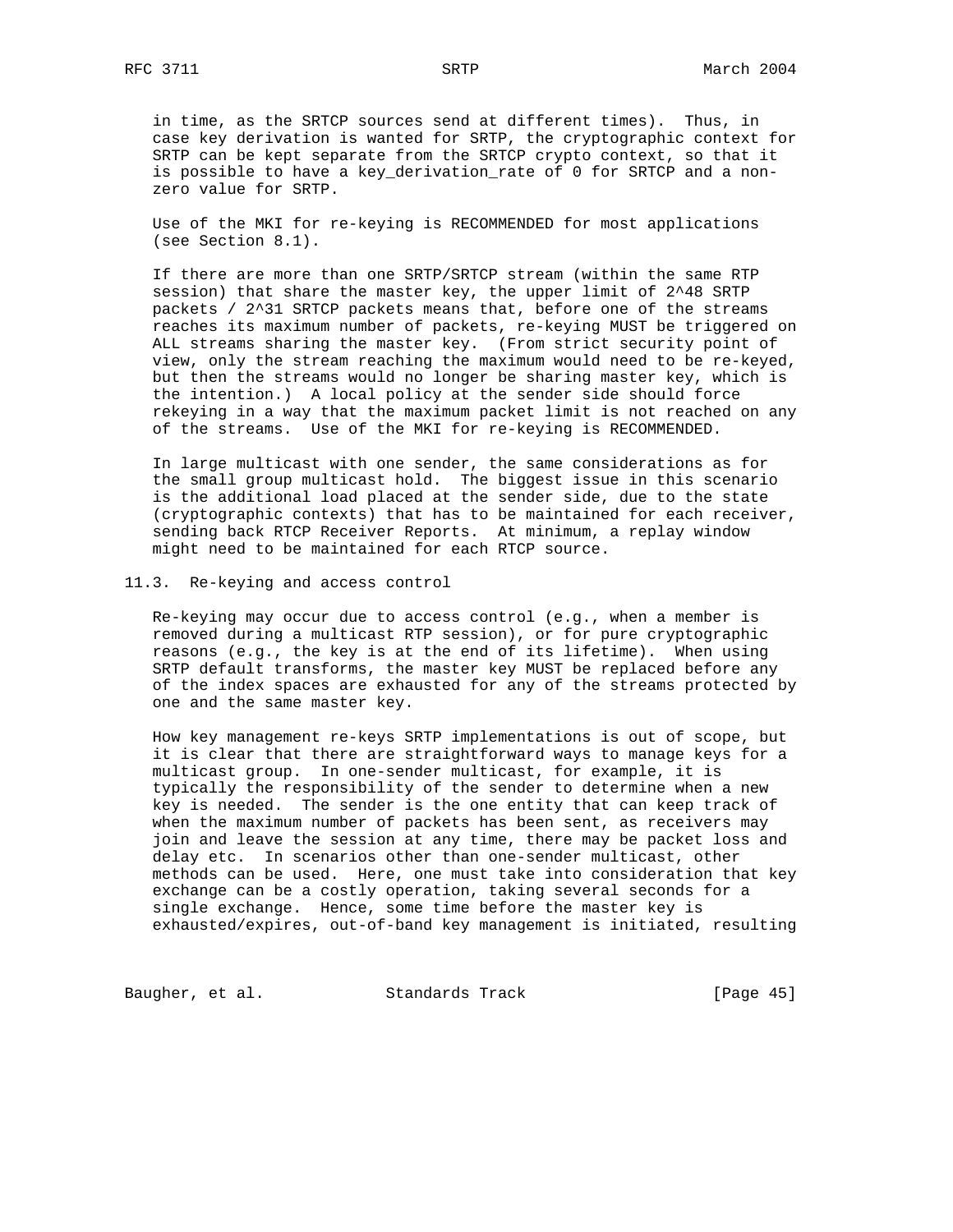in a new master key that is shared with the receiver(s). In any event, to maintain synchronization when switching to the new key, group policy might choose between using the MKI and the <From, To>, as described in Section 8.1.

 For access control purposes, the <From, To> periods are set at the desired granularity, dependent on the packet rate. High rate re keying can be problematic for SRTCP in some large-group scenarios. As mentioned, there are potential problems in using the SRTP index, rather than the SRTCP index, for determining the master key. In particular, for short periods during switching of master keys, it may be the case that SRTCP packets are not under the current master key of the correspondent SRTP. Therefore, using the MKI for re-keying in such scenarios will produce better results.

11.4. Summary of basic scenarios

 The description of these scenarios highlights some recommendations on the use of SRTP, mainly related to re-keying and large scale multicast:

- Do not use fast re-keying with the <From, To> feature. It may, in particular, give problems in retrieving the correct SRTCP key, if an SRTCP packet arrives close to the re-keying time. The MKI SHOULD be used in this case.
- If multiple SRTP streams in the same RTP session share the same master key, also moderate rate re-keying MAY have the same problems, and the MKI SHOULD be used.
- Though offering increased security, a non-zero key\_derivation\_rate is NOT RECOMMENDED when trying to minimize the number of keys in use with multiple streams.

## 12. IANA Considerations

 The RTP specification establishes a registry of profile names for use by higher-level control protocols, such as the Session Description Protocol (SDP), to refer to transport methods. This profile registers the name "RTP/SAVP".

 SRTP uses cryptographic transforms which a key management protocol signals. It is the task of each particular key management protocol to register the cryptographic transforms or suites of transforms with IANA. The key management protocol conveys these protocol numbers, not SRTP, and each key management protocol chooses the numbering scheme and syntax that it requires.

Baugher, et al. Standards Track [Page 46]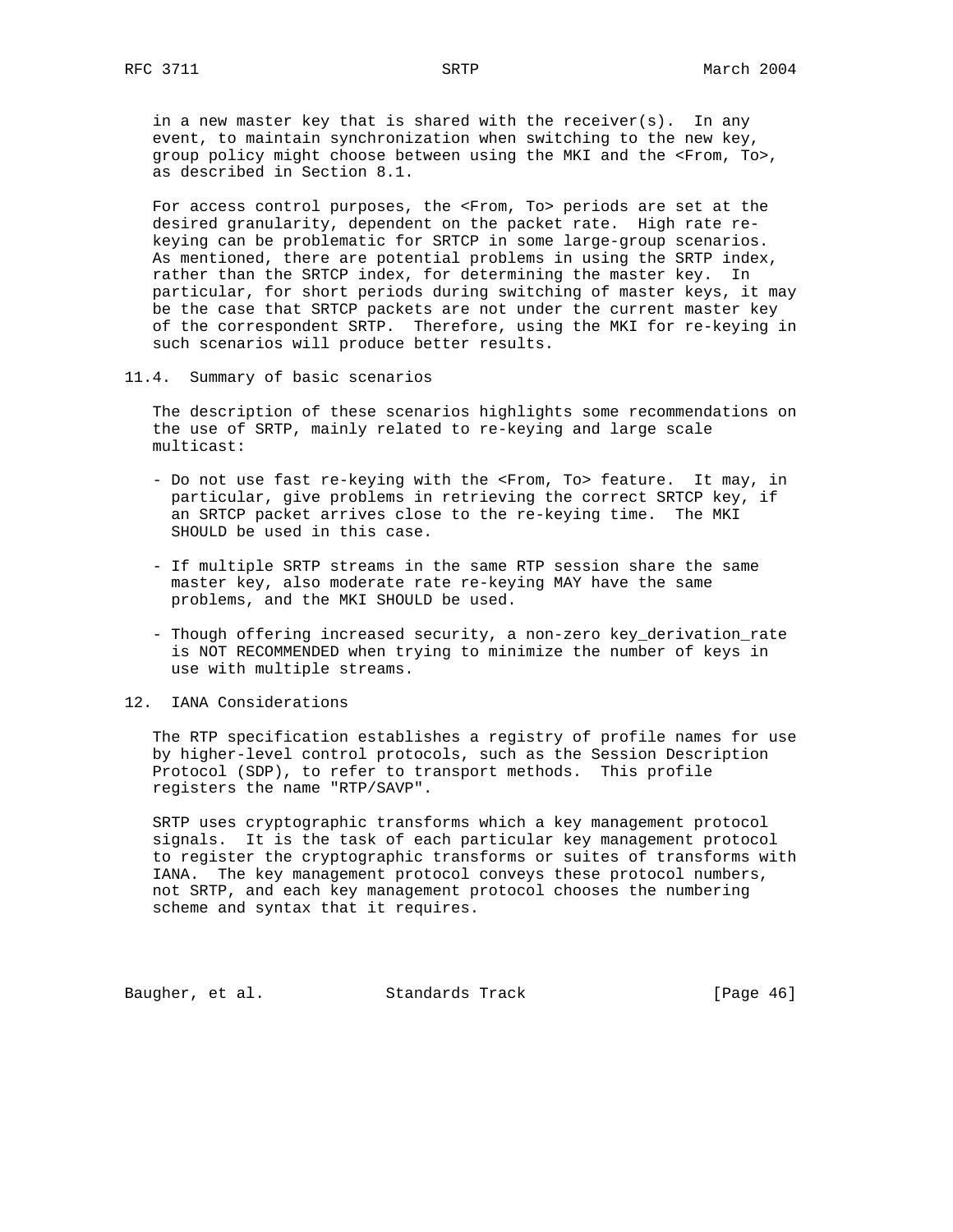Specification of a key management protocol for SRTP is out of scope here. Section 8.2, however, provides guidance on the parameters that need to be defined for the default and mandatory transforms.

13. Acknowledgements

 David Oran (Cisco) and Rolf Blom (Ericsson) are co-authors of this document but their valuable contributions are acknowledged here to keep the length of the author list down.

 The authors would in addition like to thank Magnus Westerlund, Brian Weis, Ghyslain Pelletier, Morgan Lindqvist, Robert Fairlie- Cuninghame, Adrian Perrig, the AVT WG and in particular the chairmen Colin Perkins and Stephen Casner, the Transport and Security Area Directors, and Eric Rescorla for their reviews and support.

#### 14. References

- 14.1. Normative References
	- [AES] NIST, "Advanced Encryption Standard (AES)", FIPS PUB 197, http://www.nist.gov/aes/
	- [RFC2104] Krawczyk, H., Bellare, M. and R. Canetti, "HMAC: Keyed- Hashing for Message Authentication", RFC 2104, February 1997.
	- [RFC2119] Bradner, S., "Key words for use in RFCs to Indicate Requirement Levels", BCP 14, RFC 2119, March 1997.
	- [RFC2401] Kent, S. and R. Atkinson, "Security Architecture for Internet Protocol", RFC 2401, November 1998.
	- [RFC2828] Shirey, R., "Internet Security Glossary", FYI 36, RFC 2828, May 2000.
	- [RFC3550] Schulzrinne, H., Casner, S., Frederick, R. and V. Jacobson, "RTP: A Transport Protocol for Real-time Applications", RFC 3550, July 2003.
	- [RFC3551] Schulzrinne, H. and S. Casner, "RTP Profile for Audio and Video Conferences with Minimal Control", RFC 3551, July 2003.

Baugher, et al. Standards Track [Page 47]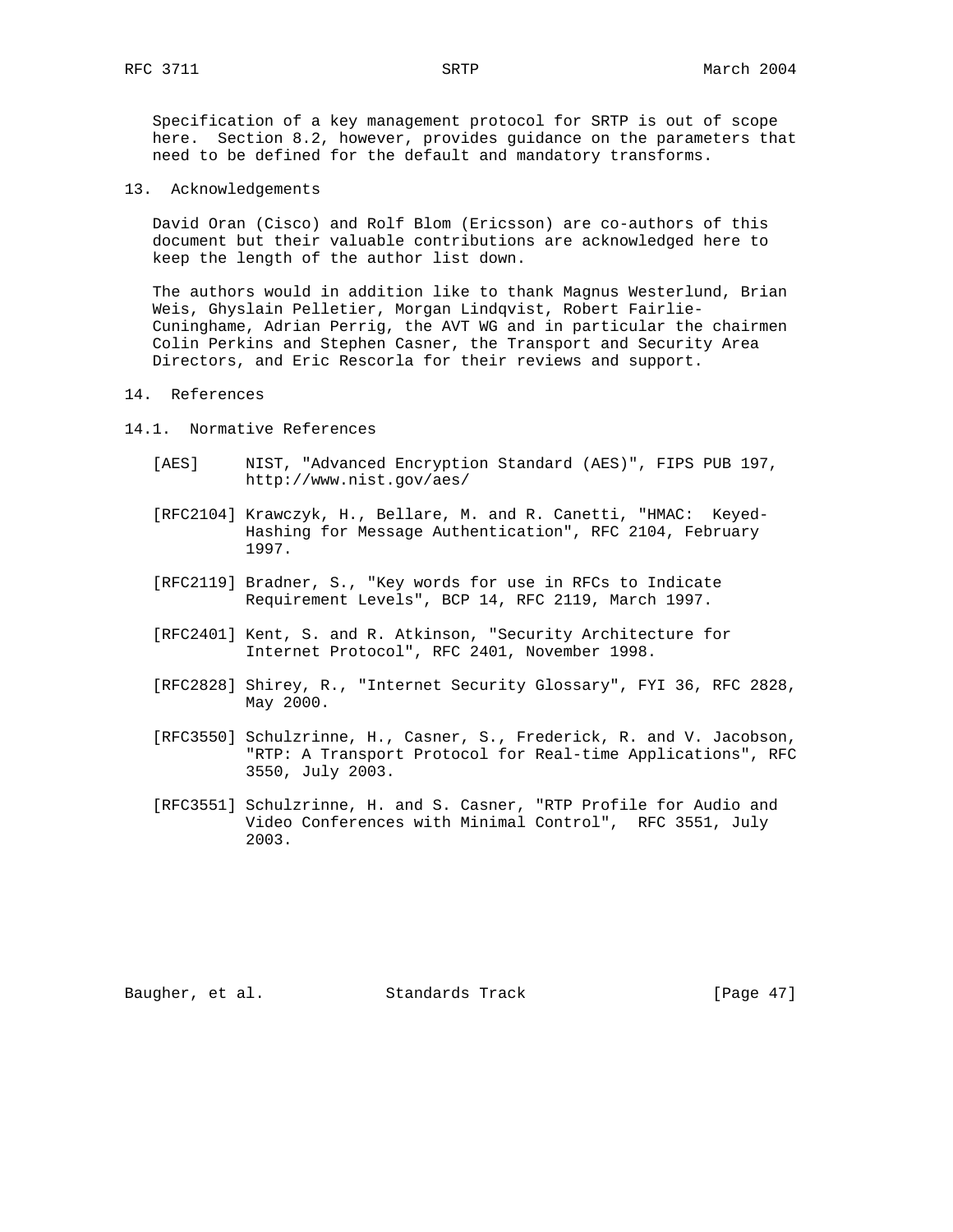# 14.2. Informative References

- [AES-CTR] Lipmaa, H., Rogaway, P. and D. Wagner, "CTR-Mode Encryption", NIST, http://csrc.nist.gov/encryption/modes/ workshop1/papers/lipmaa-ctr.pdf
- [B96] Bellovin, S., "Problem Areas for the IP Security Protocols," in Proceedings of the Sixth Usenix Unix Security Symposium, pp. 1-16, San Jose, CA, July 1996 (http://www.research.att.com/˜smb/papers/index.html).
- [BDJR] Bellare, M., Desai, A., Jokipii, E. and P. Rogaway, "A Concrete Treatment of Symmetric Encryption: Analysis of DES Modes of Operation", Proceedings 38th IEEE FOCS, pp. 394- 403, 1997.
- [BS00] Biryukov, A. and A. Shamir, "Cryptanalytic Time/Memory/Data Tradeoffs for Stream Ciphers", Proceedings, ASIACRYPT 2000, LNCS 1976, pp. 1-13, Springer Verlag.
- [C99] Crowell, W. P., "Introduction to the VENONA Project", http://www.nsa.gov:8080/docs/venona/index.html.
- [CTR] Dworkin, M., NIST Special Publication 800-38A, "Recommendation for Block Cipher Modes of Operation: Methods and Techniques", 2001. http://csrc.nist.gov/publications/nistpubs/800-38a/sp800- 38a.pdf.
- [f8-a] 3GPP TS 35.201 V4.1.0 (2001-12) Technical Specification 3rd Generation Partnership Project; Technical Specification Group Services and System Aspects; 3G Security; Specification of the 3GPP Confidentiality and Integrity Algorithms; Document 1: f8 and f9 Specification (Release 4).
- [f8-b] 3GPP TR 33.908 V4.0.0 (2001-09) Technical Report 3rd Generation Partnership Project; Technical Specification Group Services and System Aspects; 3G Security; General Report on the Design, Specification and Evaluation of 3GPP Standard Confidentiality and Integrity Algorithms (Release 4).
- [GDOI] Baugher, M., Weis, B., Hardjono, T. and H. Harney, "The Group Domain of Interpretation, RFC 3547, July 2003.

Baugher, et al. Standards Track [Page 48]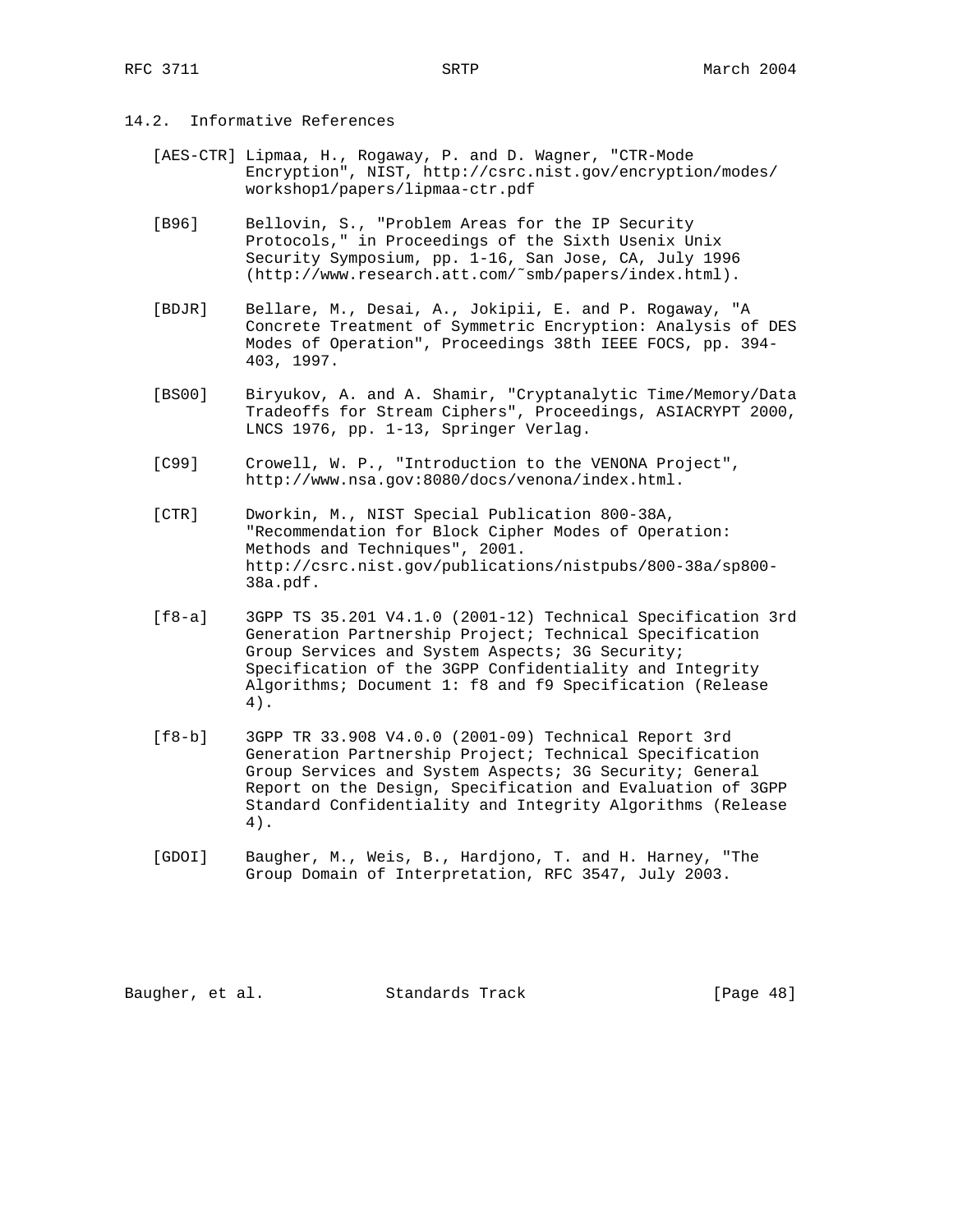- [HAC] Menezes, A., Van Oorschot, P. and S. Vanstone, "Handbook of Applied Cryptography", CRC Press, 1997, ISBN 0-8493- 8523-7.
- [H80] Hellman, M. E., "A cryptanalytic time-memory trade-off", IEEE Transactions on Information Theory, July 1980, pp. 401-406.
- [IK] T. Iwata and T. Kohno: "New Security Proofs for the 3GPP Confidentiality and Integrity Algorithms", Proceedings of FSE 2004.
- [KINK] Thomas, M. and J. Vilhuber, "Kerberized Internet Negotiation of Keys (KINK)", Work in Progress.
- [KEYMGT] Arrko, J., et al., "Key Management Extensions for Session Description Protocol (SDP) and Real Time Streaming Protocol (RTSP)", Work in Progress.
- [KSYH] Kang, J-S., Shin, S-U., Hong, D. and O. Yi, "Provable Security of KASUMI and 3GPP Encryption Mode f8", Proceedings Asiacrypt 2001, Springer Verlag LNCS 2248, pp. 255-271, 2001.
- [MIKEY] Arrko, J., et. al., "MIKEY: Multimedia Internet KEYing", Work in Progress.
- [MF00] McGrew, D. and S. Fluhrer, "Attacks on Encryption of Redundant Plaintext and Implications on Internet Security", the Proceedings of the Seventh Annual Workshop on Selected Areas in Cryptography (SAC 2000), Springer-Verlag.
- [PCST1] Perrig, A., Canetti, R., Tygar, D. and D. Song, "Efficient and Secure Source Authentication for Multicast", in Proc. of Network and Distributed System Security Symposium NDSS 2001, pp. 35-46, 2001.
- [PCST2] Perrig, A., Canetti, R., Tygar, D. and D. Song, "Efficient Authentication and Signing of Multicast Streams over Lossy Channels", in Proc. of IEEE Security and Privacy Symposium S&P2000, pp. 56-73, 2000.
- [RFC1750] Eastlake, D., Crocker, S. and J. Schiller, "Randomness Recommendations for Security", RFC 1750, December 1994.
- [RFC2675] Borman, D., Deering, S. and R. Hinden, "IPv6 Jumbograms", RFC 2675, August 1999.

Baugher, et al. Standards Track [Page 49]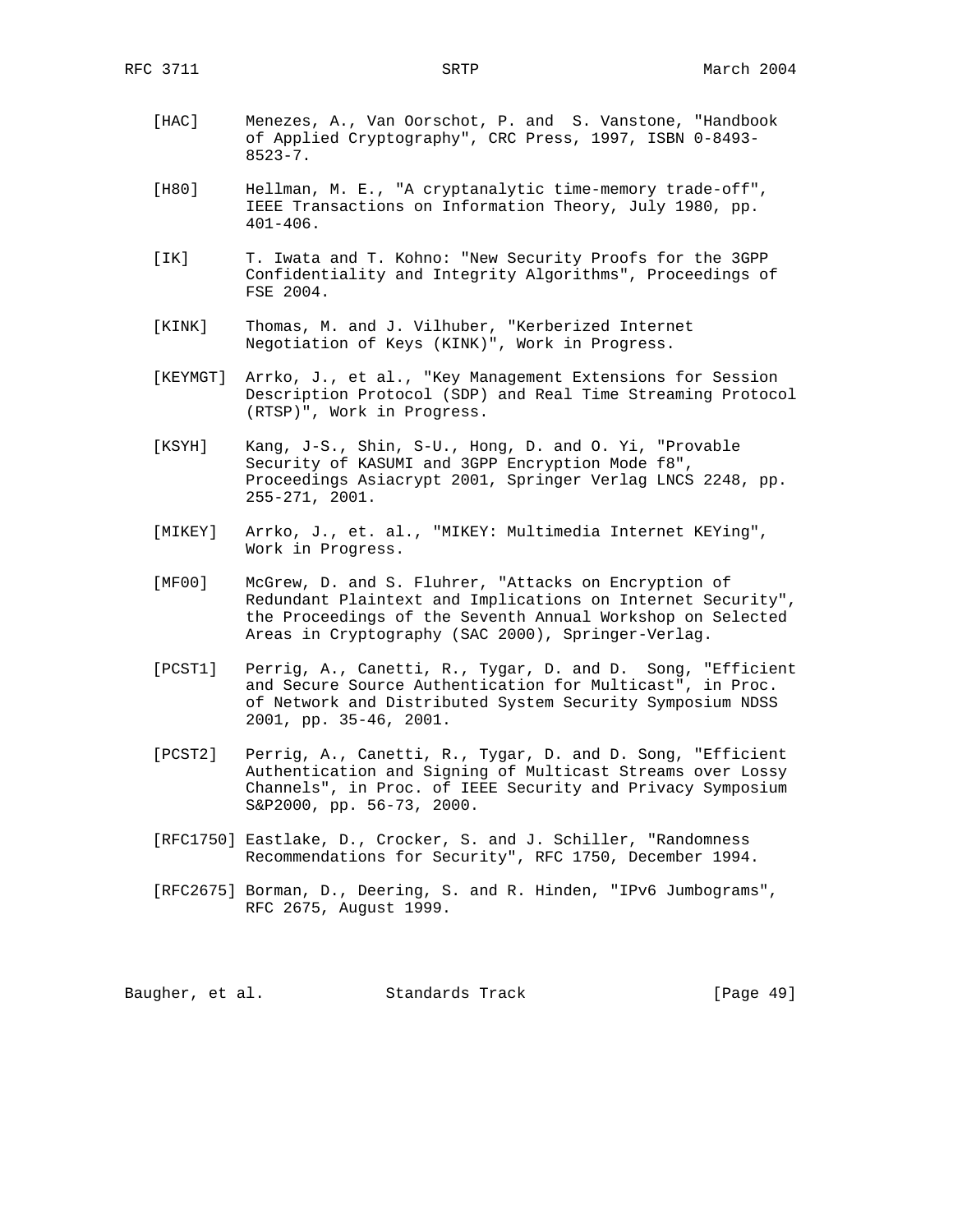- [RFC3095] Bormann, C., Burmeister, C., Degermark, M., Fukuhsima, H., Hannu, H., Jonsson, L-E., Hakenberg, R., Koren, T., Le, K., Liu, Z., Martensson, A., Miyazaki, A., Svanbro, K., Wiebke, T., Yoshimura, T. and H. Zheng, "RObust Header Compression: Framework and Four Profiles: RTP, UDP, ESP, and uncompressed (ROHC)", RFC 3095, July 2001.
- [RFC3242] Jonsson, L-E. and G. Pelletier, "RObust Header Compression (ROHC): A Link-Layer Assisted Profile for IP/UDP/RTP ", RFC 3242, April 2002.
- [SDMS] Andreasen, F., Baugher, M. and D. Wing, "Session Description Protocol Security Descriptions for Media Streams", Work in Progress.
- [SWO] Svanbro, K., Wiorek, J. and B. Olin, "Voice-over-IP-over wireless", Proc. PIMRC 2000, London, Sept. 2000.
- [V02] Vaudenay, S., "Security Flaws Induced by CBC Padding Application to SSL, IPsec, WTLS...", Advances in Cryptology, EUROCRYPT'02, LNCS 2332, pp. 534-545.
- [WC81] Wegman, M. N., and J.L. Carter, "New Hash Functions and Their Use in Authentication and Set Equality", JCSS 22, 265-279, 1981.

Baugher, et al. Standards Track [Page 50]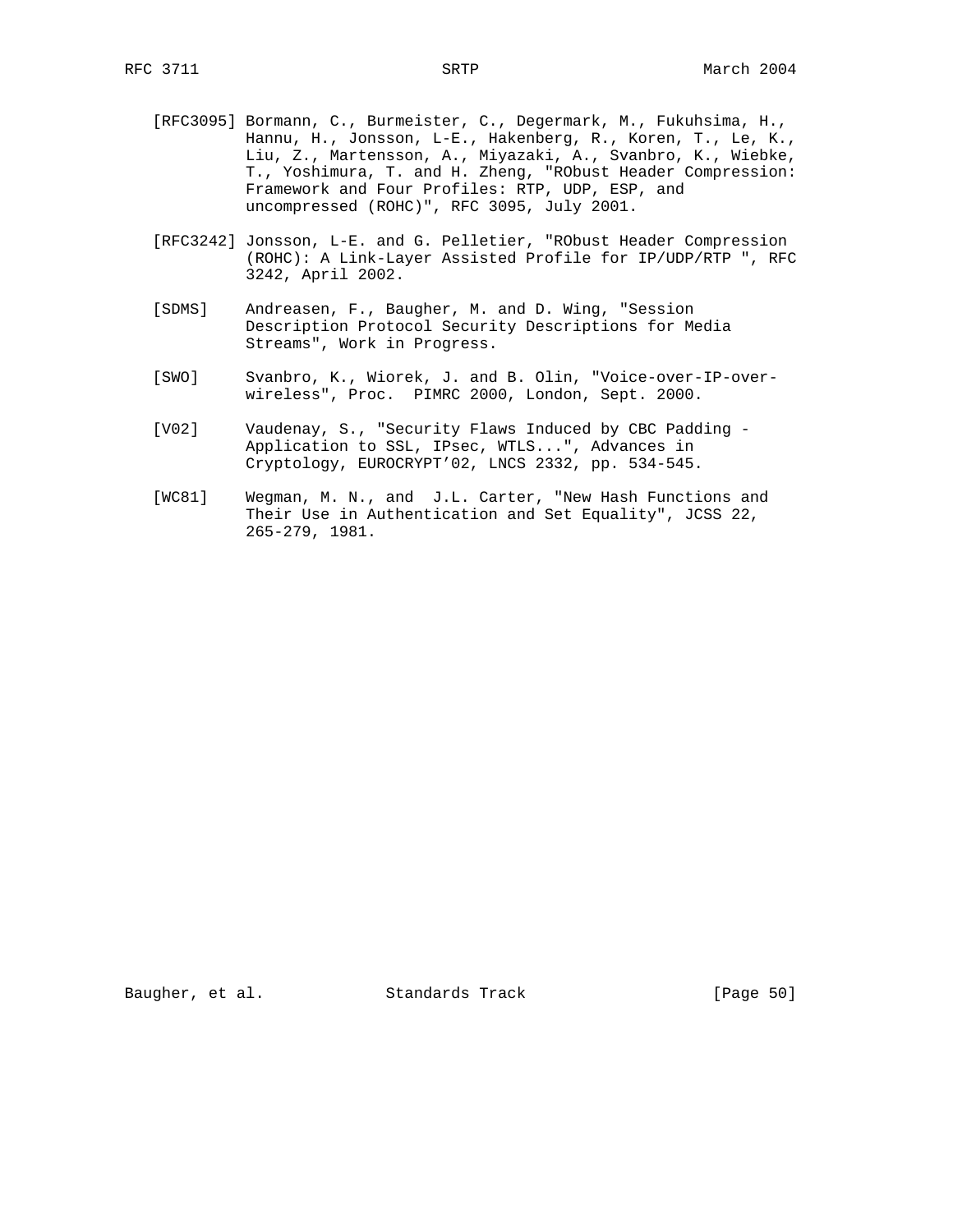Appendix A: Pseudocode for Index Determination The following is an example of pseudo-code for the algorithm to determine the index i of an SRTP packet with sequence number SEQ. In the following, signed arithmetic is assumed. if (s\_l < 32,768) if  $(SEQ - s_1 > 32,768)$  set v to (ROC-1) mod 2^32 else set v to ROC endif else if  $(s_l - 32,768 > SEQ)$  set v to (ROC+1) mod 2^32 else set v to ROC endif endif return SEQ + v\*65,536 Appendix B: Test Vectors All values are in hexadecimal. B.1. AES-f8 Test Vectors SRTP PREFIX LENGTH : 0 RTP packet header : 806e5cba50681de55c621599 RTP packet payload : 70736575646f72616e646f6d6e657373 20697320746865206e65787420626573 74207468696e67 ROC : d462564a key : 234829008467be186c3de14aae72d62c salt key : 32f2870d key-mask (m) : 32f2870d555555555555555555555555 : 11baae0dd132eb4d3968b41ffb278379 IV : 006e5cba50681de55c621599d462564a : 595b699bbd3bc0df26062093c1ad8f73

Baugher, et al. Standards Track [Page 51]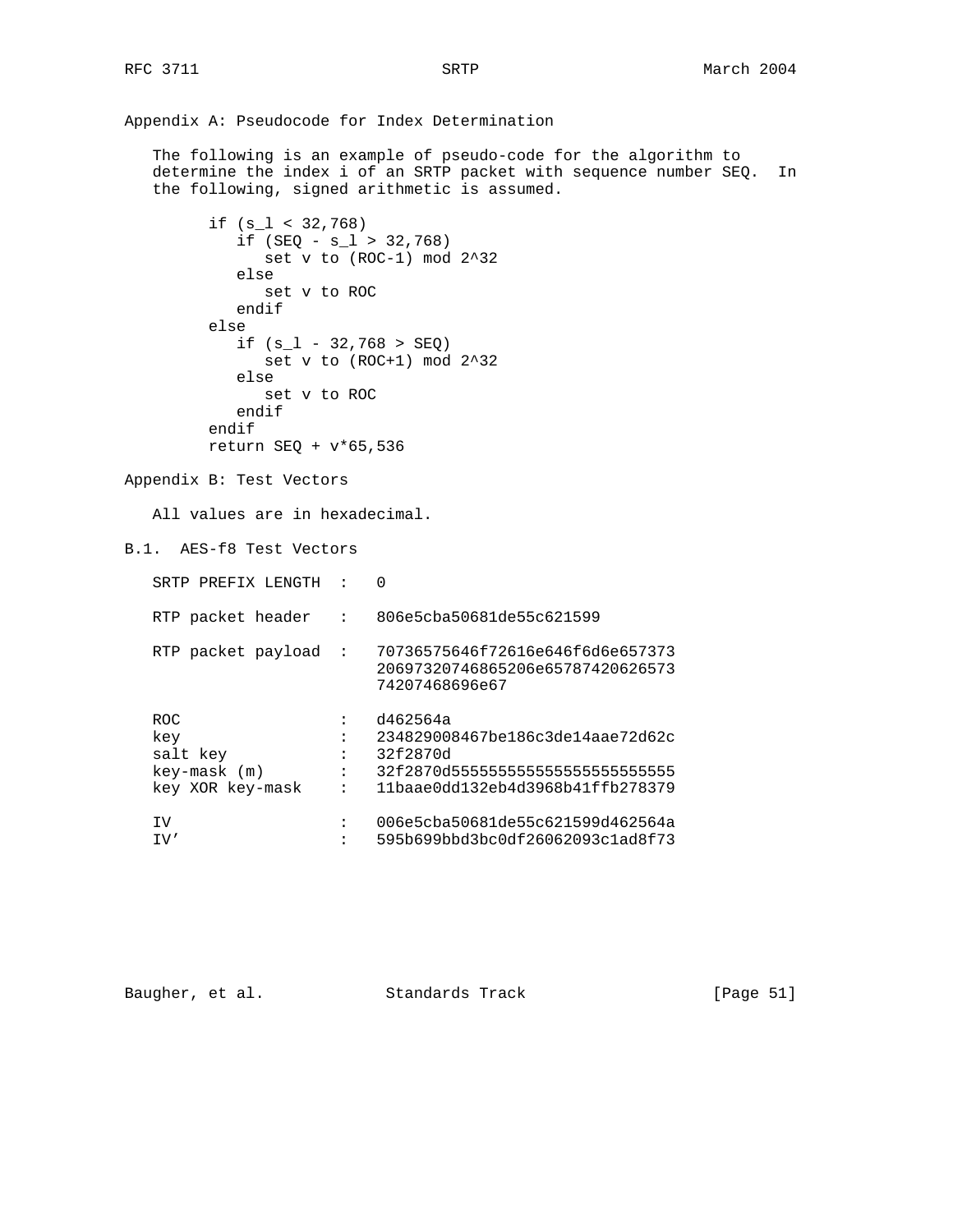| $i = 0$                    |                                            |                                                              |
|----------------------------|--------------------------------------------|--------------------------------------------------------------|
| IV' xor i                  | $\mathbf{1}$ , $\mathbf{1}$ , $\mathbf{1}$ | 595b699bbd3bc0df26062093c1ad8f73                             |
| $S(-1)$                    | $\mathbf{1}$ and $\mathbf{1}$              |                                                              |
|                            |                                            | IV' xor $S(-1)$ xor $i: 595b699bbd3bc0df26062093c1ad8f73$    |
| S(0)                       |                                            | : 71ef82d70a172660240709c7fbb19d8e                           |
| plaintext                  |                                            | : 70736575646f72616e646f6d6e657373                           |
| ciphertext                 |                                            | $: 019$ ce $7a26e7854014a6366aa95d4eefd$                     |
| $j = 1$                    |                                            |                                                              |
| IV' xor i                  | $\mathbf{1}$ .                             | 595b699bbd3bc0df26062093c1ad8f72                             |
| S(0)                       |                                            | 71ef82d70a172660240709c7fbb19d8e                             |
|                            |                                            | IV' xor $S(0)$ xor $\eta$ : 28b4eb4cb72ce6bf020129543a1c12fc |
| S(1)                       |                                            | $:$ 3abd640a60919fd43bd289a09649b5fc                         |
| plaintext                  |                                            | : 20697320746865206e65787420626573                           |
| ciphertext                 |                                            | : 1ad4172a14f9faf455b7f1d4b62bd08f                           |
| $\frac{1}{2}$ = 2          |                                            |                                                              |
| IV' xor i                  | $\mathbf{1}$ , $\mathbf{1}$ , $\mathbf{1}$ | 595b699bbd3bc0df26062093clad8f71                             |
| S(1)                       | $\mathbf{1}$ and $\mathbf{1}$              | 3abd640a60919fd43bd289a09649b5fc                             |
|                            |                                            | IV' xor S(1) xor j : 63e60d91ddaa5f0b1dd4a93357e43a8d        |
| S(2)                       |                                            | : 220c7a8715266565b09ecc8a2a62b11b                           |
| plaintext                  |                                            | : 74207468696e67                                             |
| ciphertext                 |                                            | $: 562 \text{c0eef7c4802}$                                   |
| B.2. AES-CM Test Vectors   |                                            |                                                              |
|                            |                                            |                                                              |
|                            |                                            | Keystream segment length: 1044512 octets (65282 AES blocks)  |
| Session Key:               |                                            | 2B7E151628AED2A6ABF7158809CF4F3C                             |
| Rollover Counter: 00000000 |                                            |                                                              |
| Sequence Number:           | 0000                                       |                                                              |
| SSRC:                      | 00000000                                   |                                                              |

 Session Salt: F0F1F2F3F4F5F6F7F8F9FAFBFCFD0000 (already shifted) Offset: F0F1F2F3F4F5F6F7F8F9FAFBFCFD0000

Counter Keystream

| F0F1F2F3F4F5F6F7F8F9FAFBFCFD0000 | E03EAD0935C95E80E166B16DD92B4EB4 |
|----------------------------------|----------------------------------|
| F0F1F2F3F4F5F6F7F8F9FAFBFCFD0001 | D23513162B02D0F72A43A2FE4A5F97AB |
| F0F1F2F3F4F5F6F7F8F9FAFBFCFD0002 | 41E95B3BB0A2E8DD477901E4FCA894C0 |
| .                                | .                                |
| F0F1F2F3F4F5F6F7F8F9FAFBFCFDFEFF | EC8CDF7398607CB0F2D21675EA9EA1E4 |
| F0F1F2F3F4F5F6F7F8F9FAFBFCFDFF00 | 362B7C3C6773516318A077D7FC5073AE |
| F0F1F2F3F4F5F6F7F8F9FAFBFCFDFF01 | 6A2CC3787889374FBEB4C81B17BA6C44 |
|                                  |                                  |

 Nota Bene: this test case is contrived so that the latter part of the keystream segment coincides with the test case in Section F.5.1 of [CTR].

| Standards Track<br>Baugher, et al. | [Page 52] |  |
|------------------------------------|-----------|--|
|------------------------------------|-----------|--|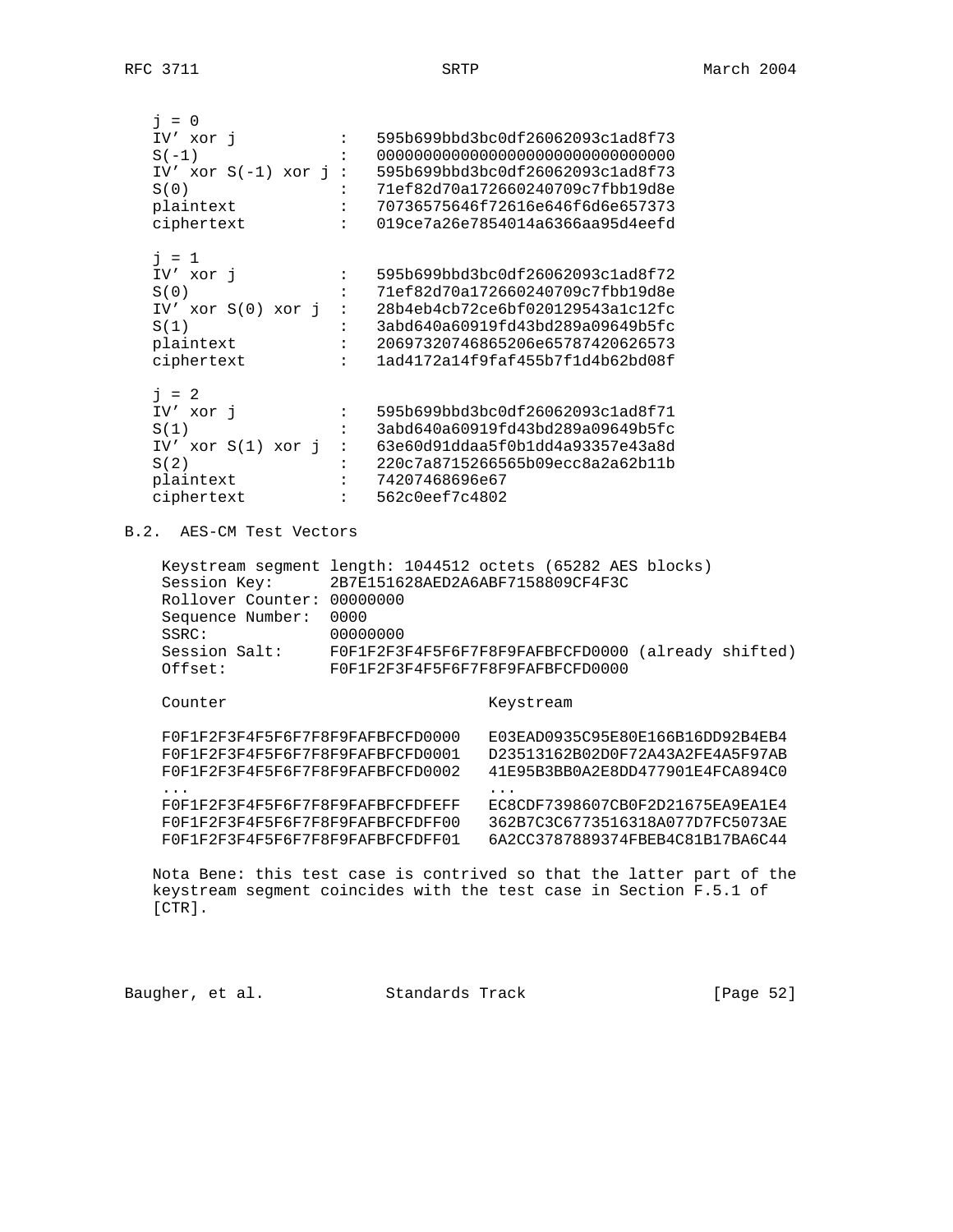## B.3. Key Derivation Test Vectors

 This section provides test data for the default key derivation function, which uses AES-128 in Counter Mode. In the following, we walk through the initial key derivation for the AES-128 Counter Mode cipher, which requires a 16 octet session encryption key and a 14 octet session salt, and an authentication function which requires a 94-octet session authentication key. These values are called the cipher key, the cipher salt, and the auth key in the following. Since this is the initial key derivation and the key derivation rate is equal to zero, the value of (index DIV key\_derivation\_rate) is zero (actually, a six-octet string of zeros). In the following, we shorten key\_derivation\_rate to kdr.

 The inputs to the key derivation function are the 16 octet master key and the 14 octet master salt:

 master key: E1F97A0D3E018BE0D64FA32C06DE4139 master salt: 0EC675AD498AFEEBB6960B3AABE6

 We first show how the cipher key is generated. The input block for AES-CM is generated by exclusive-oring the master salt with the concatenation of the encryption key label 0x00 with (index DIV kdr), then padding on the right with two null octets (which implements the multiply-by-2^16 operation, see Section 4.3.3). The resulting value is then AES-CM- encrypted using the master key to get the cipher key.

| index DIV kdr:               | 000000000000                                     |                |  |
|------------------------------|--------------------------------------------------|----------------|--|
| $label:1}$ :<br>master salt: | 00<br>0EC675AD498AFEEBB6960B3AABE6               |                |  |
| xor:                         | 0EC675AD498AFEEBB6960B3AABE6                     | (x, PRF input) |  |
| $x*2^16$ :                   | 0EC675AD498AFEEBB6960B3AABE60000 (AES-CM input)  |                |  |
| cipher key:                  | C61E7A93744F39EE10734AFE3FF7A087 (AES-CM output) |                |  |

Baugher, et al. Standards Track [Page 53]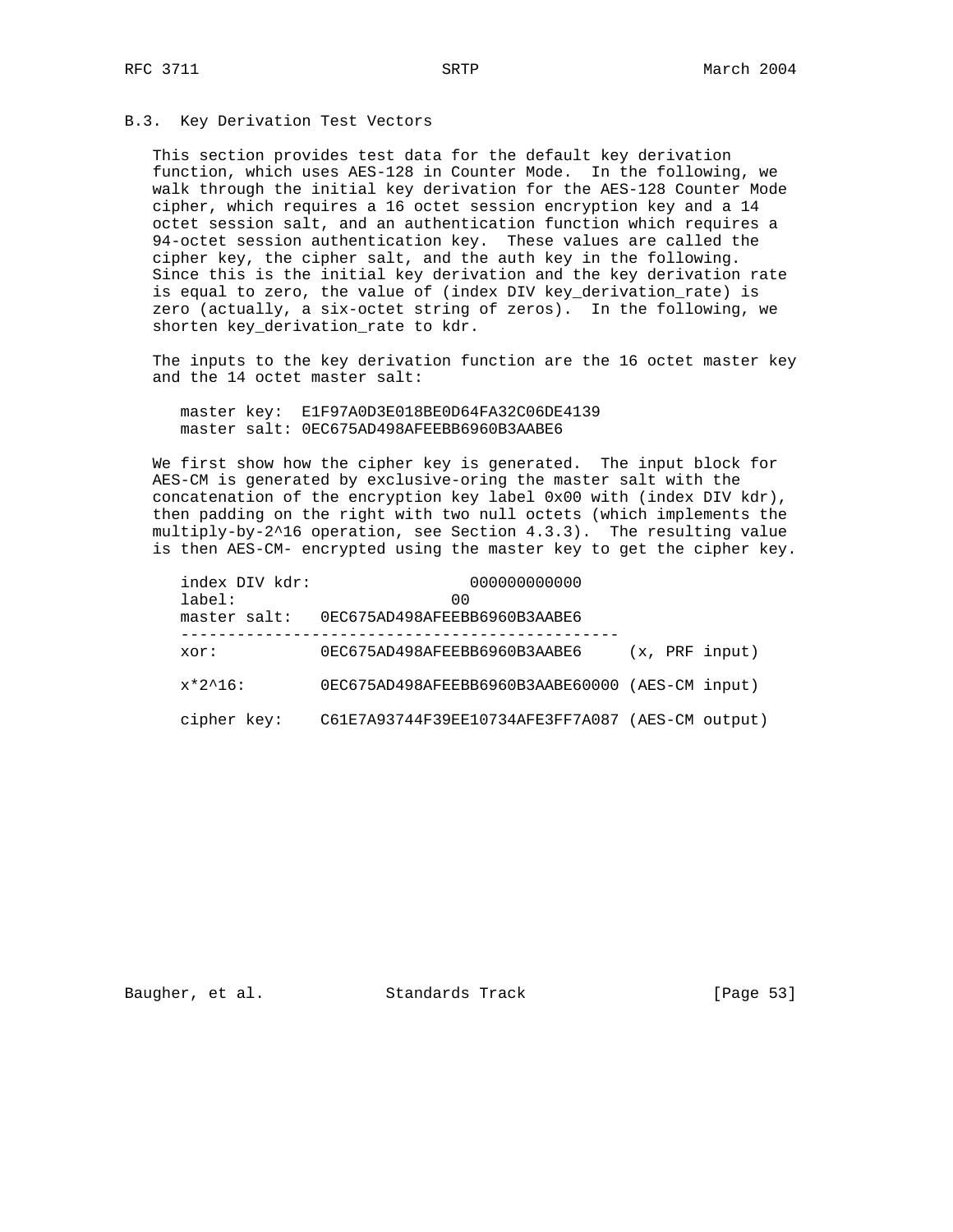Next, we show how the cipher salt is generated. The input block for AES-CM is generated by exclusive-oring the master salt with the concatenation of the encryption salt label. That value is padded and encrypted as above.

 index DIV kdr: 000000000000 label: 02 master salt: 0EC675AD498AFEEBB6960B3AABE6 --------------------------------------------- xor: 0EC675AD498AFEE9B6960B3AABE6 (x, PRF input) x\*2^16: 0EC675AD498AFEE9B6960B3AABE60000 (AES-CM input) 30CBBC08863D8C85D49DB34A9AE17AC6 (AES-CM ouptut) cipher salt: 30CBBC08863D8C85D49DB34A9AE1

We now show how the auth key is generated. The input block for AES-CM is generated as above, but using the authentication key label.

| index DIV kdr:<br>$label:1}$ : | 000000000000<br>01                              |  |  |                |  |  |
|--------------------------------|-------------------------------------------------|--|--|----------------|--|--|
| master salt:                   | 0EC675AD498AFEEBB6960B3AABE6                    |  |  |                |  |  |
| xor:                           | 0EC675AD498AFEEAB6960B3AABE6                    |  |  | (x, PRF input) |  |  |
| $x*2^16$ :                     | 0EC675AD498AFEEAB6960B3AABE60000 (AES-CM input) |  |  |                |  |  |

 Below, the auth key is shown on the left, while the corresponding AES input blocks are shown on the right.

| auth key                         | AES input blocks                 |
|----------------------------------|----------------------------------|
| CEBE321F6FF7716B6FD4AB49AF256A15 | 0EC675AD498AFEEAB6960B3AABE60000 |
| 6D38BAA48F0A0ACF3C34E2359E6CDBCE | 0EC675AD498AFEEAB6960B3AABE60001 |
| E049646C43D9327AD175578EF7227098 | 0EC675AD498AFEEAB6960B3AABE60002 |
| 6371C10C9A369AC2F94A8C5FBCDDDC25 | 0EC675AD498AFEEAB6960B3AABE60003 |
| 6D6E919A48B610EF17C2041E47403576 | 0EC675AD498AFEEAB6960B3AABE60004 |
| 6B68642C59BBFC2F34DB60DBDFB2     | 0EC675AD498AFEEAB6960B3AABE60005 |
|                                  |                                  |

Baugher, et al. Standards Track [Page 54]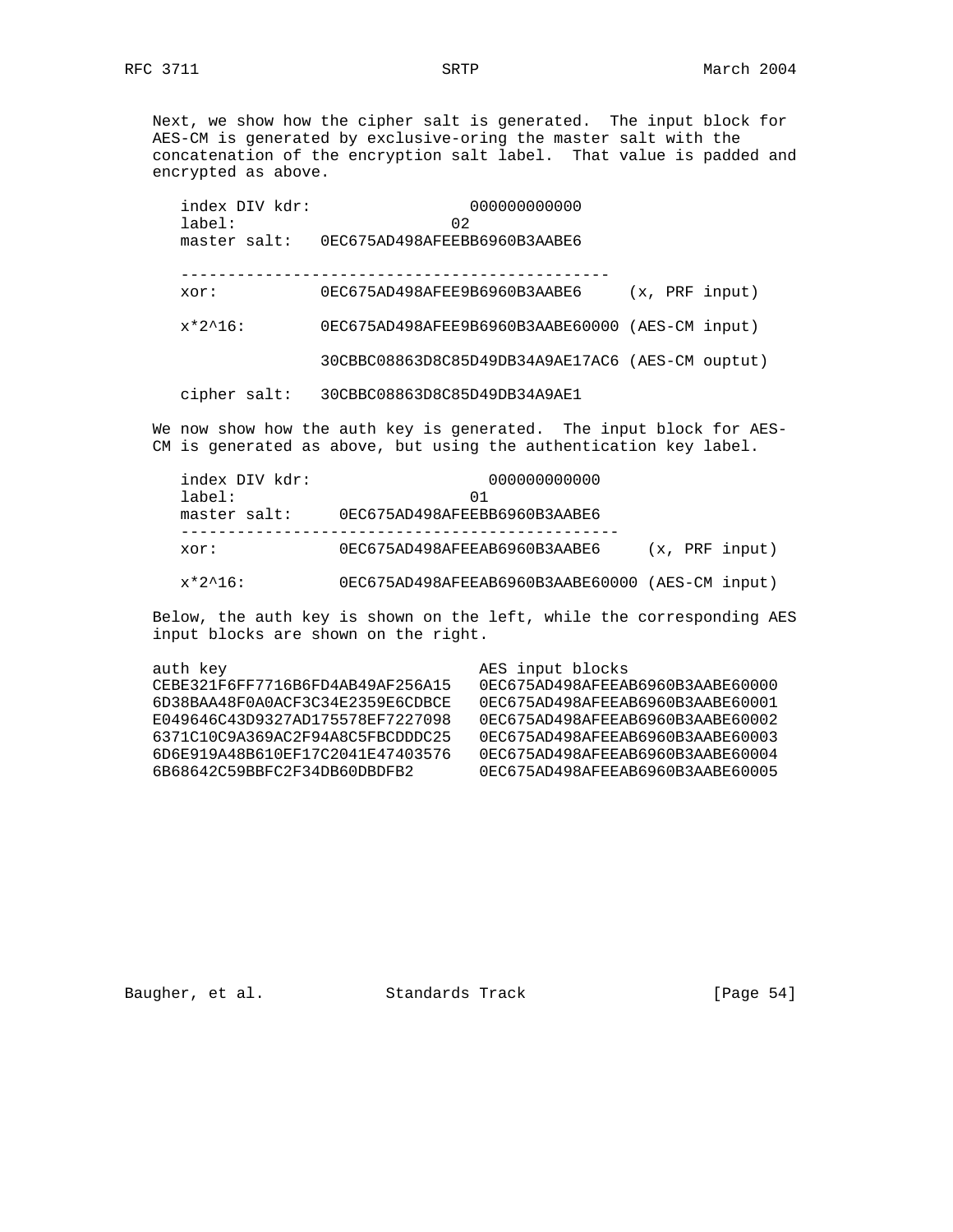Authors' Addresses Questions and comments should be directed to the authors and avt@ietf.org: Mark Baugher Cisco Systems, Inc. 5510 SW Orchid Street Portland, OR 97219 USA Phone: +1 408-853-4418 EMail: mbaugher@cisco.com Elisabetta Carrara Ericsson Research SE-16480 Stockholm Sweden Phone: +46 8 50877040 EMail: elisabetta.carrara@ericsson.com David A. McGrew Cisco Systems, Inc. San Jose, CA 95134-1706 USA Phone: +1 301-349-5815 EMail: mcgrew@cisco.com Mats Naslund Ericsson Research SE-16480 Stockholm Sweden Phone: +46 8 58533739 EMail: mats.naslund@ericsson.com Karl Norrman Ericsson Research SE-16480 Stockholm Sweden Phone: +46 8 4044502 EMail: karl.norrman@ericsson.com

Baugher, et al. Standards Track [Page 55]